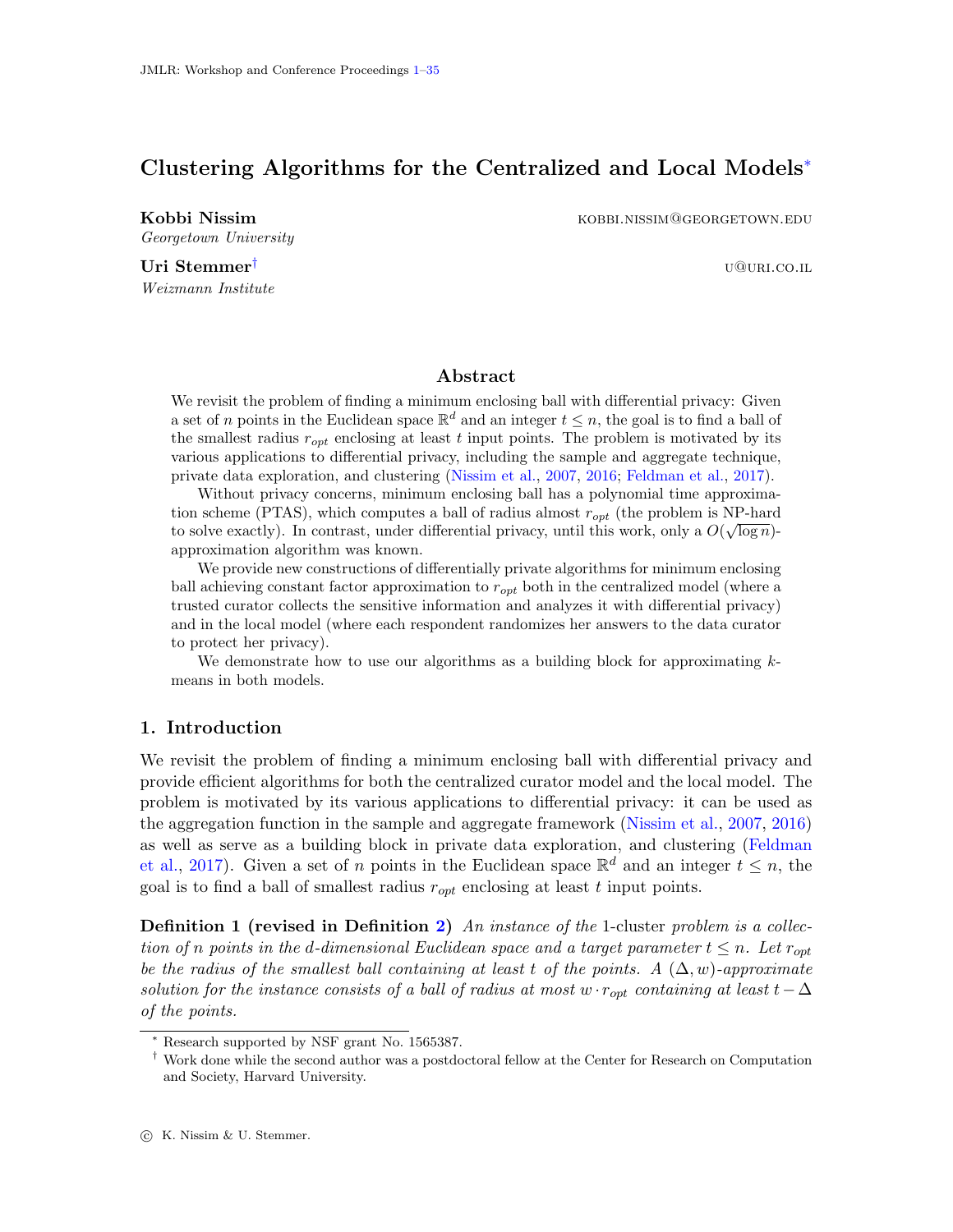|                                               | Needed cluster size $-t$<br>Additive loss in cluster size $-\Delta$                                                                                                                                        | Approximation factor<br>in radius $-w$ |
|-----------------------------------------------|------------------------------------------------------------------------------------------------------------------------------------------------------------------------------------------------------------|----------------------------------------|
| Nissim et al. $(2007)$<br>(centralized model) | $t \ge \max \left\{ 0.51n, O(\frac{d^2}{\epsilon^2} \log^2  X ) \right\}$<br>$\Delta = \frac{1}{\epsilon} \cdot \log \log (d X )$                                                                          | $w = O(\sqrt{d}/\epsilon)$             |
| Nissim et al. $(2016)$<br>(centralized model) | $t \geq \frac{\sqrt{d}}{6} \cdot \log^{1.5}\left(\frac{1}{\bar{x}}\right) \cdot 2^{O(\log^*( X d))}$<br>$\Delta = \frac{1}{\epsilon} \cdot \log\left(\frac{1}{\delta}\right) \cdot 2^{O(\log^*( X d))}$    | $w = O(\sqrt{\log n})$                 |
| This work<br>(centralized model)              | $t \geq \frac{n^{0.1} \cdot \sqrt{d}}{2} \cdot \log^{1.5}(\frac{1}{\bar{x}}) \cdot 2^{O(\log^*( X d))}$<br>$\Delta = \frac{1}{\epsilon} \cdot \log\left(\frac{1}{\delta}\right) \cdot 2^{O(\log^*( X d))}$ | $w = O(1)$                             |
| This work<br>(local model)                    | $t \geq O\left(\frac{1}{\epsilon} \cdot n^{0.67} \cdot d^{1/3} \cdot \log(n X )\right)$<br>$\Delta = O\left(\frac{1}{\epsilon} \cdot n^{0.67} \cdot \log(n X )\right)$                                     | $w = O(1)$                             |

<span id="page-1-0"></span>Table 1: Algorithms for the 1-cluster problem.

Our recent work with Vadhan [\(Nissim et al.,](#page-14-0) [2016\)](#page-14-0) provided an efficient differentially private  $(\Delta, w)$ -approximation algorithm for 1-cluster for  $t > O(\sqrt{d \log n/\epsilon})$  with  $\Delta =$  $O(\log n/\epsilon)$  and  $w = O(\sqrt{\log n})$  (for clarity we omit the dependency on some of the parameters). In words, this algorithm identifies with differential privacy a ball of radius  $\sim$  $O(r_{opt} \cdot \sqrt{\log n})$  containing at least  $t - O(\log n/\epsilon)$  points, provided that  $t > O(\sqrt{d \log n/\epsilon})$ . This algorithm works in the centralized curator model, where all data is collected and processed by a trusted curator.

A new construction based on locality sensitive hashing: Our first contribution is a new algorithm for the centralized curator model. Our new algorithm LSH-GoodCenter has two main components. First, a family of *locality sensitive hash functions* [\(Indyk and](#page-13-2) [Motwani,](#page-13-2) [1998\)](#page-13-2) is utilized to identify a small number of disjoint subsets of the input points, such that (at least) one of these subsets is contained in an (approximately) minimal enclosing ball. The identification is indirect in that it provides a predicate that evaluates to one on the "identified" input points and zero on all other input points. Then, these identified points are averaged with differential privacy to locate a point within their enclosing ball. We give a construction following these lines for solving 1-cluster in the d-dimensional Euclidean space. The resulting algorithm provides constant approximation to  $r_{opt}$  (i.e.,  $w = O(1)$ ). Furthermore, the construction lends itself to metrics other than the Euclidean metric, provided that locality preserving hashing exist and that some "averaging" can be performed in the metric with differential privacy. Table [1](#page-1-0) summarizes this result in comparison with previous algorithms for the problem.

#### 1.1. Local algorithms

Local algorithms are a sub-class of differentially private algorithms where each individual respondent randomizes her own data to guarantee her own privacy. Hence, respondents in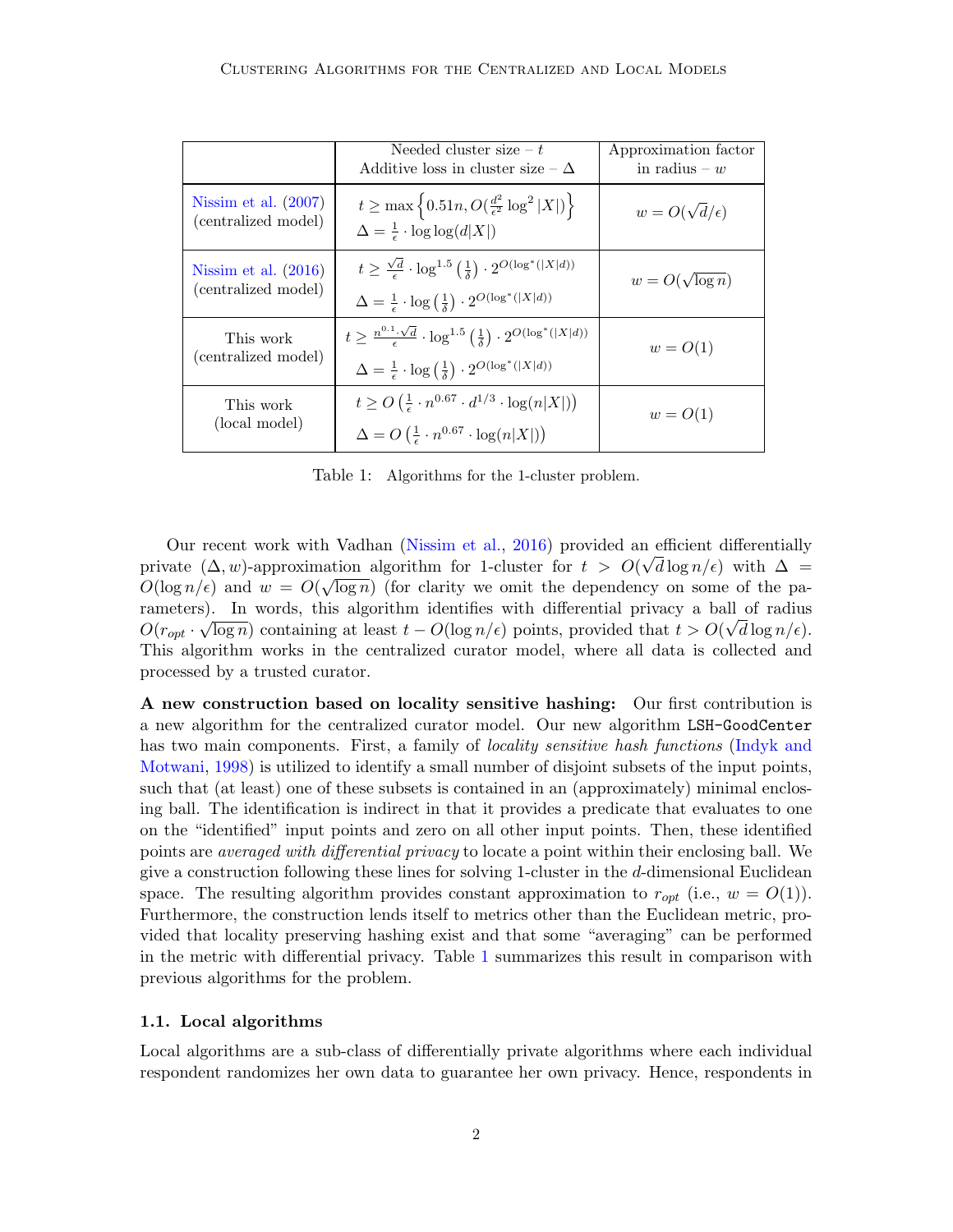a local algorithm do not need to trust a centralized curator with their data. The accuracy of local algorithms is, generally, lower than what is achievable with a trusted curator, however, where data exists in abundance, local algorithms can provide a practical alternative for computing over sensitive data with minimal trust assumptions. Indeed, recent industrial implementation of differential privacy by Google [\(Erlingsson et al.,](#page-13-3) [2014\)](#page-13-3) and Apple [\(Thakurta et al.,](#page-14-1) [2017\)](#page-14-1) are reported to utilize local algorithms.

A local algorithm for 1-cluster: Our second contribution is an algorithm for 1-cluster in the local model. The main part of the construction, Algorithm LDP-GoodCenter, combines locality sensitive hashing with the recent heavy-hitters algorithm of [Bassily et al.](#page-12-0) [\(2017\)](#page-12-0) to identify a subset of input points that fall within an approximately minimal enclosing ball. We then approximate the average of the identified points using a new (and simple) construction for approximating averages of points under local differential privacy. Importantly, the respondents running time and communication complexity is only polylogarithmic in the number of participants, and the running time for the data curator is slightly super linear.

## 1.2. Application to clustering

[Feldman et al.](#page-13-1) [\(2017\)](#page-13-1) showed that every algorithm for privately solving the 1-cluster problem can be used for privately computing approximations to the k-means of the input, by iterating the algorithm for  $k' \approx k \cdot \log(n)$  times and finding k' balls that cover most of the data points (the  $k'$  centers can then be post-processed to find  $k$  centers that approximate the  $k$ -means of the data points). Our new algorithm for the 1-cluster problem immediately yields new bounds on the achievable error for privately approximating the k-means, improving on the state-of-the-art for important regimes of parameters.

k-mean clustering in the local model: We show that the transformation of [Feldman](#page-13-1) [et al.](#page-13-1) [\(2017\)](#page-13-1) can be implemented in the local model. Together with our local algorithm for the 1-cluster problem, this results in the first local differentially private algorithm that computes a provable approximation of the k-means clustering problem. As with our local algorithm for the 1-cluster problem, the running time and the communication complexity of the users is only polylogarithmic in the number of participants.

## 2. Preliminaries

**Notation.** Throughout the paper, we use  $X$  to denote a finite totally ordered data domain, and use  $X^d$  for the corresponding d-dimensional domain. We identify  $X^d$  with points in the real d-dimensional unit cube, quantized with grid step  $1/(|X|-1)$ . Datasets are (ordered) collections of elements from some data universe U (e.g.,  $U = X$  or  $U = X^d$  or  $U = \mathbb{R}^d$ ). Two datasets  $S, S' \in U^n$  are called *neighboring* if they differ on at most one entry.

### 2.1. 1-cluster

The reason for our explicit embedding of the finite ordered domain  $X$  in  $\mathbb R$  is that certain computations are impossible for differential privacy when the input domain is the unit interval [0, 1]. An example is the Interior Point problem [\(Bun et al.,](#page-12-1) [2015\)](#page-12-1) where the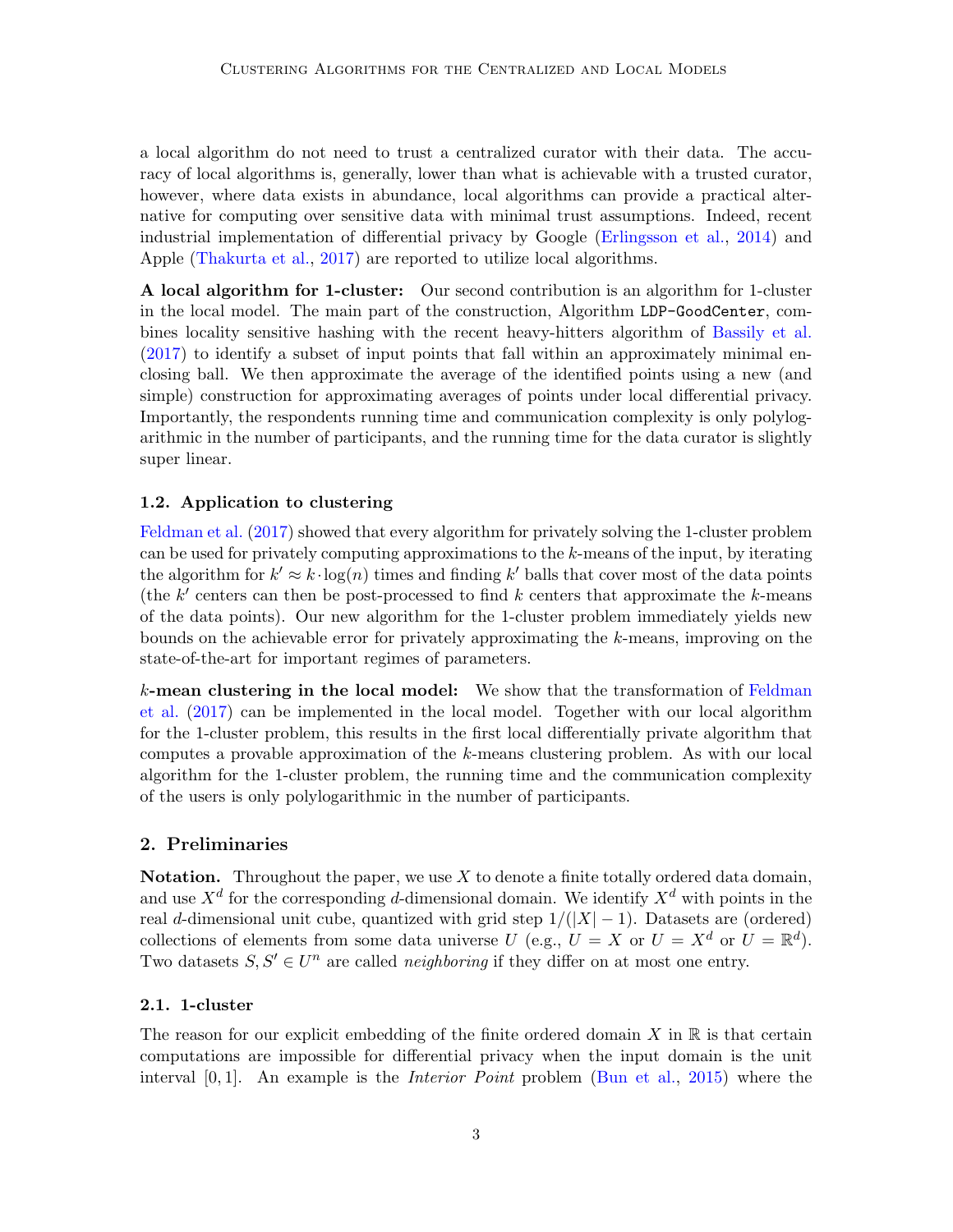task is, given *n* points in the unit interval  $x_1, x_2, \ldots, x_n$ , to output a value in the range  $[\min(x_1, \ldots, x_n), \max(x_1, \ldots, x_n)]$ . This impossibility result carries over to the 1-cluster problem through a reduction from the interior point problem [\(Nissim et al.,](#page-14-0) [2016\)](#page-14-0). With this fact in mind, we now redefine 1-cluster:

<span id="page-3-0"></span>**Definition 2** A 1-cluster problem  $(X^d, n, t)$  consists of a d-dimensional domain  $X^d$  and parameters  $n \geq t$ . We say that algorithm M solves  $(X^d, n, t)$  with parameters  $(\Delta, w, \beta)$  if for every input database  $S \in (X^d)^n$  it outputs, with probability at least  $1-\beta$ , a center c and a radius r such that (i) the ball of radius r around c contains at least  $t - \Delta$  points from S; and (ii)  $r \leq w \cdot r_{opt}$ , where  $r_{opt}$  is the radius of the smallest ball in  $X<sup>d</sup>$  containing at least t points from S.

## 2.2. Preliminaries from differential privacy

Consider a database, where each entry contains information pertaining to an individual. An algorithm operating on databases is said to preserve differential privacy if a change of a single record of the database does not significantly change the output distribution of the algorithm. Intuitively, this means that individual information is protected: whatever is learned about an individual could also be learned with her data arbitrarily modified (or without her data).

Definition 3 (Differential Privacy [\(Dwork et al.,](#page-12-2) [2006b\)](#page-12-2)) A randomized algorithm  $M: U^n \to Y$  is  $(\epsilon, \delta)$  differentially private if for every two neighboring datasets  $S, S' \in U^n$ and every  $T \subseteq Y$  we have  $Pr[M(S) \in T] \leq e^{\epsilon} \cdot Pr[M(S') \in T] + \delta$ , where the probability is over the randomness of M.

### 2.2.1. The Laplace and Gaussian Mechanisms

The most basic constructions of differentially private algorithms are via the Laplace and Gaussian mechanisms as follows.

**Definition 4 (L<sub>p</sub>-Sensitivity)** A function f mapping databases to  $\mathbb{R}^d$  has  $L_p$ -sensitivity k if  $||f(S) - f(S')||_p \leq k$  for all neighboring  $S, S'$ .

Theorem 5 (Laplace mechanism [\(Dwork et al.,](#page-12-2) [2006b\)](#page-12-2)) A random variable is distributed as Lap( $\lambda$ ) if its probability density function is  $f(y) = \frac{1}{2\lambda} \exp(-\frac{|y|}{\lambda})$  $\frac{y_1}{\lambda}$ ). Let  $\epsilon > 0$ , and assume  $f: U^* \to \mathbb{R}^d$  has  $L_1$ -sensitivity k. The mechanism that on input  $S \in U^*$  outputs  $f(S) + (\text{Lap}(\frac{k}{\epsilon}))^d$  is  $(\epsilon, 0)$ -differentially private.

Theorem 6 (Gaussian Mechanism [\(Dwork et al.,](#page-12-3) [2006a\)](#page-12-3)) Let  $\epsilon, \delta \in (0,1)$ , and assume  $f: U^* \to \mathbb{R}^d$  has  $L_2$ -sensitivity k. Let  $\sigma \geq \frac{k}{\epsilon}$  $\frac{k}{\epsilon}\sqrt{2\ln(1.25/\delta)}$ . The mechanism that on input  $S \in U^*$  outputs  $f(S) + (\mathcal{N}(0, \sigma^2))^d$  is  $(\epsilon, \delta)$ -differentially private.

2.2.2. Stability based histogram [\(Dwork and Lei,](#page-12-4) [2009;](#page-12-4) [Thakurta and Smith,](#page-14-2) [2013;](#page-14-2) [Beimel et al.,](#page-12-5) [2013\)](#page-12-5)

Given a database  $S \in U^*$ , consider the task of choosing a "good" solution out of a possible solution set F where "goodness" is measured by a *quality function*  $q: U^* \times F \to \mathbb{N}$  assigning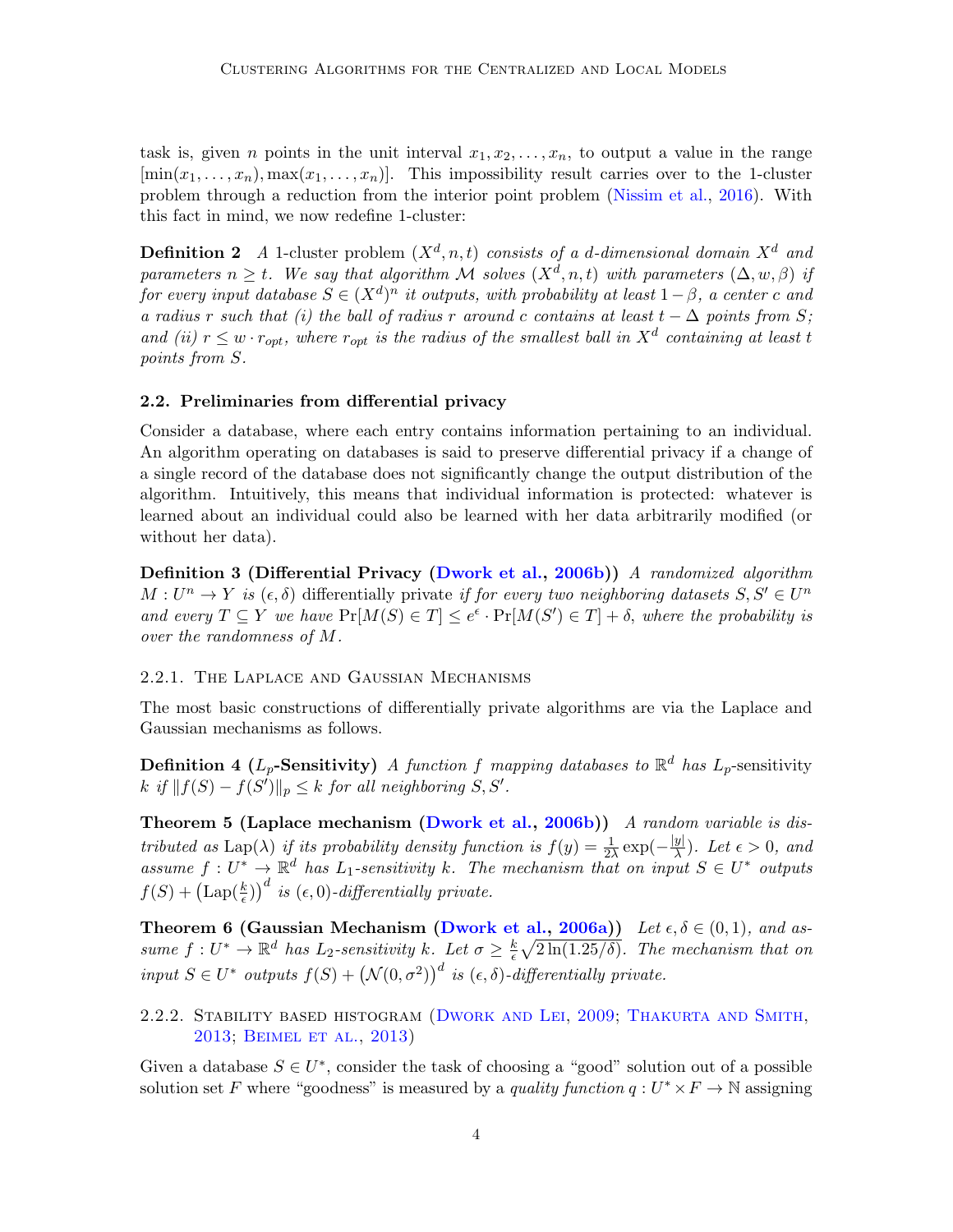"scores" to solutions from  $F$  (w.r.t. the given database  $S$ ). One of the constructions in differential privacy – the exponential mechanism [\(McSherry and Talwar,](#page-13-4) [2007\)](#page-13-4) – can privately identify an approximately optimal solution  $f \in F$  provided that q has low-sensitivity and that  $|S| \geq \log |F|$ .

By focusing on cases where the number of possible solutions with "high" scores is limited, it is possible to relax the requirement that  $|S| \gtrsim \log |F|$ , using what has come to be known as stability based techniques. In this work we use stability based techniques for the following task: Given a dataset  $S \in U^n$  and a partition P of U, find a set  $p \in P$  containing (approximately) maximum number of elements of S.

<span id="page-4-0"></span>Theorem 7 ([\(Beimel et al.,](#page-12-5) [2013;](#page-12-5) [Bun et al.,](#page-12-6) [2016;](#page-12-6) [Vadhan,](#page-14-3) [2016\)](#page-14-3)) Fix  $\beta$ ,  $\epsilon$ ,  $\delta$ , n, and let  $t \geq \frac{12}{\epsilon}$  $\frac{d^2}{d\epsilon} \ln(\frac{n}{\beta \delta})$ . There exists an  $(\epsilon, \delta)$ -differentially private algorithm that given  $S \in$  $U^n$  returns a collection  $L \subset P$  of sets in the partition P such that  $|\{x \in S : x \in p\}| \ge t/4$ for every  $p \in L$  (hence, there are at most  $4n/t$  sets in the collection L); and, with probability at least  $(1 - \beta)$ , the collection L contains every set  $p \in P$  such that  $|\{x \in S : x \in p\}| \ge t$ .

2.2.3. THE SPARSE VECTOR TECHNIQUE (DWORK ET AL., [2009\)](#page-13-5)

Consider a sequence of low sensitivity functions  $f_1, f_2, \ldots, f_k$ , which are given (one by one) to a data curator (holding a database  $S$ ). Algorithm AboveThreshold by [Dwork et al.](#page-13-5) [\(2009\)](#page-13-5) privately identifies the first query  $f_i$  whose value  $f_i(S)$  is greater than some threshold t:

<span id="page-4-1"></span>**Theorem 8 (Algorithm AboveThreshold [\(Dwork et al.,](#page-13-5) [2009\)](#page-13-5))** There exists an  $(\epsilon, 0)$ differentially private algorithm  $\mathcal A$  such that for k rounds, after receiving a sensitivity-1 query  $f_i: U^* \to \mathbb{R}$ , algorithm A either outputs  $\top$  and halts, or outputs  $\bot$  and waits for the next round. If A was executed with a database  $S \in U^*$  and a threshold parameter t, then the following holds with probability  $(1 - \beta)$ : (i) If a query  $f_i$  was answered by  $\top$  then  $f_i(S) \geq t - \frac{8}{\epsilon}$  $\frac{8}{\epsilon}$  log(2k/ $\beta$ ); (ii) If a query  $f_i$  was answered by  $\bot$  then  $f_i(S) \leq t + \frac{8}{\epsilon}$  $\frac{8}{\epsilon} \log(2k/\beta)$ .

### <span id="page-4-3"></span>2.2.4. Composition theorems

We construct algorithms that use several differentially private mechanisms as subroutines, and analyze the overall privacy guarantees using the following composition theorems:

<span id="page-4-5"></span>Theorem 9 (Basic composition [\(Dwork et al.,](#page-12-3) [2006a;](#page-12-3) [Dwork and Lei,](#page-12-4) [2009\)](#page-12-4)) A mechanism that permits k adaptive interactions with  $(\epsilon, \delta)$ -differentially private mechanisms (and does not access the database otherwise) is  $(k \epsilon, k \delta)$ -differentially private.

<span id="page-4-4"></span>Theorem 10 (Advanced composition [\(Dwork et al.,](#page-13-6) [2010\)](#page-13-6)) Let  $\epsilon, \delta, \delta' > 0$ . A mechanism that permits k adaptive interactions with  $(\epsilon, \delta)$ -differentially private mechanisms (and does not access the database otherwise) is  $(\epsilon', k\delta + \delta')$ -differentially private, for  $\epsilon' =$  $2k\epsilon^2 + \epsilon\sqrt{2k\ln(1/\delta')}$ .

## <span id="page-4-2"></span>3. Our Algorithms

Let  $X^d$  be a a finite subset of the Euclidean space  $\mathbb{R}^d$ . We consider the following problem under differential privacy: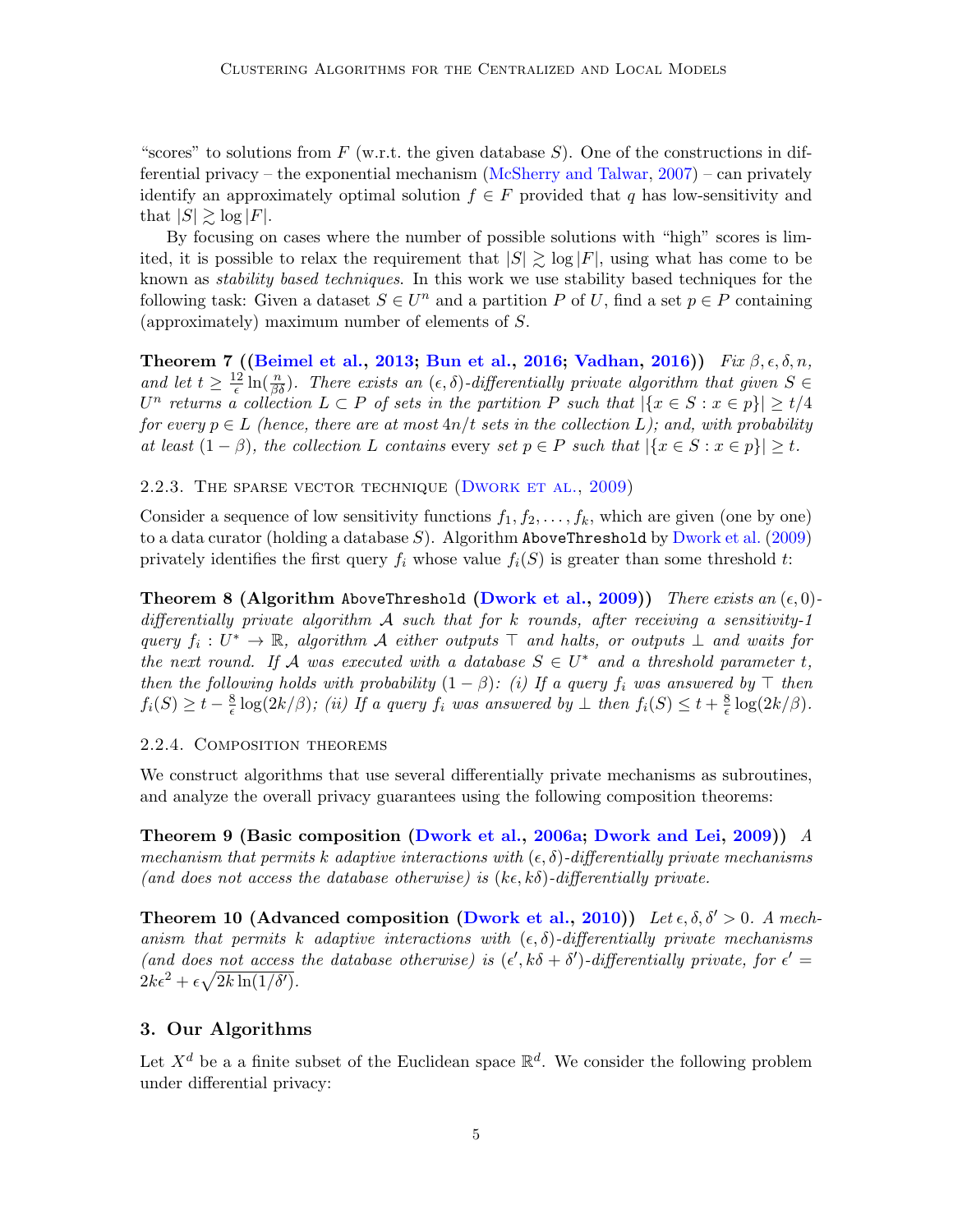Definition 11 (The problem of minimum enclosing ball with  $t$  points) Given a set S of n points in  $X^d$  and a parameter  $t \leq n$ , find a ball of minimal radius  $r_{opt}$  enclosing at least t input points.

In this section we give an informal description of our algorithms for this problem and highlight some of the ideas behind the constructions. Any informalities made herein will be removed in the sections that follow. Consider the following relaxed variant of the above problem:

<span id="page-5-0"></span>**Definition 12 (Minimum enclosing ball – promise version)** Given a set S of n points in  $X^d$ , an integer  $t \leq n$ , and a radius  $r \in \mathbb{R}$  s.t. there exists a ball of radius r containing at least t points from S, the goal is to find a ball of radius r enclosing at least t input points.

That is, in addition to the input set  $S$  and the parameter  $t$ , in this promise problem we are also given a target radius  $r$ , and our goal is to identify a ball of that radius that contains  $t$  of the input points, under the promise that such a ball exists.

As was observed by [Nissim et al.](#page-14-0) [\(2016\)](#page-14-0), it suffices to solve the promise problem. To see this, fix a database  $S \in (X^d)^n$ , and let  $r_{opt}$  denote the smallest radius s.t. there is a ball of that radius containing t points from  $S$ . Assume that we have an algorithm  $A$  for the promise problem. Now, for every possible choice for a radius r, consider applying  $\mathcal A$  on the database S with the radius r to obtain a center  $c_r$ . As A solves the promise problem, for every choice of r s.t.  $r \geq r_{opt}$ , we will have that the ball of radius r around the obtained center  $c_r$  contains at least t points from S. Using standard tools from differential privacy (e.g., the Laplace mechanism), we can now privately estimate, for every  $r$ , the number of input points contained in the ball of radius r around  $c_r$ . Afterwards we can return the center  $c_{r^*}$  and the radius  $r^*$  such that  $r^*$  is the minimal radius for which (our estimation for) the number of points in the corresponding ball is at least  $\approx t$ . In fact, as we are only aiming for a solution with an approximated radius  $r$ , it suffices to only consider radiuses in powers of 2. As our domain  $X^d$  is finite, there are at most  $log(d|X|)$  such choices, so this will introduce error at most  $\text{polylog}(d|X|)$  in our estimations (meaning that we will identify a ball containing  $\approx t$  – polylog(d|X|) input points). Furthermore, a binary search for the radius  $r^*$  (out of all the possible powers of 2) would reduce the error to polyloglog( $d|X|$ ). Using the privacy-preserving recursion on binary search of [Beimel et al.](#page-12-5) [\(2013\)](#page-12-5) it is possible to reduce the incurred error even further, to  $2^{O(\log^*(d|X|))}$ . In the rest of this section we focus on solving (or rather approximating) the promise problem under differential privacy. To that end, let us take an even closer look at the problem, and define the following restricted variant:

<span id="page-5-1"></span>**Definition 13 (Promise problem, restricted to**  $t = n$ ) Given a set S of t points in  $X^d$  and a radius  $r \in \mathbb{R}$  s.t. there exists a ball of radius r containing all t input points, the goal is to locate a ball of radius r enclosing all t input points.

Intuitively, this makes the problem easier since we no longer have to identify which of the *n* points are in the 1-cluster (i.e., which  $t$  points can be enclosed in a ball of radius r). Indeed, without privacy concerns, this restricted variant of the problem is easier, and algorithms for the restricted problem are sometimes used as a subroutine for approximating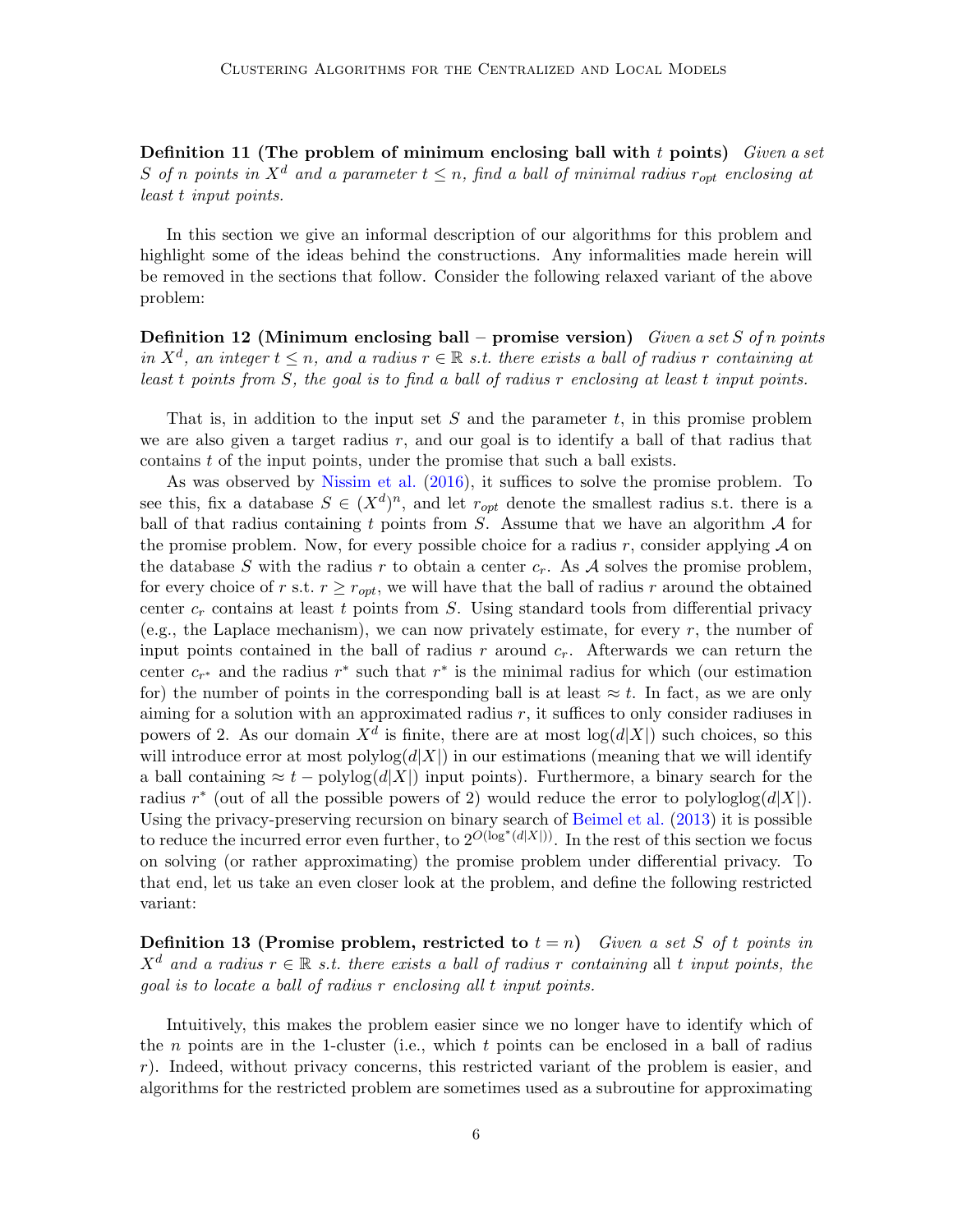the general problem.<sup>[1](#page-6-0)</sup> Similarly, [Nissim et al.](#page-14-0)  $(2016)$  showed that in order to obtain a private approximation for the unrestricted problem (Definition [12\)](#page-5-0) it suffices to privately approximate the restricted problem (Definition [13\)](#page-5-1). However, their reduction introduced a approximate the restricted problem (Definition 13). However, their reduction introduced a<br>factor of  $\sqrt{\log n}$  in the radius of the computed ball. Our main technical contribution can be thought of as a new reduction from the problem of privately approximating a solution for the general problem to privately approximating a solution for the restricted problem while introducing only a constant blowup in the radius.

We first briefly describe the techniques of [Nissim et al.](#page-14-0) [\(2016\)](#page-14-0) for privately approximating the restricted problem: Assume that we are given a set S of t input points in  $\mathbb{R}^d$ , and a radius r such that the set  $S$  can be enclosed in a ball of radius r. Our goal is to locate a center c such that a ball of radius  $O(r)$  around c contains all of S. The strategy here is conceptually simple – compute (an estimate for) the average of the points in S. Indeed, as S is of diameter  $2r$ , a ball of radius  $2r$  around this average contains all of S. Estimating the average of S can be done privately using the Gaussian mechanism, with error proportional to d  $\frac{\sqrt{d}}{|S|}$  times the diameter of S, i.e., proportional to  $\frac{\sqrt{d}r}{|S|}$  $\frac{\sqrt{d} \cdot r}{|S|}$ . Hence, assuming that  $t = |S| \gtrsim \sqrt{ }$ d, a ball of radius  $O(r)$  around the (privately obtained) estimation for the average contains all of  $S<sup>2</sup>$  $S<sup>2</sup>$  $S<sup>2</sup>$ 

## 3.1. Our contributions

Our final task is to transform a private algorithm for the restricted promise problem into a private algorithm for the unrestricted promise problem, without incurring a blowup of  $\sqrt{\log n}$  in the radius. As we next explain, this can be achieved using *locality sensitive* hashing. Informally, a locality sensitive hash function aims to maximize the probability of a collision for similar items, while minimizing the probability of collision for dissimilar items. Formally,

**Definition 14 ([\(Indyk and Motwani,](#page-13-2) [1998\)](#page-13-2))** Let M be a metric space, and let  $r > 0$ , c>1,  $0 \leq q \leq p \leq 1$ . A family H of functions mapping M into domain U is an  $(r, cr, p, q)$ locality sensitive hashing family (LSH) if for all  $x, y \in \mathcal{M}$  (i)  $Pr_{h \in_R \mathcal{H}}[h(x) = h(y)] \geq p$  if  $d_{\mathcal{M}}(x, y) \leq r$ ; and (ii)  $Pr_{h \in_R \mathcal{H}}[h(x) = h(y)] \leq q$  if  $d_{\mathcal{M}}(x, y) \geq cr$ .

Now, let  $S \in \mathbb{R}^n$  be an input database and let  $r \in \mathbb{R}$  be s.t. there exists a ball of radius r that contains at least t points from S. Let  $P \subseteq S$  denote the guaranteed set of t input points contained in a ball of radius r. Assume that we have an  $(r, cr, p, q)$  locality sensitive hashing family H mapping  $\mathbb{R}^d$  to some domain U, and sample a function  $h \in_R \mathcal{H}$ . Intuitively, if q (the collision probability of dissimilar elements) is less than  $n^{-2}$ , then w.h.p. we will have that all dissimilar elements (i.e., at distance more than  $cr$ ) are mapped into different hash values. On the other hand, as  $P \subseteq S$  is of diameter r, we expect that  $\approx p \cdot |P| = pt$  of the

<span id="page-6-0"></span><sup>1.</sup> Computing an exact solution to the problem of a minimum ball enclosing t points is NP-hard, even for the case where  $t = n$ . However, better approximation algorithms exist for the restricted case where  $t = n$ . The restricted version has a FPTAS while the general problem does not (assuming that  $P \neq NP$ ). See, e.g., [Shenmaier](#page-14-4) [\(2013\)](#page-14-4).

<span id="page-6-1"></span><sup>2.</sup> For technical reasons, we cannot apply the Gaussian mechanism directly. Following [Nissim et al.](#page-14-0) [\(2016\)](#page-14-0), before using the Gaussian mechanism, we first privately compute a box of diameter  $\approx r$  that contains all of S, and use it to bound the diameter of S.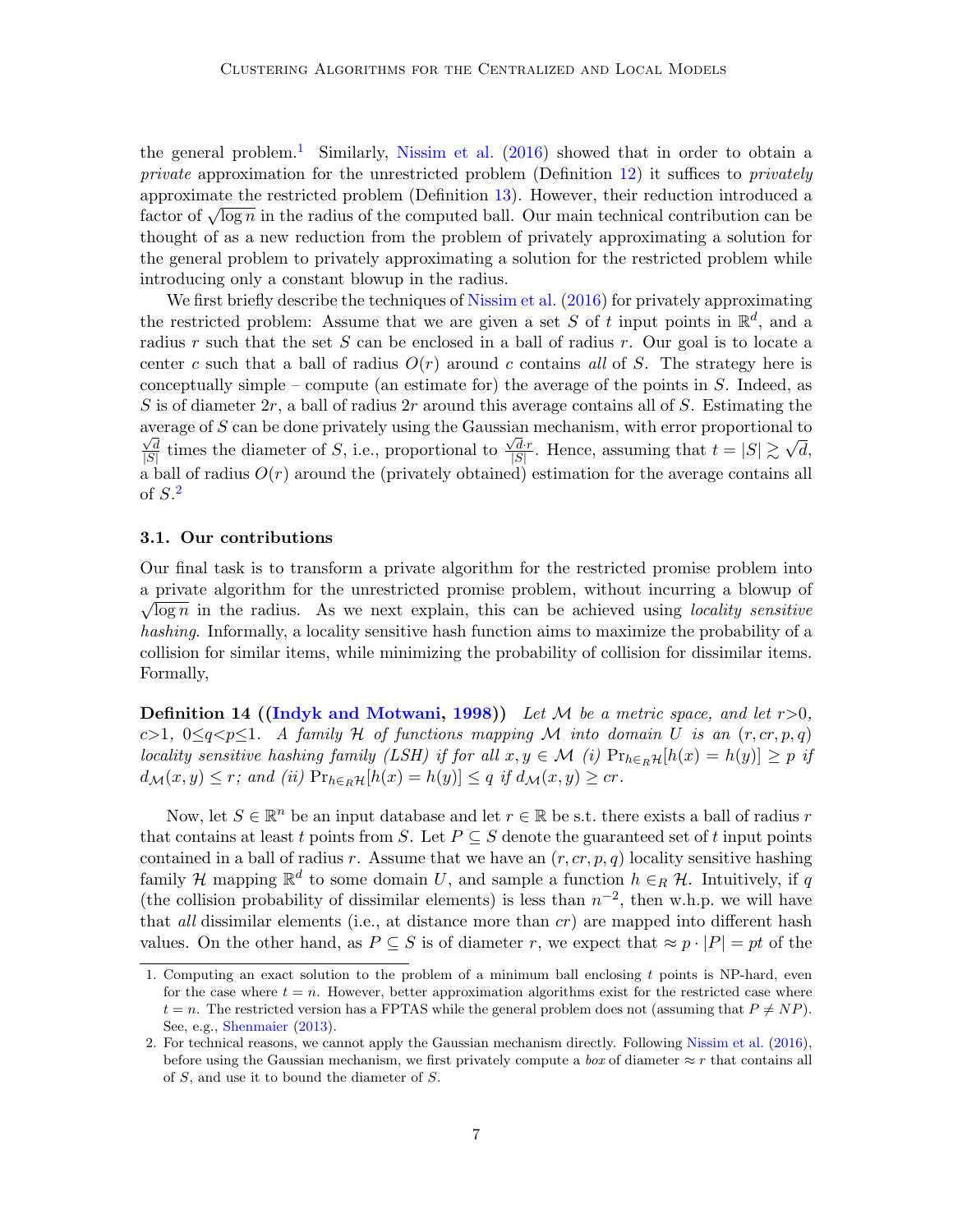elements of  $P$  will be mapped into the same hash value. In the following sections we show that this intuition is indeed correct, and that with noticeable probability the following two events occur (over the choice of  $h \in \mathcal{H}$ ):

 $(E_1)$  For every  $x, y \in S$  s.t.  $||x - y|| \geq cr$  it holds that  $h(x) \neq h(y)$ ; and,

 $(E_2)$  There exists a hash value in U, denoted  $u^*$ , such that  $|\{x \in P : h(x) = u^*\}| \ge \frac{p}{2} \cdot t$ .

Event  $(E_1)$  states that if two points in S are mapped into the same hash value, then these points are close. Event  $(E_2)$  states that there is a "heavy" hash value  $u^* \in U$ , such that "many" of the points in  $P$  are mapped into  $u^*$ .

Using standard stability based arguments (see, e.g., Theorem [7\)](#page-4-0), we can now privately identify a list L containing all such "heavy" hash values  $u \in U$  (in particular, we will have that  $u^* \in L$ ). Once we have the list L, we can use every  $u \in L$  as a "filter" on S that isolates clustered points:  $S_u = \{x \in S : h(x) = u\}$ . Observe that, by Event  $E_1$ , for every  $u \in L$  we have that  $S_u$  can be enclosed in a ball of radius cr. Hence, for every  $u \in L$  we can use a private algorithm for the restricted promise problem on the database  $S_u$  with the radius cr, to obtain a center  $y_u$  s.t. a ball of radius  $O(cr)$  around  $y_u$  contains all of  $S_u$ .

So, we have generated a set of centers Y, such that there exists  $y_{u^*} \in Y$  for which a ball of radius  $O(cr)$  centered at  $y_{u^*}$  contains all of  $S_{u^*}$ . As  $S_{u^*}$  contains some of the points from the guaranteed cluster  $P \subseteq S$  of diameter  $2r$ , we get that the ball of radius  $O(cr + 2r) = O(cr)$  around  $y_{u^*}$  contains all of P, and hence, contains at least t points from S. All that remains is to privately identify a center  $y \in Y$  s.t. the ball of radius  $O(cr)$ around it contains  $\approx t$  points from S. This can be done privately, e.g., using the sparse vector technique (see Theorem [8\)](#page-4-1).

Choosing the LSH parameters. Recall that for the discussion above we needed that q (the collision probability of dissimilar elements) is less than  $n^{-2}$ . In addition, in order to obtain a constant factor approximation in the radius, we want to have  $c = O(1)$ . Under those requirements, existing LSH constructions can achieve  $p = n^{-b}$  for some small constant  $b > 0$  (for example, see [Andoni and Indyk](#page-12-7) [\(2006\)](#page-12-7)). This, in turn, means that we need to have  $t \gg n^b$  in order for Event  $E_2$  above to be meaningful.

We obtain the following theorem.

<span id="page-7-0"></span>**Theorem 15** Let  $n, t, \beta, \epsilon, \delta$  be s.t.

$$
t \geq O\left(\frac{n^{0.1} \cdot \sqrt{d}}{\epsilon} \log\left(\frac{1}{\beta}\right) \log\left(\frac{nd}{\beta \delta}\right) \sqrt{\log\left(\frac{1}{\beta \delta}\right)} \cdot 9^{\log^*(2|X|\sqrt{d})}\right).
$$

There exists an  $(\epsilon, \delta)$ -differentially private algorithm that solves the 1-cluster problem  $(X^d, n, t)$ with parameters  $(\Delta, w)$  and error probability  $\beta$ , where  $w = O(1)$  and

$$
\Delta = O\left(\frac{1}{\epsilon}\log\left(\frac{1}{\beta\delta}\right)\log\left(\frac{1}{\beta}\right)\cdot 9^{\log^*(2|X|\sqrt{d})}\right)
$$

.

In words, there exists an efficient  $(\epsilon, \delta)$ -differentially private algorithm that (ignoring logarithmic factors) is capable of identifying a ball of radius  $O(r_{opt})$  containing  $t - \tilde{O}(\frac{1}{\epsilon})$  $(\frac{1}{\epsilon})$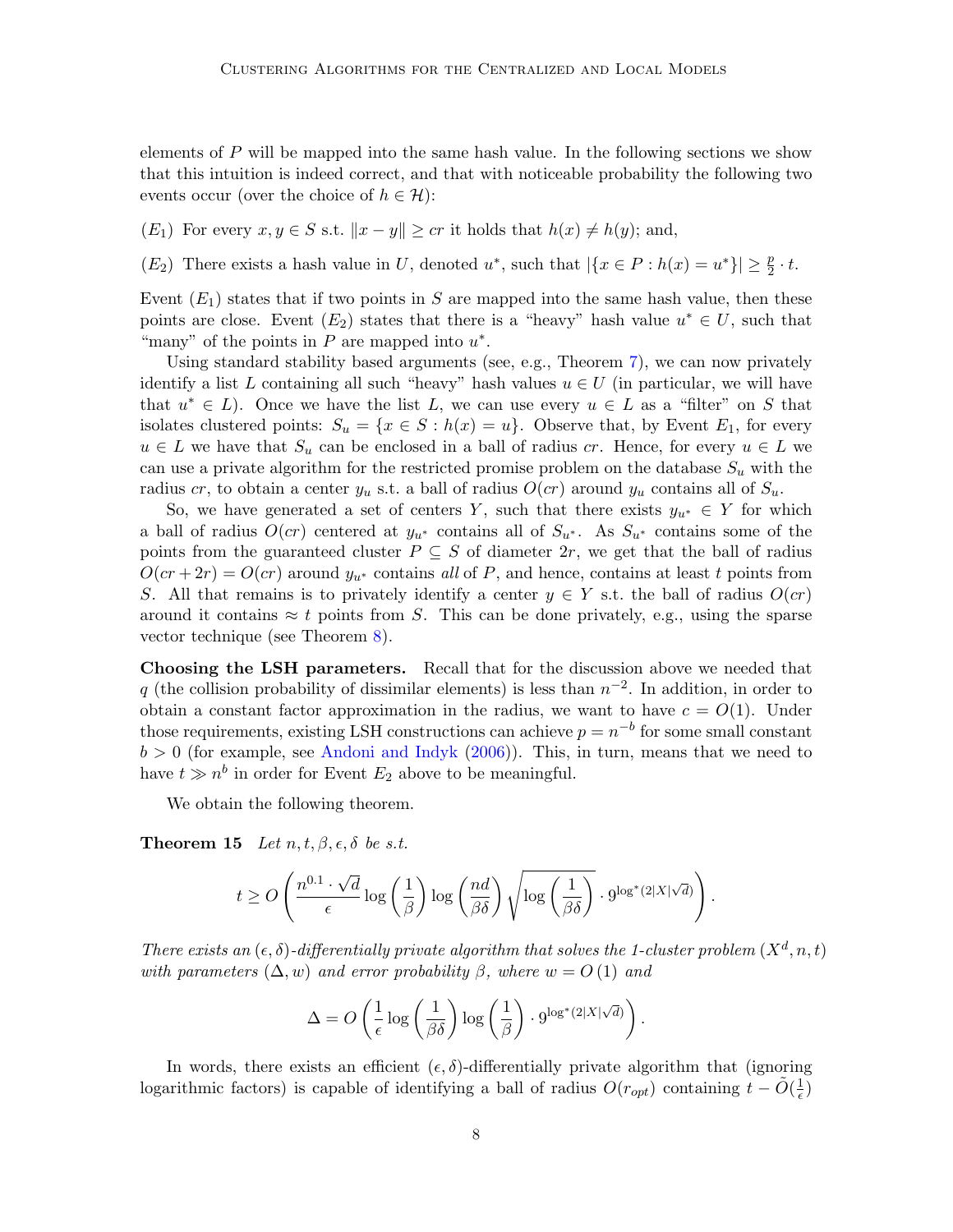points, provided that  $t \geq \tilde{O}(n^{0.1} \cdot$ √  $\overline{d}/\epsilon$ ). The exponent 0.1 in the factor  $n^{0.1}$  is arbitrary and can be reduced to any constant by appropriately choosing the LSH parameters. The complete construction and analysis are presented in the next section. See Section [A](#page-14-5) for a variant of this theorem for the local model of differential privacy, and Section [B](#page-24-0) for the application to k-means clustering.

## 4. Locating a small cluster – the centralized setting

We begin with the trusted curator model (the algorithm for the local model is presented in Section [A\)](#page-14-5). As discussed in Section [3,](#page-4-2) we use a tool of [Nissim et al.](#page-14-0) [\(2016\)](#page-14-0) that enable us to focus on the task of *locating* a ball of radius r, under the assumption that r is given to us and that  $r$  is s.t. there exists a ball of radius  $r$  enclosing at least  $t$  of the input points.

#### 4.1. Additional preliminaries

4.1.1. Tool from prior work: Algorithm GoodRadius [\(Nissim et al.,](#page-14-0) [2016\)](#page-14-0)

Let  $S \subseteq X^n$  be a set of input points. Given a parameter t, consider the task of privately identifying a radius r s.t. there exists a ball of radius r containing  $\approx t$  points from S, and furthermore,  $r$  is not much bigger than the smallest such possible radius. [Nissim et al.](#page-14-0) [\(2016\)](#page-14-0) obtained the following construction (using the privacy preserving recursion on binary search of [Beimel et al.](#page-12-5) [\(2013\)](#page-12-5)).

<span id="page-8-0"></span>Theorem 16 (Algorithm GoodRadius [\(Nissim et al.,](#page-14-0) [2016\)](#page-14-0)) Let  $S \in (X^d)^n$  be a database containing n points from  $X^d$  and let  $t, \beta, \epsilon, \delta$  be parameters. There exists a  $poly(n, d, \log |X|)$ -time  $(\epsilon, \delta)$ -differentially private algorithm that on input S outputs a radius  $r \in \mathbb{R}$  s.t. with probability at least  $(1 - \beta)$ :

- 1.  $r \leq 4 \cdot r_{opt}$  where  $r_{opt}$  is the radius of the smallest ball in  $X^d$  containing at least t points from S.
- 2. There is a ball in  $X^d$  of radius r containing at least  $t-O\left(\frac{1}{\epsilon}\right)$  $\frac{1}{\epsilon}\log(\frac{1}{\beta\delta})\cdot 9^{\log^*(|X|\cdot d)}\Big)\,\, points.$

### 4.1.2. Random rotation

We also use the following technical lemma to argue that if a set of points  $P$  is contained within a ball of radius r in  $\mathbb{R}^d$ , then by randomly rotating the Euclidean space we get that within a ball of radius r in  $\mathbb{R}^n$ , then by randomly rotating the Euchdean space we (w.h.p.) P is contained within an axis-aligned rectangle with side-length  $\approx r/\sqrt{d}$ .

<span id="page-8-1"></span>**Lemma 17 (e.g., [\(Vazirani and Rao\)](#page-14-6))** Let  $P \in (\mathbb{R}^d)^m$  be a set of m points in the d dimensional Euclidean space, and let  $Z = (z_1, \ldots, z_d)$  be a random orthonormal basis for  $\mathbb{R}^d$ . Then,  $Pr_Z \left[ \forall x, y \in P : \ \forall 1 \leq i \leq d : |\langle x - y, z_i \rangle| \leq 2\sqrt{\ln(dm/\beta)/d} \cdot ||x - y||_2 \right] \geq 1 - \beta.$ 

## 4.2. Algorithm GoodCenter

We are now ready to present algorithm  $LSH-GoodCenter$ . Given a radius r computed by algorithm GoodRadius (Theorem [16\)](#page-8-0), the algorithm privately locates a ball of radius  $O(r)$ containing  $\geq t$  points.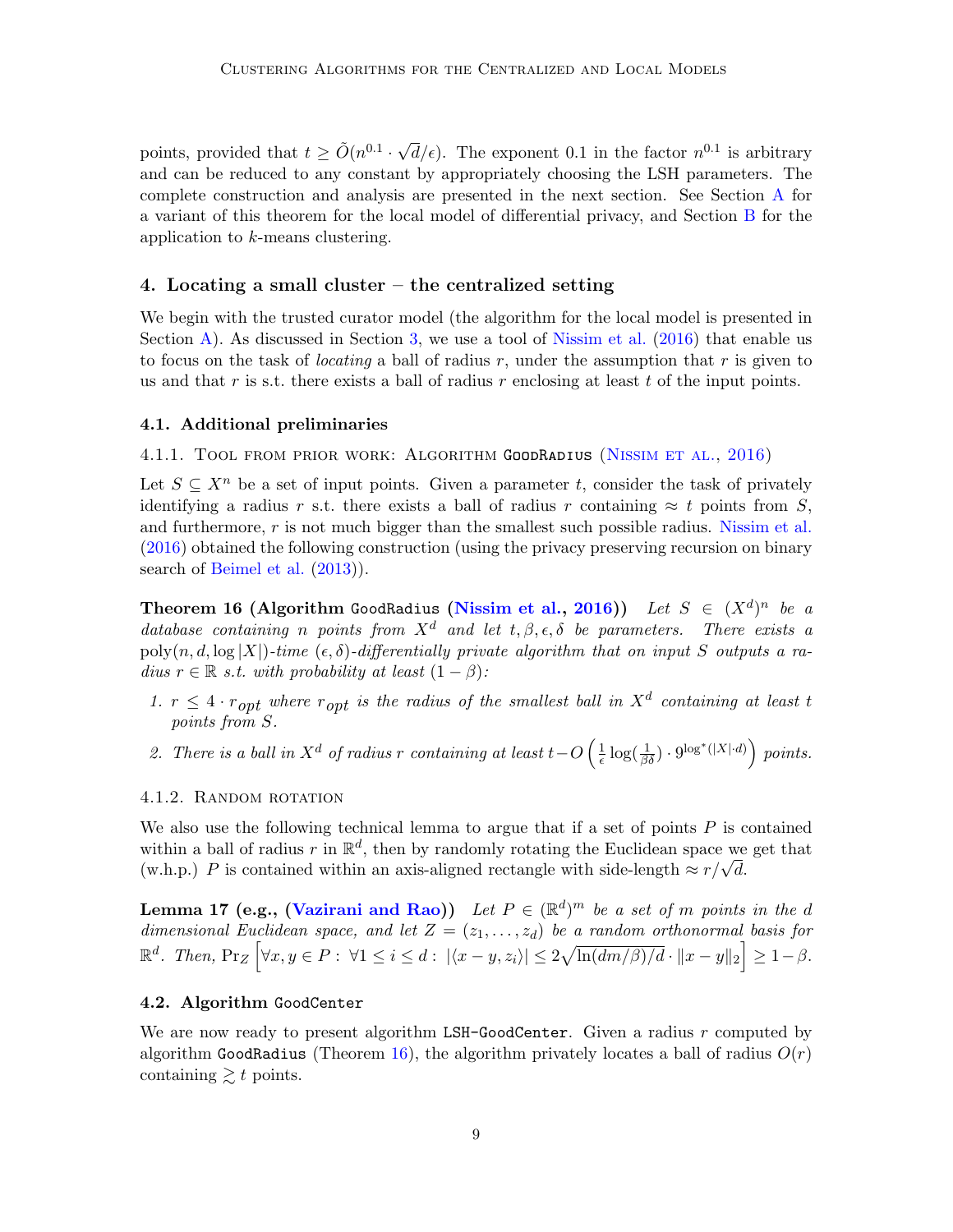The privacy properties of LSH-GoodCenter follow directly from composition (see Section [2.2.4\)](#page-4-3). The analysis appears in Appendix [C.](#page-30-0)

<span id="page-9-0"></span>**Lemma 18** Algorithm LSH-GoodCenter preserves  $(2\epsilon, 2\delta)$ -differential privacy.

We now proceed with the utility analysis of algorithm LSH-GoodCenter. We will assume the existence of a family H of  $(r, cr, p=n^{-b}, q=n^{-2-a})$ -sensitive hash functions mapping  $\mathbb{R}^d$ to a universe U, for some constants  $a > b, r > 0$ , and  $c > 1$ .

<span id="page-9-1"></span>**Lemma 19** Let LSH-GoodCenter be executed with the family  $H$  on a database S containing n points in  $\mathbb{R}^d$ , with parameters  $\beta = n^{-a}/20$  and  $t, \epsilon, \delta$  s.t.

$$
t \geq O\left(n^b \cdot \frac{\sqrt{d}}{\epsilon} \log\left(\frac{nd}{\delta}\right) \sqrt{\log(\frac{1}{\delta})}\right).
$$

If there exists a ball of radius r in  $\mathbb{R}^d$  containing at least t points from S, then with probability at least  $n^{-a}/4$ , the output  $\hat{y}$  in Step  $\gamma$  is s.t. at least  $t - O\left(\frac{1}{\epsilon}\right)$  $\frac{1}{\epsilon} \log(n)$  of the input points are contained in a ball of radius  $2r(c+1)$  around  $\hat{y}$ .

**Remark 20** We can think of a and b as small constants, e.g.,  $a = 0.2$  and  $b = 0.1$ . Hence, ignoring logarithmic factors, the above theorem only requires t to be as big as  $n^{0.1}\sqrt{d}/\epsilon$ . Note that the algorithm only succeeds with small probability – namely, with probability  $n^{-a}/4$ . This can easily be amplified using repetitions (roughly  $n^a = n^{0.2}$  repetitions).

**Proof** First recall that by the properties of the family H, for every  $x, y \in \mathbb{R}^d$  s.t.  $||x-y|| \geq cr$ we have that  $Pr_{h \in H}[h(x) = h(y)] \le q = n^{-2-a}$ . Using the union bound we get

$$
\Pr_{h \in_R \mathcal{H}}[h(x) \neq h(y) \text{ for all } x, y \in S \text{ s.t. } ||x - y|| \geq cr] \geq (1 - n^{-a}/2).
$$

Let  $P \subseteq S$  denote the guaranteed set of t input points that are contained in a ball of radius r, and let  $x \in P$  be an arbitrary point in P. By linearity of expectation, we have that

$$
\mathop{\mathbb{E}}_{h \in \mathcal{H}} [|\{y \in P : h(y) \neq h(x)\}]| \le t(1-p) = t(1-n^{-b}).
$$

Hence, by Markov's inequality,

$$
\Pr_{h \in \mathcal{H}} \left[ |\{ y \in P : h(y) \neq h(x) \}| \geq \frac{t(1 - n^{-b})}{1 - n^{-a}} \right] \leq 1 - n^{-a}.
$$

So,

$$
\Pr_{h \in \mathcal{H}} \left[ |\{ y \in P : h(y) = h(x) \}| \ge t \left( 1 - \frac{1 - n^{-b}}{1 - n^{-a}} \right) \right] \ge n^{-a}.
$$

Simplifying, for large enough n (specifically, for  $n^{a-b} \geq 2$ ) we get

$$
\Pr_{h \in \mathcal{H}} \left[ |\{ y \in P : h(y) = h(x) \}| \ge \frac{t}{2} \cdot n^{-b} \right] \ge n^{-a}.
$$

So far we have established that with probability at least  $n^{-a}/2$  over the choice of  $h \in \mathcal{H}$ in Step [1](#page-11-1) the following events occur: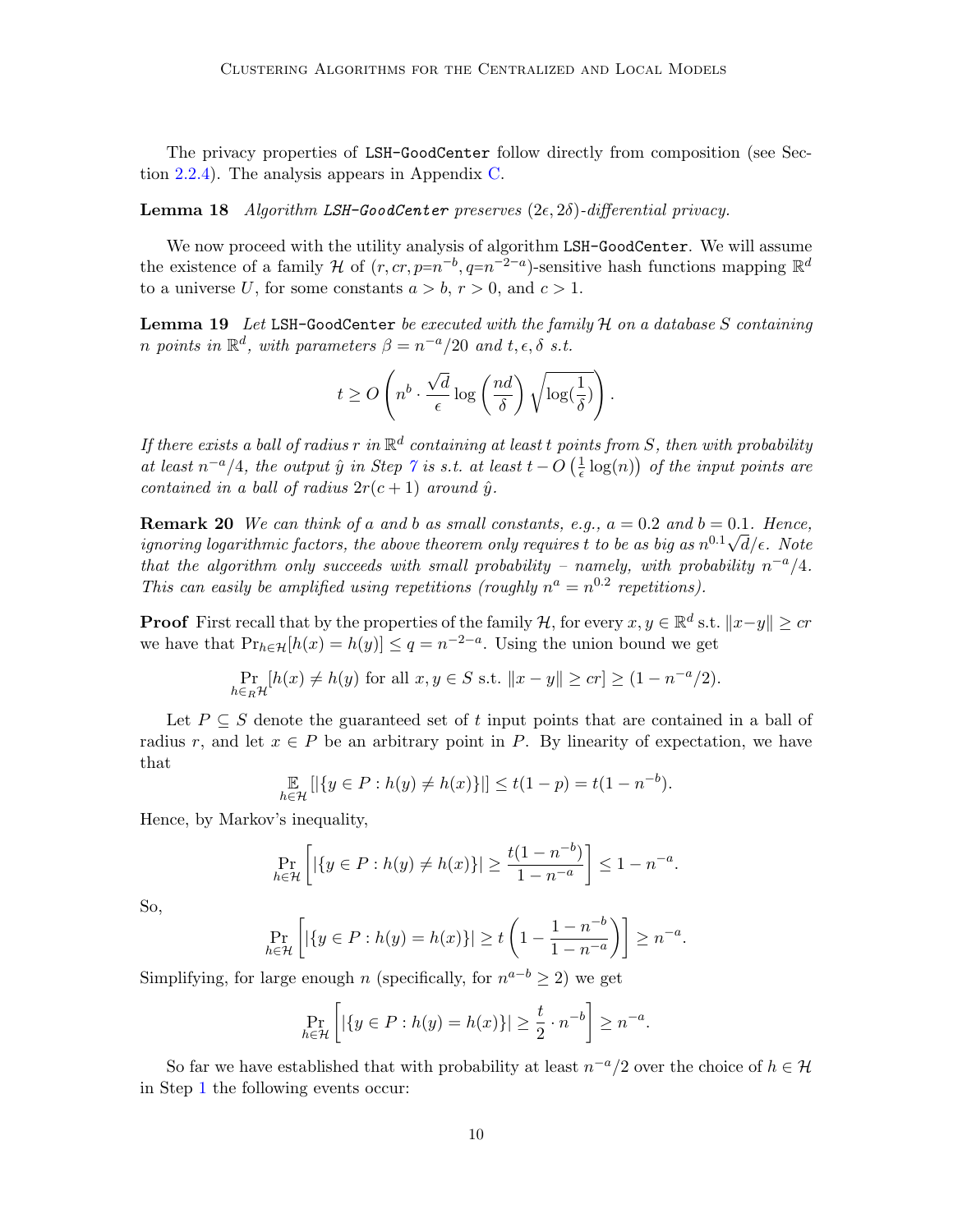(E<sub>1</sub>) For every  $x, y \in S$  s.t.  $||x - y|| \geq cr$  it holds that  $h(x) \neq h(y)$ ; and,

 $(E_2)$  There exists a hash value in U, denoted  $u^*$ , such that  $|\{y \in P : h(y) = u^*\}| \geq \frac{t}{2} \cdot n^{-b}$ .

Event  $(E_1)$  states that if two points in S are mapped into the same hash value, then these points are close. Event  $(E_2)$  states that there is a "heavy" hash value  $u^* \in U$ , such that "many" of the points in  $P$  are mapped into  $u^*$ . We proceed with the analysis assuming that these two events occur.

In Step [2](#page-11-2) we use Theorem [7](#page-4-0) to identify a list  $L \in U^*$  that, w.p.  $(1 - \beta)$ , contains all "heavy" hash values  $u \in U$ . In particular, with probability at least  $(1 - \beta)$  we have that  $u^* \in L$ . We proceed with the analysis assuming that this is the case.

In Step [3](#page-20-0) we generate a random orthonormal basis Z. By Lemma [17,](#page-8-1) with probability at least  $(1 - \beta)$ , for every  $x, y \in S$  and for every  $z_i \in Z$ , we have that the projection of  $(x - y)$  onto  $z_i$  is of length at most  $2\sqrt{\ln(dn/\beta)/d} \cdot ||x - y||$ . In particular, for every hash value  $u \in L$  we have that the projection of  $S_u \triangleq \{x \in S : h(x) = u\}$  onto every axis  $z_i \in Z$ fits within an interval of length at most  $p = 2rc\sqrt{\ln(dn/\beta)/d}$ .

In Step [4](#page-11-3) we use Theorem [7](#page-4-0) again to identify, for every  $u \in L$  and for every axis  $z_i \in Z$ , an interval of length  $3p$  containing all of u. For our choice of t, all of these applications together succeed with probability at least  $(1 - \beta)$ . This results, for every  $u \in L$ , in a box  $B(u)$  of side length 3p and diameter  $3p\sqrt{d}$  containing all of  $S_u$ .

For every  $u \in L$  denote the average of the points in  $S_u$  as  $y_u$ . In Step [5](#page-11-4) we use the Gaussian mechanism to compute the noisy average  $\hat{y}_u$  of  $S_u$  for every  $u \in L$ . The noise magnitude reduces with the size of the sets  $|S_u|$ , and for our choice of t (recall that  $|S_u| \ge t/4$ for every  $u \in L$ , with probability at least  $(1 - \beta)$  we have that  $||y_u - \hat{y}_u|| \leq c r$  for every  $u \in L$ .

Recall that there exists a hash value  $u^* \in L$  such that some of the points from the guaranteed cluster P are mapped (by h) into  $u^*$ . Let  $v \in P$  be such that  $h(v) = u^*$ . A ball of radius 2r around v contains all of P, as P is of radius r. In addition, by  $(E_1)$ , a ball of radius cr around  $y_{u^*}$  contains all of  $S_{u^*}$ . As,  $||y_{u^*} - \hat{y}_{u^*}|| \leq c_r$ , we get that a ball of radius 2cr around  $\hat{y}_{u^*}$  contains all of  $S_{u^*}$ , and in particular, contains v. Thus, a ball of radius  $2cr + 2r$  around  $\hat{y}_{u^*}$  contains all of P, that is, contains at least t input points.

So, at the end of step 5, we have a set of centers  $\{\hat{y}_u : u \in L\}$  such that a ball of radius  $2cr + 2r$  around one of these centers contains at least t points. By the properties of algorithm AboveThreshold, with probability at least  $(1 - \beta)$ , the loop in Step [7](#page-11-0) ends with algorithm AboveThreshold retuning  $\top$ , identifying a point  $\hat{y}_u$  such that a ball of radius  $2cr + 2r$  around it contains at least  $t - \frac{65}{6}$  $\frac{35}{6} \log(2n/\beta)$  $\frac{35}{6} \log(2n/\beta)$  $\frac{35}{6} \log(2n/\beta)$  input points.<sup>3</sup>

All in all, with probability at least  $n^{-a}/2 - 5\beta = n^{-a}/4$  we have that algorithm GoodCenter outputs a point  $\hat{y}$  such that a ball of radius  $2r(c + 1)$  around it contains at least  $t - \frac{65}{6}$  $\frac{\delta}{\epsilon} \log(2n/\beta)$  input points.

Theorem [15](#page-7-0) now follows by combining Theorem [16](#page-8-0) (algorithm GoodRadius) with Lemmas [18](#page-9-0) and [19](#page-9-1) (algorithm LSH-GoodCenter).

<span id="page-10-0"></span><sup>3.</sup> We remark here that in order to amplify the success probability of our algorithm, it suffices to only repeat steps 1-5, and then to use algorithm AboveThreshold only once, to choose a good center out of the union of all the lists obtained throughout the repetitions. This modification slightly improves the resulting guarantees, as the properties of AboveThreshold will not be effected by composition.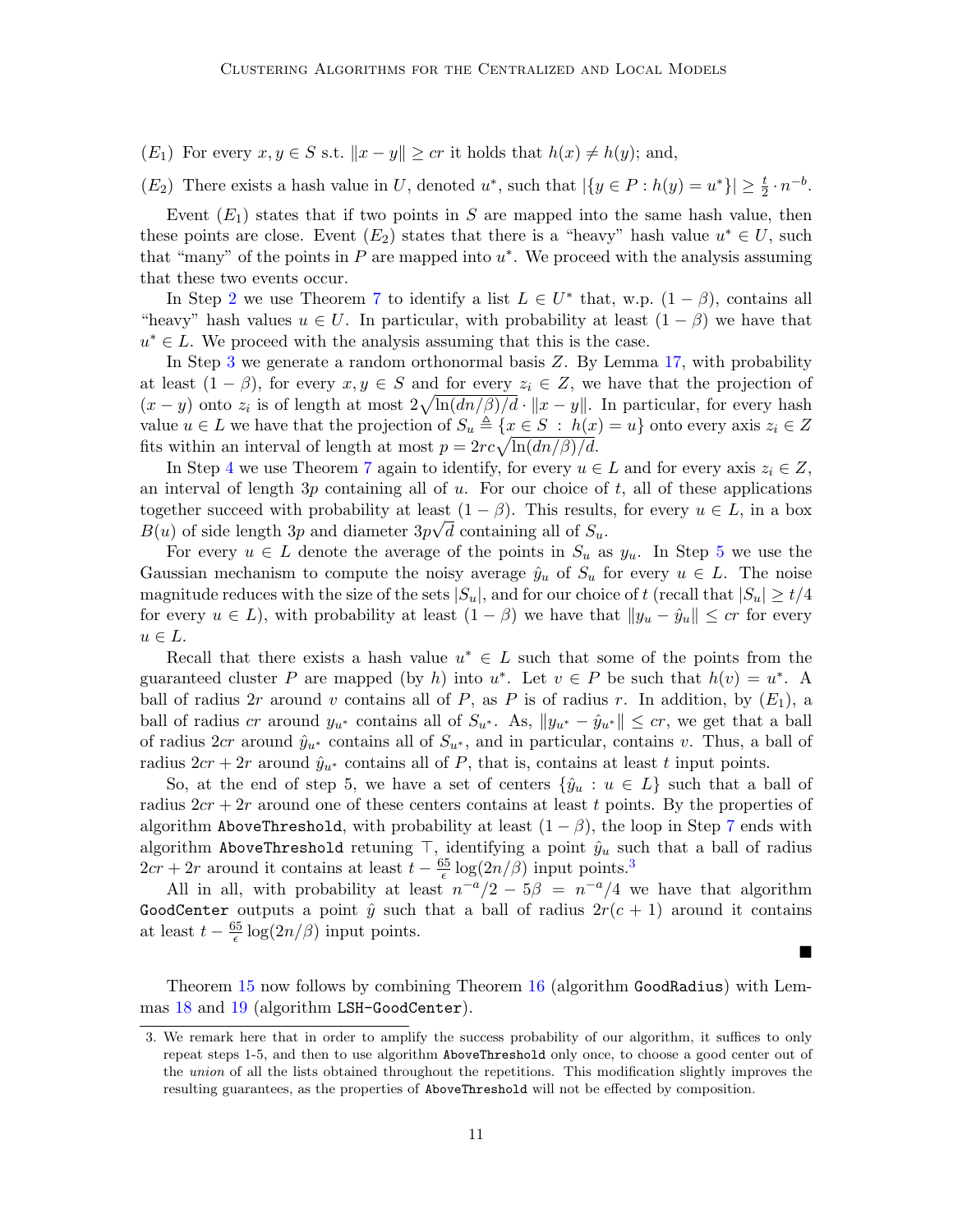## Algorithm LSH-GoodCenter

**Input:** Database  $S \in \mathbb{R}^d$  containing *n* points, radius *r*, target number of points in cluster t, failure probability  $\beta$ , privacy parameters  $\epsilon, \delta$ , and another parameter c (reflecting multiplicative error in the radius of the found ball).

**Tool used:** A family H of  $(r, c \cdot r, p, q)$ -locality sensitive hash functions mapping  $\mathbb{R}^d$  to a universe  $U$ .

- <span id="page-11-1"></span>1. Sample a hash function  $h \in \mathcal{H}$  mapping  $\mathbb{R}^d$  to U. For  $u \in U$  define  $S_u$  as the multiset containing all elements of S that are mapped into u by h, i.e.,  $S_u \triangleq \{x \in S : h(x) =$ u}.
- <span id="page-11-2"></span>2. Use algorithm from Theorem [7](#page-4-0) with privacy parameters  $(\frac{\epsilon}{4}, \frac{\delta}{4})$  $\frac{1}{4}$ ) to identify  $L \subset U$ that, w.p.  $(1 - \beta)$ , L contains every hash value  $u \in U$  s.t.  $|S_u| \geq \frac{960\sqrt{d}}{\epsilon}$  $\frac{\partial \sqrt{d}}{\epsilon} \ln(\frac{nd}{\beta \delta}) \sqrt{\ln(\frac{8}{\delta})}.$ Moreover, for every  $u \in L$  we have that  $|S_u| \geq \frac{240\sqrt{d}}{6}$  $\frac{\partial \sqrt{d}}{\epsilon} \ln(\frac{nd}{\beta \delta}) \sqrt{\ln(\frac{8}{\delta})}.$ 
	- % W.h.p. L contains a hash value u s.t. a lot of the input points from the guaranteed cluster of radius  $r$  are mapped into  $u$ .
- 3. Let  $Z = (z_1, \ldots, z_d)$  be a random orthonormal basis of  $\mathbb{R}^d$  and  $p = 2rc\sqrt{\ln(\frac{dn}{\beta})/d}$ . For each basis vector  $z_i \in Z$ , partition the axis in direction  $z_i$  into intervals  $\mathcal{I}_i =$  $\{[j \cdot p, (j + 1) \cdot p) : j \in \mathbb{Z}\}.$
- <span id="page-11-5"></span><span id="page-11-3"></span>4. For every hash value  $u \in L$ , identify (in an axis by axis manner) an axis aligned rectangle containing all of  $S_u$ . Specifically, for every  $u \in L$ :
	- (a) For each basis vector  $z_i \in Z$ , use algorithm from Theorem [7](#page-4-0) with privacy parameters  $\left(\frac{\epsilon}{10\sqrt{d\ln(8/\delta)}}, \frac{\delta}{8\epsilon}\right)$ 8d to choose an interval  $I_i(u) \in \mathcal{I}_i$  containing a large number of points from  $S_u$ . Let  $\hat{I}_i(u)$  denote that chosen interval after extending it by p on each side (that is  $\hat{I}_i(u)$  is of length 3p).
	- (b) Let  $B(u)$  be the box in  $\mathbb{R}^d$  whose projection on every basis vector  $z_i \in Z$  is  $\hat{I}_i(u)$ . Define  $S'_u = S_u \cap B(u)$ .
		- % Observe that we defined  $S'_u = S_u \cap B(u)$  although we expect that  $S_u \subseteq B(u)$ . This will be useful in the privacy analysis, as we now have a deterministic bound on the diameter of  $S'_u$ .
- <span id="page-11-4"></span>5. For every hash value  $u \in L$ : Use the Gaussian mechanism with privacy parameters  $\left(\frac{\epsilon}{4}\right)$  $\frac{\epsilon}{4}, \frac{\delta}{4}$  $\frac{\delta}{4}$ ) to compute the noisy average of the points in  $S'_u$ . Denote the outcome as  $\hat{y}_u$ .
- <span id="page-11-6"></span>6. Instantiate algorithm AboveThreshold (Theorem [8\)](#page-4-1) with database  $S$ , privacy parameter  $\epsilon/4$ , and threshold  $t - \frac{33}{5}$  $\frac{33}{\epsilon} \log(2n/\beta).$
- <span id="page-11-0"></span>7. For every hash value  $u \in L$ : Query algorithm AboveThreshold for the number of input points contained in a ball of radius  $2r(c+1)$  around  $\hat{y}_u$ . If the answer is  $\top$  then halt and return  $\hat{y}_u$ . Otherwise continue.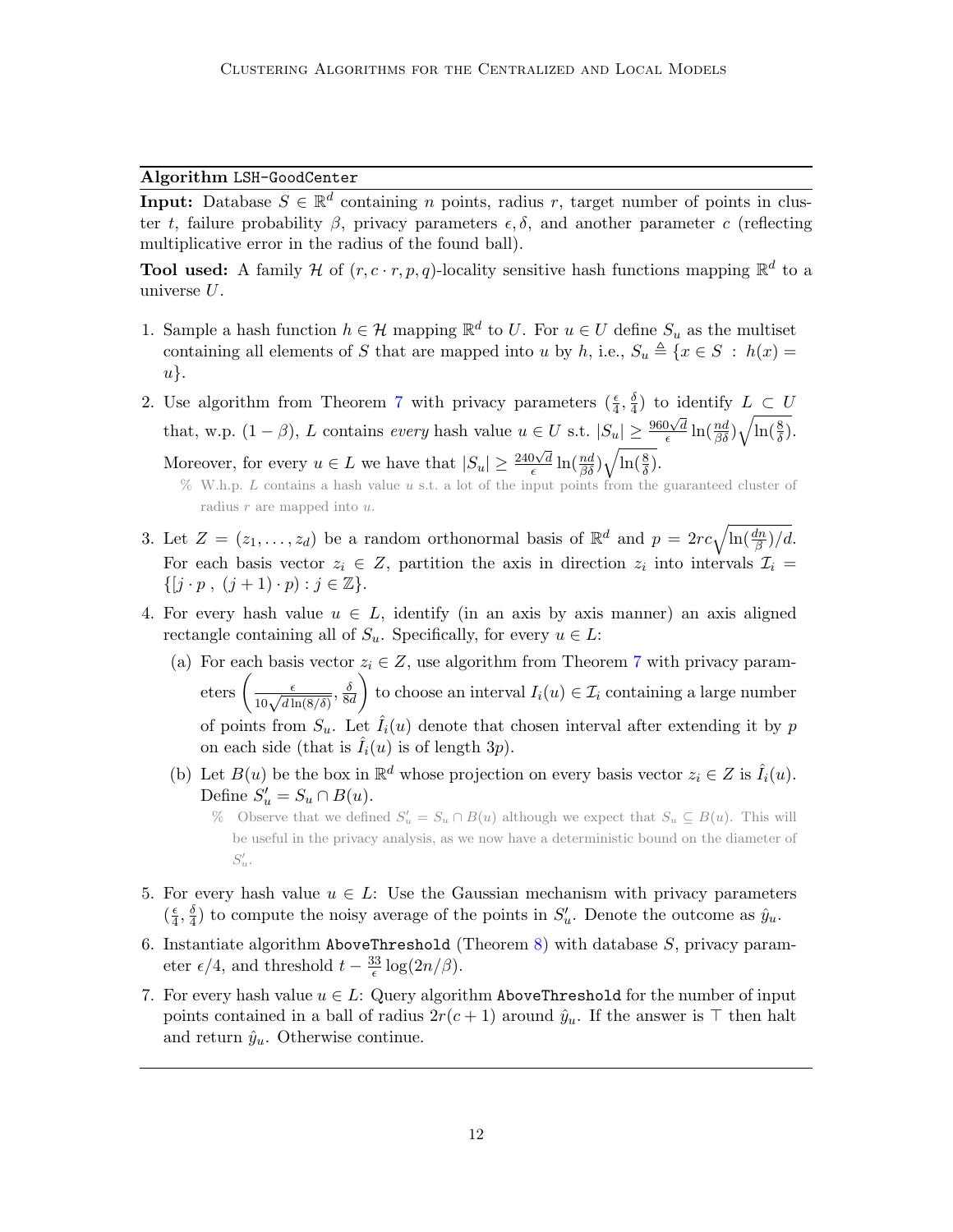# References

- <span id="page-12-7"></span>Alexandr Andoni and Piotr Indyk. Near-optimal hashing algorithms for approximate nearest neighbor in high dimensions. In 47th Annual IEEE Symposium on Foundations of Computer Science (FOCS 2006), 21-24 October 2006, Berkeley, California, USA, Proceedings, pages 459–468, 2006. doi: 10.1109/FOCS.2006.49. URL [http:](http://dx.doi.org/10.1109/FOCS.2006.49) [//dx.doi.org/10.1109/FOCS.2006.49](http://dx.doi.org/10.1109/FOCS.2006.49).
- <span id="page-12-9"></span>Maria-Florina Balcan, Travis Dick, Yingyu Liang, Wenlong Mou, and Hongyang Zhang. Differentially private clustering in high-dimensional Euclidean spaces. In Doina Precup and Yee Whye Teh, editors, Proceedings of the 34th International Conference on Machine Learning, volume 70 of Proceedings of Machine Learning Research, pages 322– 331, International Convention Centre, Sydney, Australia, 06–11 Aug 2017. PMLR. URL <http://proceedings.mlr.press/v70/balcan17a.html>.
- <span id="page-12-0"></span>Raef Bassily, Kobbi Nissim, Uri Stemmer, and Abhradeep Guha Thakurta. Practical locally private heavy hitters. In Advances in Neural Information Processing Systems 30: Annual Conference on Neural Information Processing Systems 2017, 4-9 December 2017, Long Beach, CA, USA, pages 2285–2293, 2017. URL [http://papers.nips.cc/paper/](http://papers.nips.cc/paper/6823-practical-locally-private-heavy-hitters) [6823-practical-locally-private-heavy-hitters](http://papers.nips.cc/paper/6823-practical-locally-private-heavy-hitters).
- <span id="page-12-5"></span>Amos Beimel, Kobbi Nissim, and Uri Stemmer. Private learning and sanitization: Pure vs. approximate differential privacy. In APPROX-RANDOM, volume 8096 of Lecture Notes in Computer Science, pages 363–378. Springer, 2013.
- <span id="page-12-8"></span>M. Bellare and J. Rompel. Randomness-efficient oblivious sampling. In Proceedings of the 35th Annual Symposium on Foundations of Computer Science, SFCS '94, pages 276– 287, Washington, DC, USA, 1994. IEEE Computer Society. ISBN 0-8186-6580-7. doi: 10.1109/SFCS.1994.365687. URL <http://dx.doi.org/10.1109/SFCS.1994.365687>.
- <span id="page-12-1"></span>Mark Bun, Kobbi Nissim, Uri Stemmer, and Salil P. Vadhan. Differentially private release and learning of threshold functions. In FOCS, pages 634–649, 2015.
- <span id="page-12-6"></span>Mark Bun, Kobbi Nissim, and Uri Stemmer. Simultaneous private learning of multiple concepts. In ITCS, pages 369–380. ACM, 2016.
- <span id="page-12-4"></span>Cynthia Dwork and Jing Lei. Differential privacy and robust statistics. In Michael Mitzenmacher, editor, STOC, pages 371–380. ACM, 2009.
- <span id="page-12-3"></span>Cynthia Dwork, Krishnaram Kenthapadi, Frank McSherry, Ilya Mironov, and Moni Naor. Our data, ourselves: Privacy via distributed noise generation. In Serge Vaudenay, editor, EUROCRYPT, volume 4004 of Lecture Notes in Computer Science, pages 486–503. Springer, 2006a.
- <span id="page-12-2"></span>Cynthia Dwork, Frank McSherry, Kobbi Nissim, and Adam Smith. Calibrating noise to sensitivity in private data analysis. In TCC, volume 3876 of Lecture Notes in Computer Science, pages 265–284. Springer, 2006b.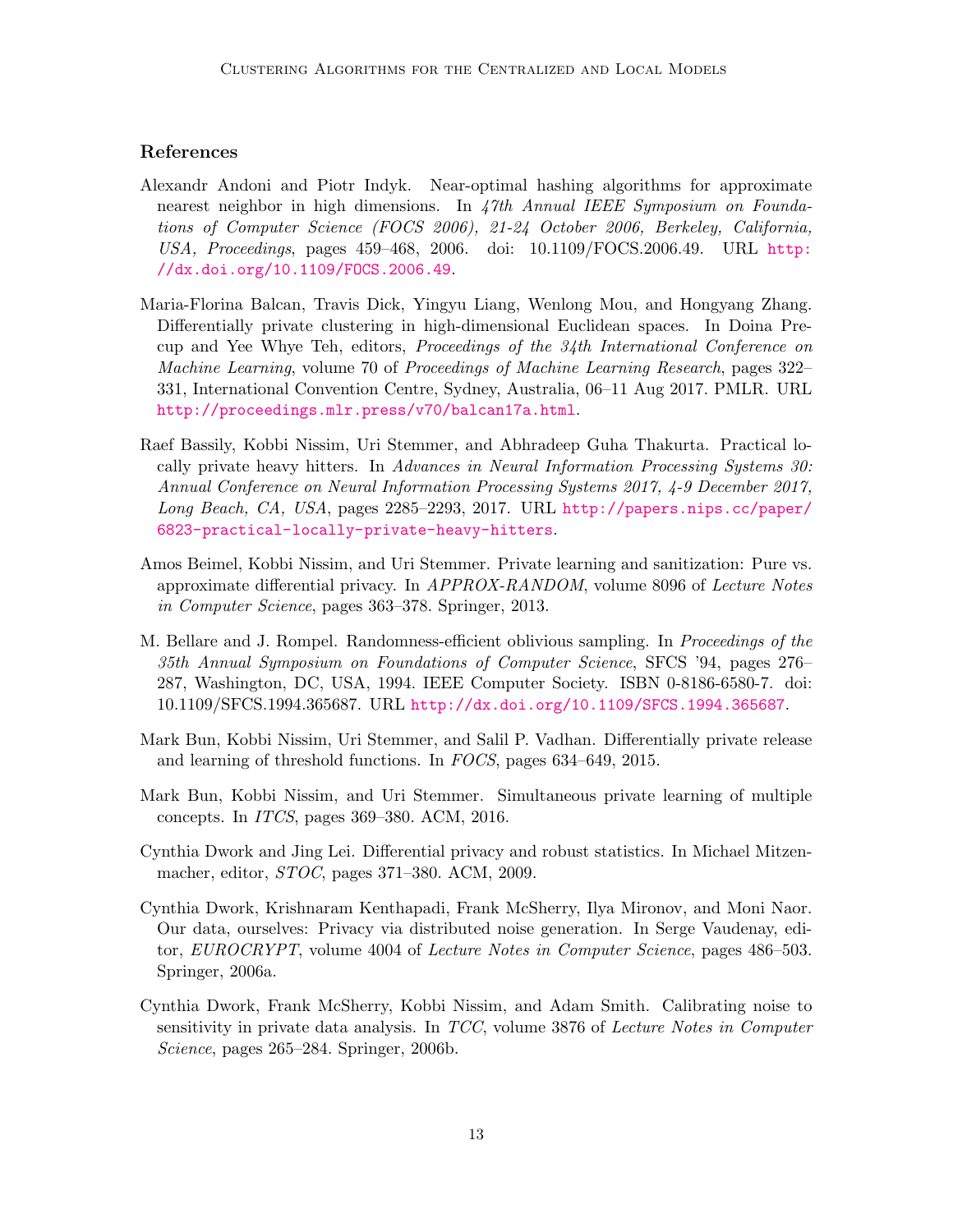- <span id="page-13-5"></span>Cynthia Dwork, Moni Naor, Omer Reingold, Guy N. Rothblum, and Salil P. Vadhan. On the complexity of differentially private data release: efficient algorithms and hardness results. In Michael Mitzenmacher, editor, STOC, pages 381–390. ACM, 2009.
- <span id="page-13-6"></span>Cynthia Dwork, Guy N. Rothblum, and Salil P. Vadhan. Boosting and differential privacy. In FOCS, pages 51–60. IEEE Computer Society, 2010.
- <span id="page-13-3"></span>Ulfar Erlingsson, Vasyl Pihur, and Aleksandra Korolova. Rappor: Randomized aggregatable ´ privacy-preserving ordinal response. In Proceedings of the 2014 ACM SIGSAC Conference on Computer and Communications Security, CCS '14, pages 1054–1067, New York, NY, USA, 2014. ACM. ISBN 978-1-4503-2957-6. doi: 10.1145/2660267.2660348. URL [http:](http://doi.acm.org/10.1145/2660267.2660348) [//doi.acm.org/10.1145/2660267.2660348](http://doi.acm.org/10.1145/2660267.2660348).
- <span id="page-13-10"></span>Dan Feldman, Melanie Schmidt, and Christian Sohler. Turning Big data into tiny data: Constant-size coresets for  $jitalic\lambda/\lambda/\lambda$  and projective clustering, pages 1434–1453. doi: 10.1137/1.9781611973105.103. URL [http://epubs.siam.org/doi/abs/](http://epubs.siam.org/doi/abs/10.1137/1.9781611973105.103) [10.1137/1.9781611973105.103](http://epubs.siam.org/doi/abs/10.1137/1.9781611973105.103).
- <span id="page-13-9"></span>Dan Feldman, Amos Fiat, Micha Sharir, and Danny Segev. Bi-criteria linear-time approximations for generalized k-mean/median/center. In Proceedings of the Twenty-third Annual Symposium on Computational Geometry, SCG '07, pages 19–26, New York, NY, USA, 2007. ACM. ISBN 978-1-59593-705-6. doi: 10.1145/1247069.1247073. URL <http://doi.acm.org/10.1145/1247069.1247073>.
- <span id="page-13-1"></span>Dan Feldman, Chongyuan Xiang, Ruihao Zhu, and Daniela Rus. Coresets for differentially private k-means clustering and applications to privacy in mobile sensor networks. In Proceedings of the 16th ACM/IEEE International Conference on Information Processing in Sensor Networks, IPSN '17, pages 3–15, New York, NY, USA, 2017. ACM. ISBN 978- 1-4503-4890-4. doi: 10.1145/3055031.3055090. URL [http://doi.acm.org/10.1145/](http://doi.acm.org/10.1145/3055031.3055090) [3055031.3055090](http://doi.acm.org/10.1145/3055031.3055090).
- <span id="page-13-8"></span>Wassily Hoeffding. Probability inequalities for sums of bounded random variables. *Journal* of the American Statistical Association, 58(301):13–30, 1963.
- <span id="page-13-2"></span>Piotr Indyk and Rajeev Motwani. Approximate nearest neighbors: Towards removing the curse of dimensionality. In Proceedings of the Thirtieth Annual ACM Symposium on Theory of Computing, STOC '98, pages 604–613, New York, NY, USA, 1998. ACM. ISBN 0-89791-962-9. doi: 10.1145/276698.276876. URL [http://doi.acm.org/10.1145/](http://doi.acm.org/10.1145/276698.276876) [276698.276876](http://doi.acm.org/10.1145/276698.276876).
- <span id="page-13-7"></span>Shiva Prasad Kasiviswanathan, Homin K. Lee, Kobbi Nissim, Sofya Raskhodnikova, and Adam Smith. What can we learn privately? SIAM J. Comput., 40(3):793–826, 2011.
- <span id="page-13-4"></span>Frank McSherry and Kunal Talwar. Mechanism design via differential privacy. In FOCS, pages 94–103. IEEE Computer Society, 2007.
- <span id="page-13-0"></span>Kobbi Nissim, Sofya Raskhodnikova, and Adam Smith. Smooth sensitivity and sampling in private data analysis. In STOC, pages 75–84. ACM, 2007.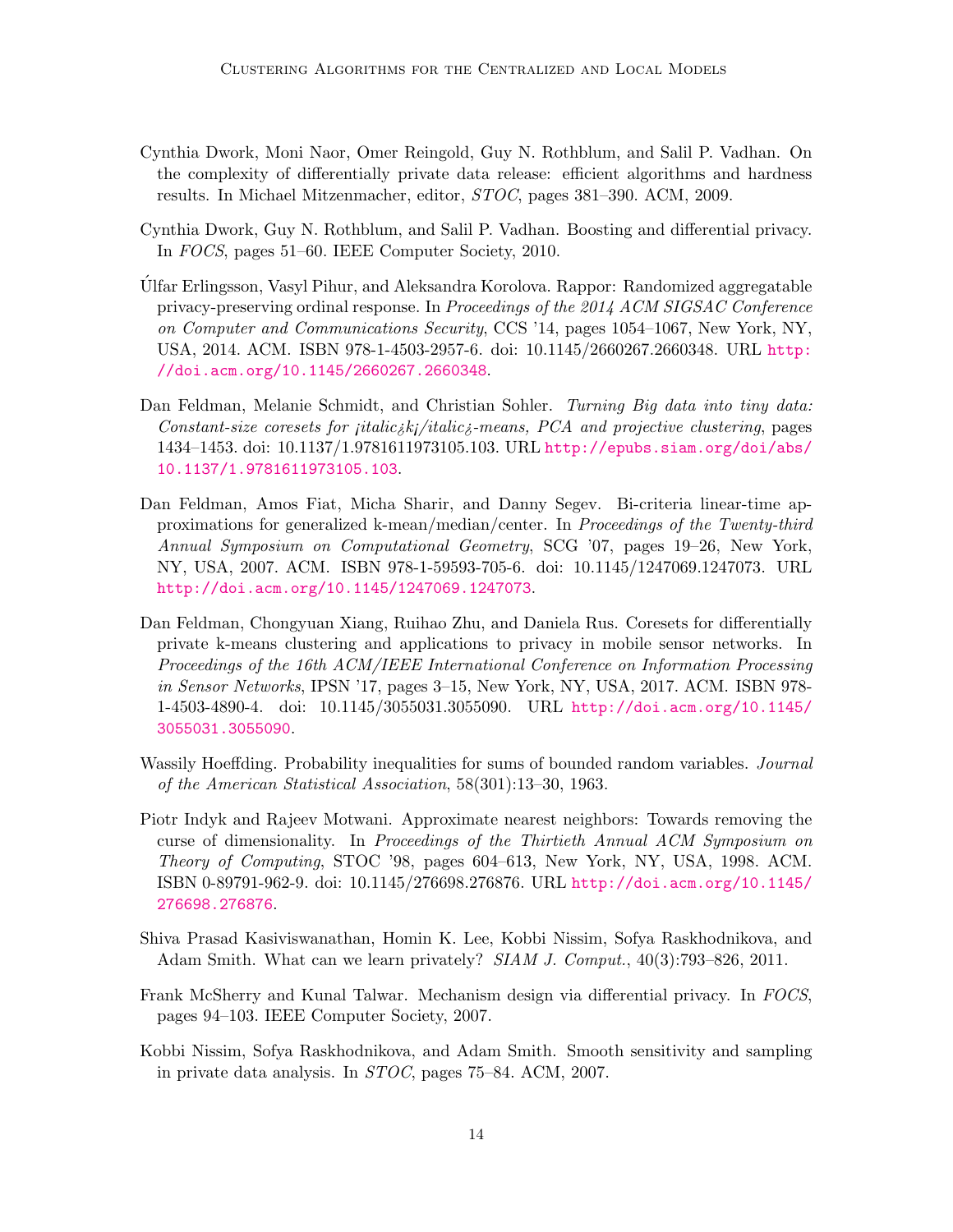- <span id="page-14-0"></span>Kobbi Nissim, Uri Stemmer, and Salil P. Vadhan. Locating a small cluster privately. In Proceedings of the 35th ACM SIGMOD-SIGACT-SIGAI Symposium on Principles of Database Systems, PODS 2016, San Francisco, CA, USA, June 26 - July 01, 2016, pages 413–427, 2016. doi: 10.1145/2902251.2902296. URL [http://doi.acm.org/10.1145/](http://doi.acm.org/10.1145/2902251.2902296) [2902251.2902296](http://doi.acm.org/10.1145/2902251.2902296).
- <span id="page-14-4"></span>V.V. Shenmaier. The problem of a minimal ball enclosing k points. Journal of Applied and Industrial Mathematics, 7(3):444–448, 2013. ISSN 1990-4789. doi: 10.1134/ S1990478913030186. URL <http://dx.doi.org/10.1134/S1990478913030186>.
- <span id="page-14-2"></span>Abhradeep Thakurta and Adam Smith. Differentially private feature selection via stability arguments, and the robustness of the lasso. In Shai Shalev-Shwartz and Ingo Steinwart, editors, COLT, volume 30 of JMLR Proceedings, pages 819–850. JMLR.org, 2013.
- <span id="page-14-1"></span>A.G. Thakurta, A.H. Vyrros, U.S. Vaishampayan, G. Kapoor, J. Freudiger, V.R. Sridhar, and D. Davidson. Learning new words, March 14 2017. URL [https://www.google.com/](https://www.google.com/patents/US9594741) [patents/US9594741](https://www.google.com/patents/US9594741). US Patent 9,594,741.
- <span id="page-14-3"></span>Salil Vadhan. The Complexity of Differential Privacy. 2016.
- <span id="page-14-6"></span>Professor Vazirani and Professor Rao. Lecture notes in combinatorial algorithms and data structures. URL [http://www.cs.berkeley.edu/~satishr/cs270/sp11/rough-notes/](http://www.cs.berkeley.edu/~satishr/cs270/sp11/rough-notes/measure-concentration.pdf) [measure-concentration.pdf](http://www.cs.berkeley.edu/~satishr/cs270/sp11/rough-notes/measure-concentration.pdf).

### <span id="page-14-5"></span>Appendix A. Locating a small cluster  $-$  the distributed setting

We next describe private computation in the local model, where each individual holds her private information locally, and only releases the outcomes of privacy-preserving computations on her data. This is modeled by letting the algorithm access each entry  $x_i$  in the input database  $S = (x_1, \ldots, x_n) \in X^n$  separately, and only via differentially private local randomizers.

Definition 21 (Local Randomizer, LR Oracle [\(Kasiviswanathan et al.,](#page-13-7) [2011\)](#page-13-7)) A local randomizer  $R : X \to W$  is a randomized algorithm that takes a database of size  $n = 1$ . Let  $S = (x_1, \ldots, x_n) \in X^n$  be a database. An LR oracle  $LR_S(\cdot, \cdot)$  gets an index  $i \in [n]$ and a local randomizer R, and outputs a random value  $w \in W$  chosen according to the distribution  $R(x_i)$ .

**Definition 22 (Local differential privacy)** An algorithm satisfies  $(\epsilon, \delta)$ -local differential privacy (LDP) if it accesses the database S only via the oracle  $LR<sub>S</sub>$  with the following restriction: for all possible executions of the algorithm and for all  $i \in [n]$ , if  $LR_S(i, R_1)$ ,  $\ldots$ ,  $LR_S(i, R_k)$  are the algorithm's invocations of  $LR_S$  on index i, then the algorithm  $\mathcal{B}(x) = (R_1(x), R_2(x), \ldots, R_k(x))$  is  $(\epsilon, \delta)$ -differentially private. Local algorithms that prepare all their queries to  $LR<sub>S</sub>$  before receiving any answers are called noninteractive; otherwise, they are interactive.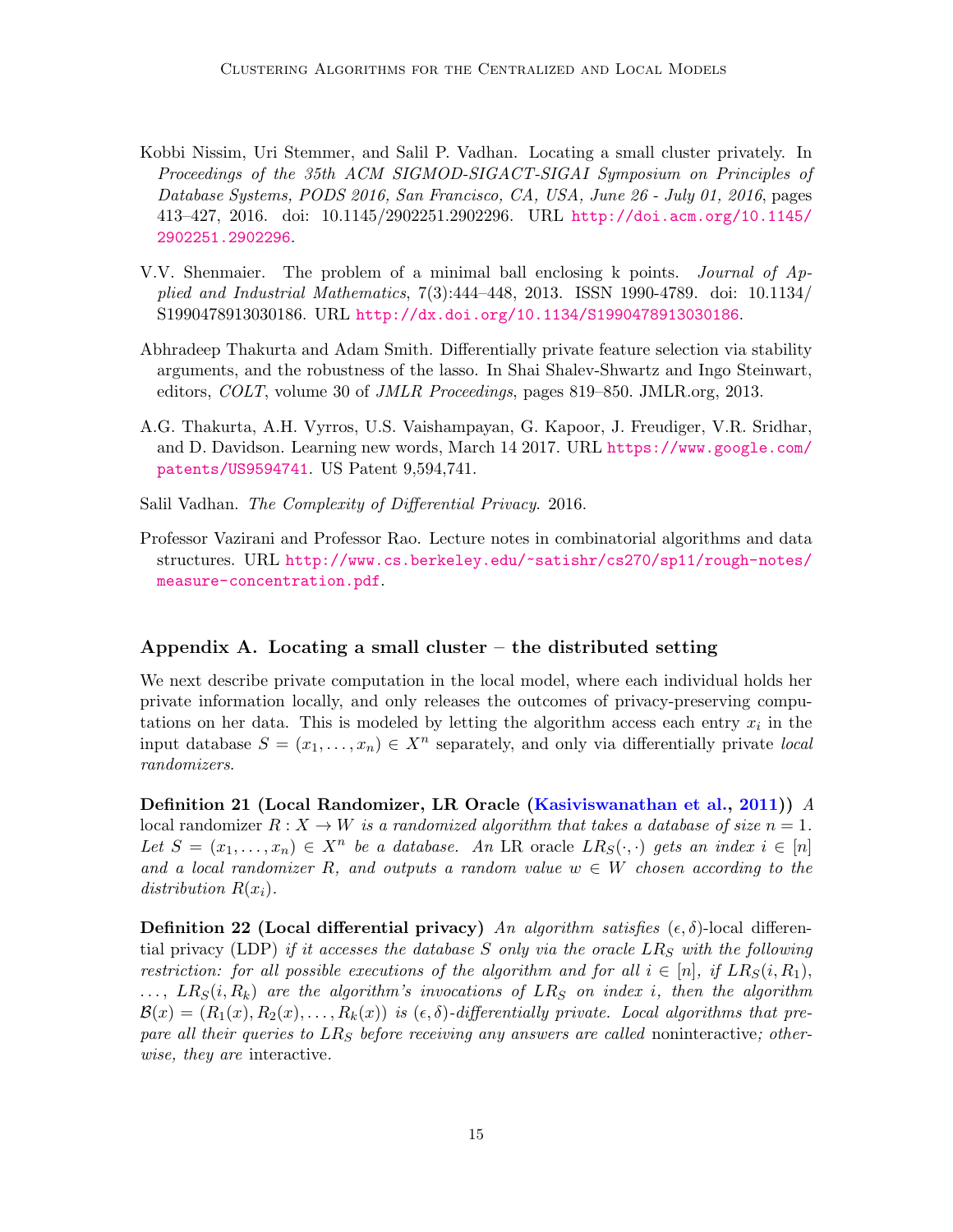#### A.1. Additional preliminaries

We now present additional preliminaries that enable our construction.

#### A.1.1. Counting queries and histograms with local differential privacy

The most basic task we can apply under local differential privacy is a *counting query*. Consider a database  $S \in X^n$  which is distributed across n users (each holding one element from X). Given a predicate  $y: X \to \{0,1\}$ , consider the task of estimating the number of users holding a value x such that  $y(x) = 1$ . This can be solved privately with error proportional to  $\frac{1}{\epsilon}\sqrt{n}$ .

**Notation.** For a database  $S = (x_1, \ldots, x_n) \in X^n$  and a domain element  $x \in X$ , we use  $f_S(x)$  to denote the multiplicity of x in S, i.e.,  $f_S(x) = |\{x_i \in S : x_i = x\}|$ .

<span id="page-15-0"></span>Theorem 23 (e.g., [\(Kasiviswanathan et al.,](#page-13-7) [2011\)](#page-13-7)) Let  $\epsilon \leq 1$ . Let  $S = (x_1, \ldots, x_n) \in$  $\{0,1\}^n$  be a database which is distributed across n players (each holding one bit). There exists an algorithm satisfying  $\epsilon$ -LDP that returns an estimation  $a \in \mathbb{R}$  s.t. with probability at least  $1 - \beta$  we have that  $|a - f_S(1)| \leq \frac{3}{\epsilon} \sqrt{n \cdot \ln(\frac{8}{\beta})}$ .

A slightly more complicated task is when instead of a binary predicate, we have a function  $y: X \to U$  mapping domain elements to a (potentially) large set U. We use a tool from the recent work of [Bassily et al.](#page-12-0) [\(2017\)](#page-12-0) on heavy hitters in the local model.

<span id="page-15-2"></span>**Theorem 24 ([\(Bassily et al.,](#page-12-0) [2017\)](#page-12-0))** Let  $\epsilon \leq 1$ . Let U be a data universe, and let  $S = (u_1, \ldots, u_n) \in U^n$  be a database which is distributed across n players (each holding one row). There exists an algorithm satisfying  $\epsilon$ -LDP that returns a set  $L \subseteq (U \times \mathbb{R})$  of size at *now)*. There exists an algorithm satisfying e-EDI<br>most  $|L| \leq \sqrt{n}$  s.t. with probability  $1 - \beta$  we have

- 1. For every  $(u, a) \in L$  we have that  $|a f_S(u)| \le O\left(\frac{1}{\epsilon}\right)$  $\frac{1}{\epsilon}\sqrt{n\log(\frac{n}{\beta})}\bigg).$
- 2. For every  $u \in U$  s.t.  $f_S(u) \geq O\left(\frac{1}{\epsilon}\right)$  $\overline{\epsilon}$  $\sqrt{n \log(\frac{|X|}{\beta}) \log(\frac{1}{\beta})}$ , we have that u appears in the set L.

#### A.1.2. CONCENTRATION BOUNDS

<span id="page-15-1"></span>We will use the following variant of the Hoeffding bound for sampling without replacement.

**Theorem 25 ([\(Hoeffding,](#page-13-8) [1963\)](#page-13-8))** Let  $\mathcal{X} = (x_1, \ldots, x_N)$  be a finite population of N points and  $X_1, \ldots, X_n$  be a random sample drawn without replacement from X. Let  $a =$  $\min_{i\in[N]}\{x_i\}$  and  $b = \max_{i\in[N]}\{x_i\}$ . Then, for all  $\epsilon > 0$ ,

$$
\Pr\left[\left|\frac{1}{n}\sum_{i=1}^n X_i - \frac{1}{N}\sum_{i=1}^N x_i\right| \ge \epsilon\right] \le 2\exp\left(-\frac{2n\epsilon^2}{(b-a)^2}\right).
$$

<span id="page-15-3"></span>We also use the following tail bound on sums of  $\lambda$ -wise independent random variables.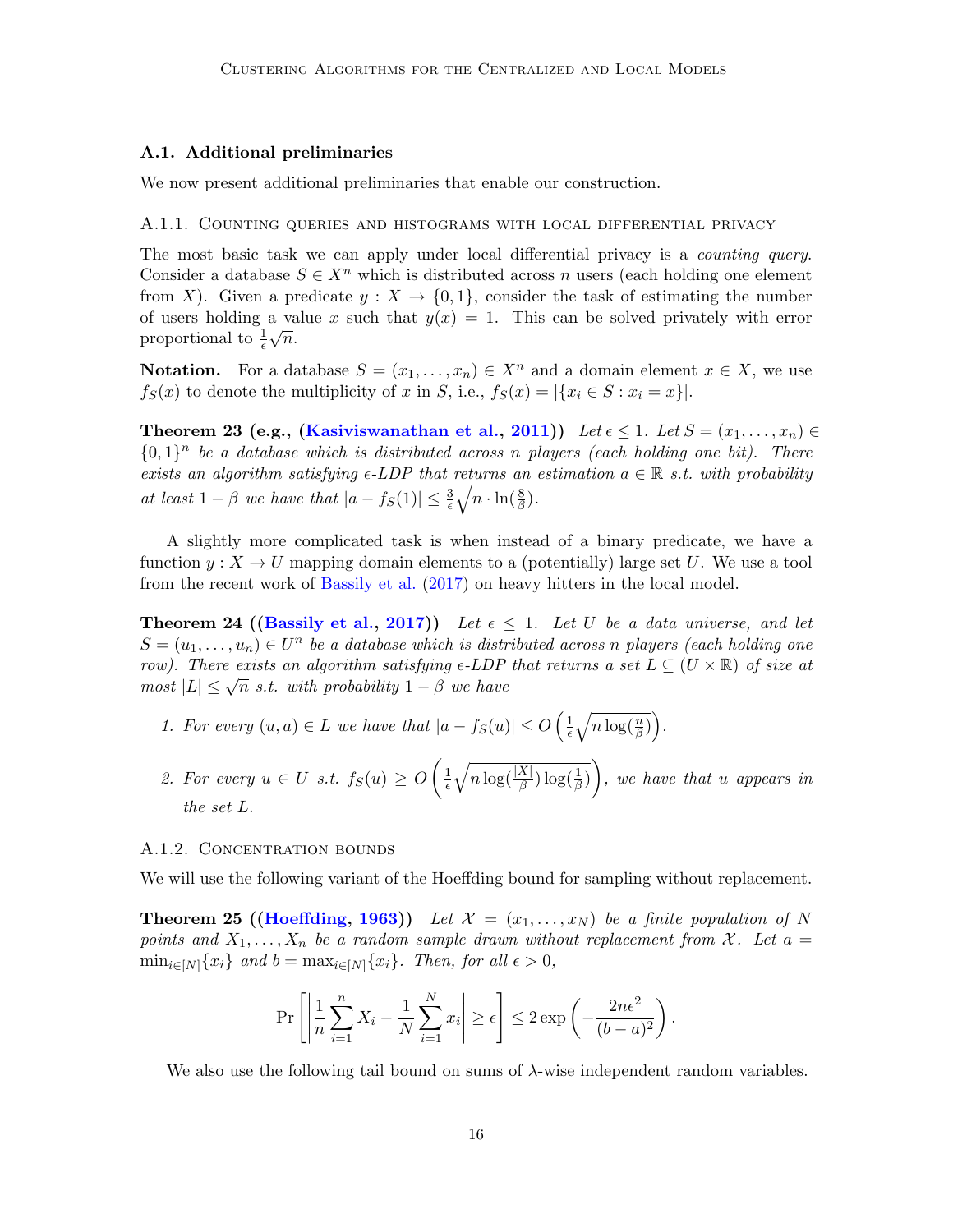Algorithm  $R$ : Local Randomizer for LDP-AVG

**Inputs:**  $x \in \mathbb{R}$ , privacy parameter  $\epsilon$ , and range parameter b.

- 1. If  $x > b$  or  $x < 0$  then set  $x = 0$ .
- 2. Let  $z \leftarrow x + \text{Lap}(\frac{b}{\epsilon})$ .
- 3. Return z.

**Lemma 26 ([\(Bellare and Rompel,](#page-12-8) [1994\)](#page-12-8))** Let  $\lambda \geq 6$  be an even integer. Suppose  $X_1, \ldots, X_n$  are  $\lambda$ -wise independent random variables taking values in [0,1]. Let  $X = X_1 +$  $\cdots + X_n$  and  $\mu = \mathbb{E}[X]$ , and let  $\alpha > 0$ . Then,

$$
\Pr[|X - \mu| \ge \alpha] \le \left(\frac{n\lambda}{\alpha^2}\right)^{\lambda/2}
$$

.

We also use a standard "Chernoff type" concentration bound for sums of i.i.d. samples from  $\text{Lap}(b)$ :

<span id="page-16-1"></span>**Lemma 27** Suppose  $X_1, \ldots, X_n$  are independent samples from  $\text{Lap}(\frac{1}{\epsilon})$ . That is, every  $X_i$ has probability density function  $f(x) = \frac{\epsilon}{2} \exp(-\epsilon |x|)$ . Let  $X = X_1 + \cdots + X_n$ . For every  $t \geq 0$  it holds that

$$
\Pr[|X| \ge t] \le 6 \exp\left(-\frac{\epsilon \cdot t}{\sqrt{2n}}\right).
$$

Moreover, for every  $0 \le t < 2n/\epsilon$  we have that

$$
\Pr[|X| \ge t] \le 2 \exp\left(-\frac{\epsilon^2 \cdot t^2}{4n}\right).
$$

# A.2. Average of vectors in  $\mathbb{R}^d$

For our algorithms we will need a tool for privately computing averages of vectors in  $\mathbb{R}^d$ . Specifically, assume that there are *n* users, where user j is holding a point  $x_j \in \mathbb{R}^d$ . Moreover, assume that we have a bound  $b \geq 0$  such that we are only interested in points  $x_j \in \mathbb{R}^d$ s.t. every coordinate of  $x_j$  is between 0 and b (let us call them "interesting points"). We would like to obtain an estimation (satisfying LDP) for the average of these interesting points. This can be achieved by having each user send a noisy version of its point. An estimation for the average of the interesting points can then be computed from the average of all the noisy points.

#### **Observation 28** Algorithm LDP-AVG satisfies  $\epsilon$ -LDP.

<span id="page-16-0"></span>**Lemma 29** Let  $b > 0$  be a parameter. Fix individual information  $v_j \in \mathbb{R}^d \cup \{\perp\}$  for every user  $j \in [n]$ . Let  $D \subseteq [n]$  denote the subset of users holding a value  $v_j \neq \bot$  s.t. every coordinate of  $v_j$  is between 0 and b, and denote  $|D|=t$ . Assume that  $n \geq 8d \ln(\frac{8d}{\beta})$ , and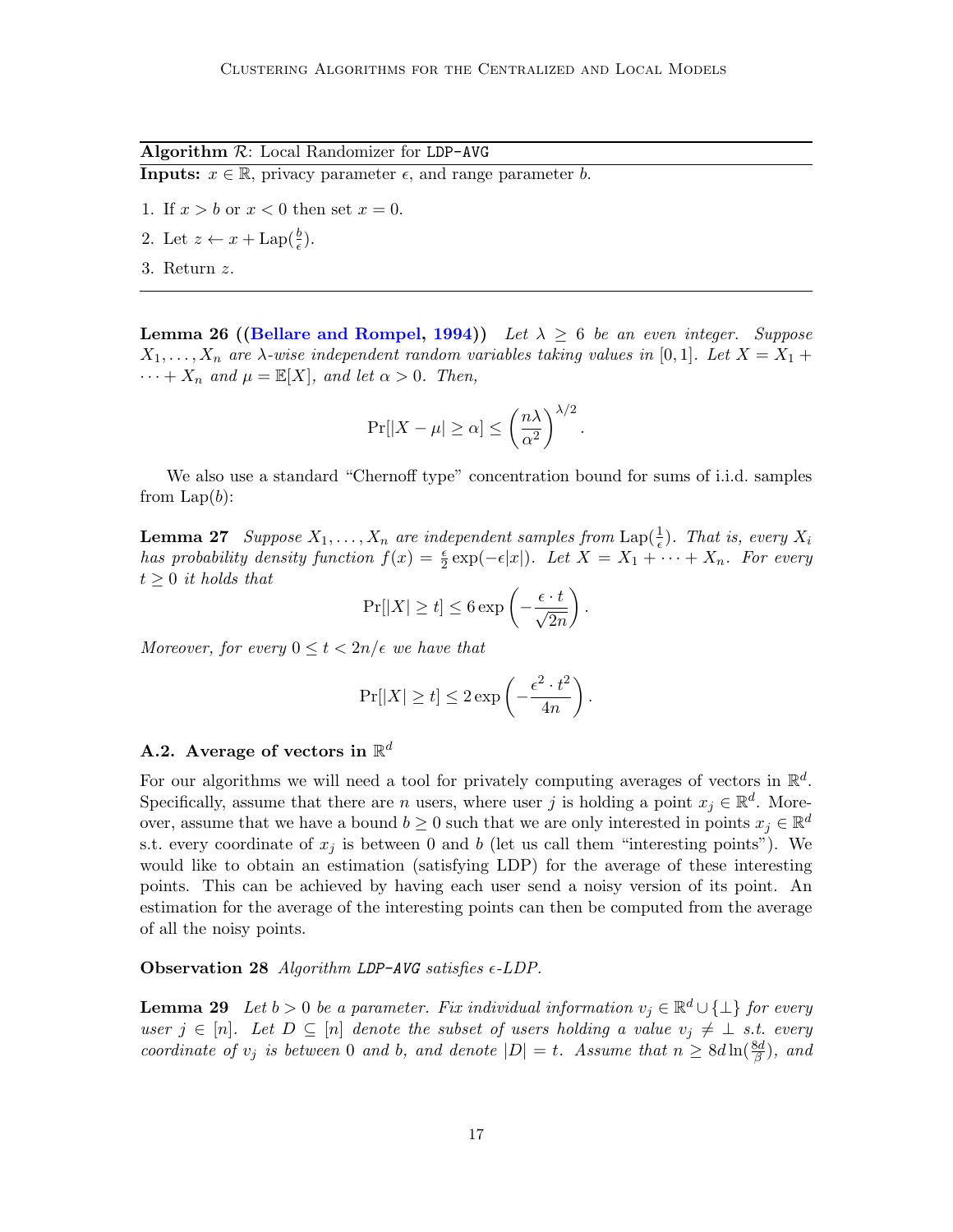Algorithm LDP-AVG

**Public parameters:** Random partition of [n] into d subsets  $I_1, \ldots, I_d$ .

**Setting:** Each player  $j \in [n]$  holds a value  $v_j \in \mathbb{R}^d \cup \{\perp\}$ . Define  $S = (v_1, \ldots, v_n)$ . For  $j \in [n]$  let  $v'_j = v_j$  if every coordinate of  $v_j$  is in [0, b]. Otherwise set  $v'_j = \mathbf{0} \in \mathbb{R}^d$ . For  $j \in [n]$  let  $x_j$  denote the  $\ell^{\text{th}}$  coordinate of  $v'_j$ , where  $\ell$  is s.t.  $j \in I_{\ell}$ . Define  $\widetilde{S} = (x_1, \cdots, x_n)$ .

**Oracle access:** LR Oracle to S and  $\tilde{S}$ .

- 1. For  $j \in [n]$  let  $z_j \leftarrow LR_{\widetilde{S}}(j, \mathcal{R})$  with parameters  $\frac{\epsilon}{2}, b$ .
- 2. For  $\ell \in [d]$  define  $y_{\ell} = \frac{n}{\sqrt{L}}$  $\frac{n}{|I_{\ell}|}\sum_{j\in I_{\ell}}z_j$ . Let  $y=(y_1,\ldots,y_d)\in\mathbb{R}^d$ .
- 3. Let t denote the number of users j holding a value  $v_j \in \mathbb{R}^d$  s.t. every coordinate of  $v_j$ is between 0 and b. Use Theorem [23](#page-15-0) with parameter  $\epsilon/2$  to obtain a noisy estimation  $\hat{t}$  for  $t$ .
- 4. Return  $\frac{1}{\hat{t}} \cdot y$ .

that  $t \geq \frac{12}{\epsilon}$  $\frac{d^2}{d\epsilon}\sqrt{n\log(\frac{32}{\beta})}$ . Then, with probability at least  $1-\beta$ , algorithm LDP-AVG returns a vector  $a \in \mathbb{R}^d$  such that

$$
\left\| a - \frac{1}{t} \sum_{j \in D} v_j \right\|_2 \le \frac{30bd}{t\epsilon} \sqrt{n \ln(\frac{32d}{\beta})}.
$$

**Remark 30** For simplicity, in Lemma [29](#page-16-0) we assumed that "interesting points" are points  $x \in \mathbb{R}^d$  such that  $x \in B$ , where B is a box with side-length b, aligned with the origin. This can easily be generalized to arbitrary axis-aligned boxes B with side-length b (that is, not necessarily located at the origin) by, e.g., shifting the axes accordingly.

**Remark 31** Observe that the error in Lemma [29](#page-16-0) decreases with t (the number of "interesting points"). Specifically, for  $t \gtrsim \sqrt{nd}$  we get that the error is proportional to the diameter *of the box of interesting points, i.e.,*  $\sqrt{d}b$ .

**Remark 32** Note that every user in the above protocol sends (on step 3 of algorithm  $\mathcal{R}$ ) a real number z. In fact, it suffices to have each user send only  $O(\log n)$  bits, without effecting the error guarantees of Lemma  $29$ . To see this, observe that we can truncate  $z$ to an interval of length  $O\left(\frac{b}{\epsilon}\right)$  $\frac{b}{\epsilon} \log(\frac{n}{\beta})$ . Indeed, by the properties of the Laplace distribution,  $w.h.p.$  this truncation has no effect on the computation. We can now discretize this interval with grid steps  $O\left(\frac{b}{t\epsilon}\sqrt{\frac{d}{n}\log(\frac{d}{\beta})}\right)$ , and have every user send the grid point closest to the point z, which can be represented using  $O(\log n)$  bits. This introduces an error of at most  $O\left(\frac{b}{t\epsilon}\sqrt{\frac{d}{n}\log(\frac{d}{\beta})}\right)$  per user, and hence error at most  $O\left(\frac{b}{t\epsilon}\sqrt{dn\log(\frac{d}{\beta})}\right)$  per coordinate, and thus, error at most  $O\left(\frac{bd}{t\epsilon}\sqrt{n\log(\frac{d}{\beta})}\right)$  in  $L_2$  norm.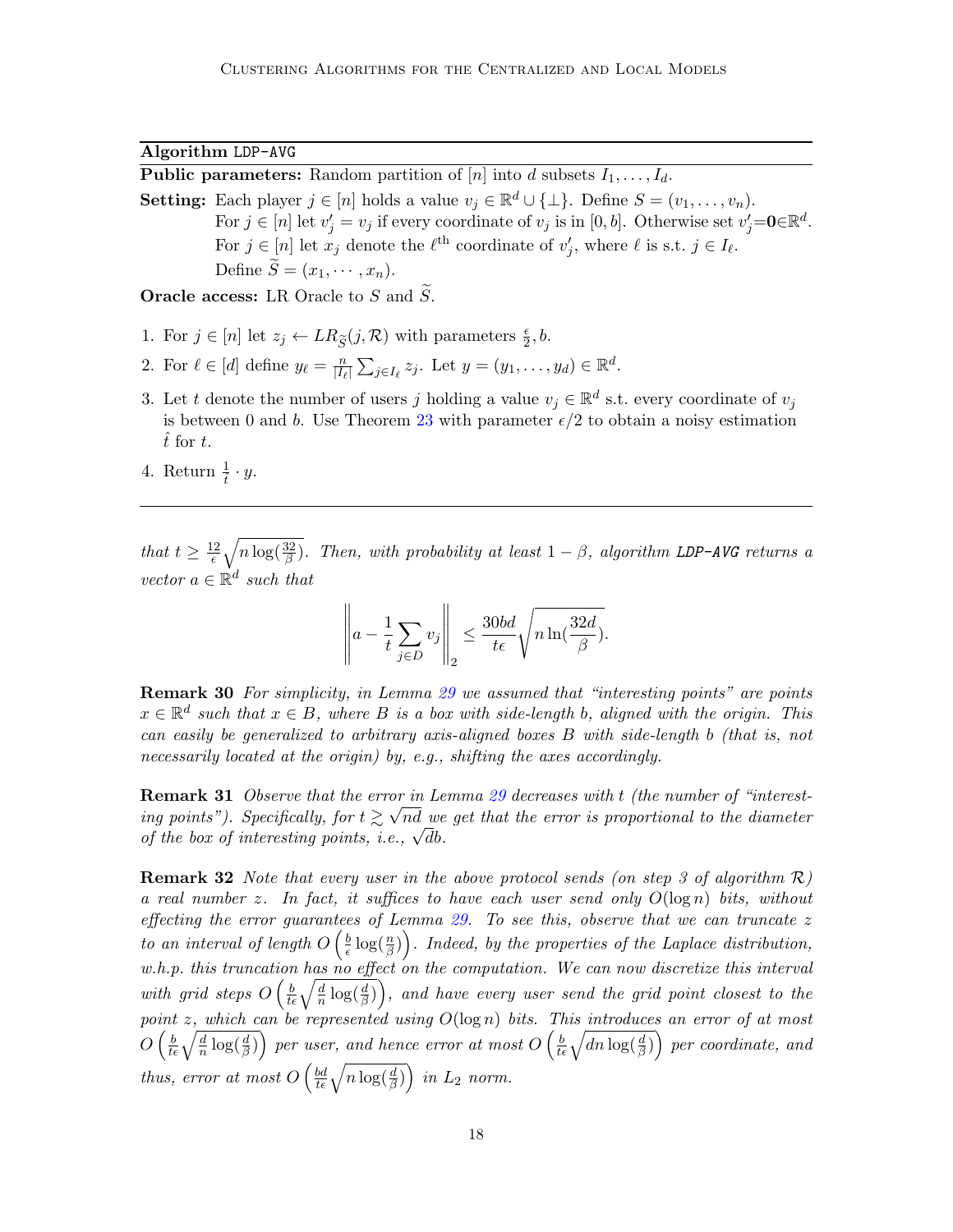**Proof of Lemma [29](#page-16-0)** Our goal is to relate  $y/\hat{t}$  (the output obtained on step 4) to  $\frac{1}{t} \sum_{j \in D} v_j$ . We will now show that w.h.p. every coordinate of  $\left(\frac{y}{\hat{t}} - \frac{1}{t}\right)$  $\frac{1}{t} \sum_{j \in D} v_j$  is small.

First observe that by the Chernoff bound, assuming that  $n \geq 8d \ln(\frac{8d}{\beta})$ , with probability at least  $1-\frac{\beta}{4}$  $\frac{\beta}{4}$ , for every  $\ell \in [d]$  we have that  $\frac{n}{2d} \leq |I_{\ell}| \leq \frac{2n}{d}$ . We continue the analysis assuming that this is the case. Also, by Theorem [23,](#page-15-0) with probability at least  $1 - \frac{\beta}{4}$  we have that  $\hat{t}$  (computed on step 3) satisfies  $|t - \hat{t}| \leq \frac{6}{\epsilon} \sqrt{n \log(\frac{32}{\beta})}$ . In particular, assuming that  $t \geq \frac{12}{5}$  $\frac{12}{\epsilon}\sqrt{n\log(\frac{32}{\beta})}$  we get that  $\frac{t}{2} \leq \hat{t} \leq 2t$ . We proceed with the analysis assuming that this is the case.

For  $\ell \in [d]$ , observe that  $y_{\ell}$  (defined on Step 2 of the algorithm) can be expressed as

<span id="page-18-0"></span>
$$
y_{\ell} = \frac{n}{|I_{\ell}|} \sum_{j \in I_{\ell}} (x_j + \eta_j) = \frac{n}{|I_{\ell}|} \sum_{j \in I_{\ell} \cap D} v_{j,\ell} + \frac{n}{|I_{\ell}|} \sum_{j \in I_{\ell}} \eta_j,
$$
 (1)

where  $v_{j,\ell}$  is coordinate  $\ell$  of  $v_j$ , and every  $\eta_j$  is sampled from Lap( $\frac{2b}{\epsilon}$ ). By the Hoeffding bound (sampling without replacement, Theorem [25\)](#page-15-1), with probability at least  $1 - \frac{\beta}{4}$  we have that

<span id="page-18-1"></span>
$$
\left| \frac{n}{|I_{\ell}|} \sum_{j \in I_{\ell} \cap D} v_{j,\ell} - \sum_{j \in D} v_{j,\ell} \right| \le b n \sqrt{\frac{1}{2|I_{\ell}|} \ln(8/\beta)} \le b \sqrt{\frac{dn \ln(8/\beta)}}. \tag{2}
$$

Combining Equalities  $(1)$  and  $(2)$ , and using the triangle inequality, we get

<span id="page-18-2"></span>
$$
\left| \frac{y_{\ell}}{\hat{t}} - \frac{1}{t} \sum_{j \in D} v_{j,\ell} \right| \leq \frac{b \sqrt{dn \ln(8/\beta)}}{\hat{t}} + \left| \frac{n}{\hat{t}|I_{\ell}|} \sum_{j \in I_{\ell}} \eta_{j} \right| + \left| \left( \frac{1}{t} - \frac{1}{\hat{t}} \right) \sum_{j \in D} v_{j,\ell} \right|
$$
  

$$
\leq \frac{b \sqrt{dn \ln(8/\beta)}}{\hat{t}} + \left| \frac{n}{\hat{t}|I_{\ell}|} \sum_{j \in I_{\ell}} \eta_{j} \right| + \frac{|\hat{t} - t| \cdot b}{\hat{t}}
$$
  

$$
\leq \frac{2b}{t} \sqrt{dn \ln(8/\beta)} + \frac{4d}{t} \left| \sum_{j \in I_{\ell}} \eta_{j} \right| + \frac{12b}{t\epsilon} \sqrt{n \log(\frac{32}{\beta})}. \tag{3}
$$

Finally, by Lemma [27](#page-16-1) (tail bound for sum of i.i.d. samples from the Laplace distribution), with probability at least  $1-\frac{\beta}{4}$  $\frac{\beta}{4}$ , for every  $\ell \in [d]$  we have that  $|$  $\sum_{j\in I_{\ell}}\eta_j\Big|\leq \frac{4b}{\epsilon}$  $\frac{1b}{\epsilon}\sqrt{\frac{n}{d}\ln(\frac{8d}{\beta})}.$ So,

$$
(3) \leq \frac{2b}{t} \sqrt{dn \ln(8/\beta)} + \frac{16b}{t\epsilon} \sqrt{dn \ln(\frac{8d}{\beta})} + \frac{12b}{t\epsilon} \sqrt{n \log(\frac{32}{\beta})} \leq \frac{30b}{t\epsilon} \sqrt{dn \ln(\frac{32d}{\beta})}.
$$

Overall, with probability at least  $1 - \beta$  we get that every coordinate of the vector  $\left(\frac{y}{\hat{t}}-\frac{1}{t}\right)$  $\frac{1}{t}\sum_{j\in D}v_j\right)$  is at most  $\frac{30b}{t\epsilon}\sqrt{dn\ln(\frac{32d}{\beta})}$  in absolute value. Hence, with probability at least  $1 - \beta$  we have

$$
\left\| \frac{y}{\hat{t}} - \frac{1}{t} \sum_{j \in D} v_j \right\|_2 \le \frac{30bd}{t\epsilon} \sqrt{n \ln(\frac{32d}{\beta})}.
$$

 $\blacksquare$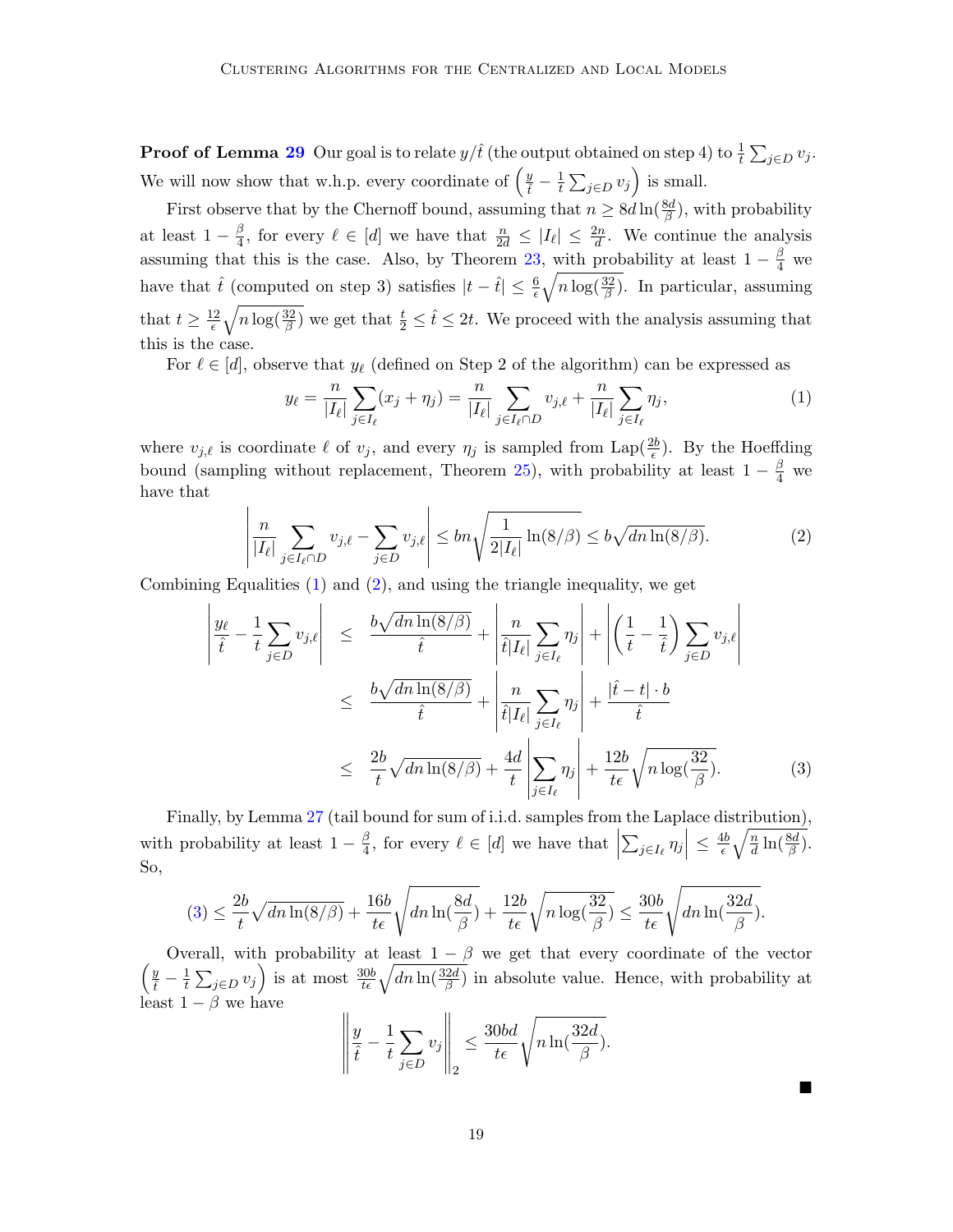#### A.3. Algorithm LDP-GoodCenter

We are now ready to present our local algorithm for the 1-cluster problem. As we mentioned in the introduction, our algorithm can be used as a building block for privately approximating the k-means clustering problem, by iterating the algorithm and finding (roughly)  $k$ balls that cover most of the data points. To that end, during the  $i<sup>th</sup>$  iteration we will need the ability to exclude from the computation the data points that were already covered in the previous iterations. This is handled by an additional input to the algorithm, a predicate  $\sigma$ , denoting a portion of the data universe to be excluded from the computation (meaning that if  $\sigma(x) = 1$  then x is to be excluded).

Our main statement for the 1-cluster problem under LDP is the following.

<span id="page-19-0"></span>**Theorem 33** Fix a predicate  $\sigma: X^d \to \{0,1\}$ . Let  $S = (x_1, \ldots, x_n) \in (X^d)^n$  be a database which is distributed across n players (each holding one point in  $X^d$ ). Let  $t, \beta, \epsilon$  be s.t.

$$
t \geq O\left(\frac{n^{0.51}\cdot d^{1/2}}{\epsilon}\log(dn|X|) \sqrt{\log(\frac{1}{\beta})} + \frac{n^{0.67}\cdot d^{1/3}}{\epsilon^{2/3}}\log(dn|X|) \left(\log(\frac{1}{\beta})\right)^{1/3}\right).
$$

There exists an  $\epsilon$ -LDP algorithm that identifies a center y and a radius r s.t. with probability at least  $1 - \beta$ ,

- 1.  $r = O(r_{opt})$ , where  $r_{opt}$  is the radius of a smallest ball containing at least t points from  $S_{\sigma} = \{x \in S : \sigma(x) \neq 1\}.$
- 2. The number of points from  $S_{\sigma}$  contained in the ball of radius r around y is at least  $t - \Delta$ , where

$$
\Delta = O\left(\frac{1}{\epsilon} \cdot \frac{n^{1.01}}{t^{1/2}} \cdot \sqrt{\log(d|X|) \log(\frac{1}{\beta}) \log(\frac{n}{\beta})}\right).
$$

The main part of our construction is algorithm LDP-GoodCenter which, assuming t of the input points are contained in a ball of radius  $r$  (given as an input parameter) identifies a ball containing  $\approx t$  points. As the radius r is not known in advance, we execute  $O(\log |X|)$ copies of LDP-GoodCenter in parallel with exponentially growing values of  $r$  (one of which provides a constant factor approximation to  $r_{opt}$ ). Another alternative is to perform a binary search on r, hence paying in increasing round complexity to  $\log |\alpha| X$  but saving on composition, and hence accuracy.

## Observation 34 Algorithm LDP-GoodCenter satisfies  $\epsilon$ -LDP.

We now proceed with the utility analysis of algorithm LDP-GoodCenter. We will assume the existence of a family H of  $(r, cr, p=n^{-b}, q=n^{-2-a})$ -sensitive hash functions mapping  $\mathbb{R}^d$ to a universe U, for some constants  $a > b, r > 0$ , and  $c > 1$ .

<span id="page-19-1"></span>**Lemma 35** Fix a predicate  $\sigma: X^d \to \{0,1\}$ . Let  $S = (x_1, \ldots, x_n) \in (X^d)^n$  be a database which is distributed across n players (each holding one row), and let  $P \subseteq \{x \in S : \sigma(x) = 1\}$ be a set of t input points which can be enclosed in a ball of radius r. Let LDP-GoodCenter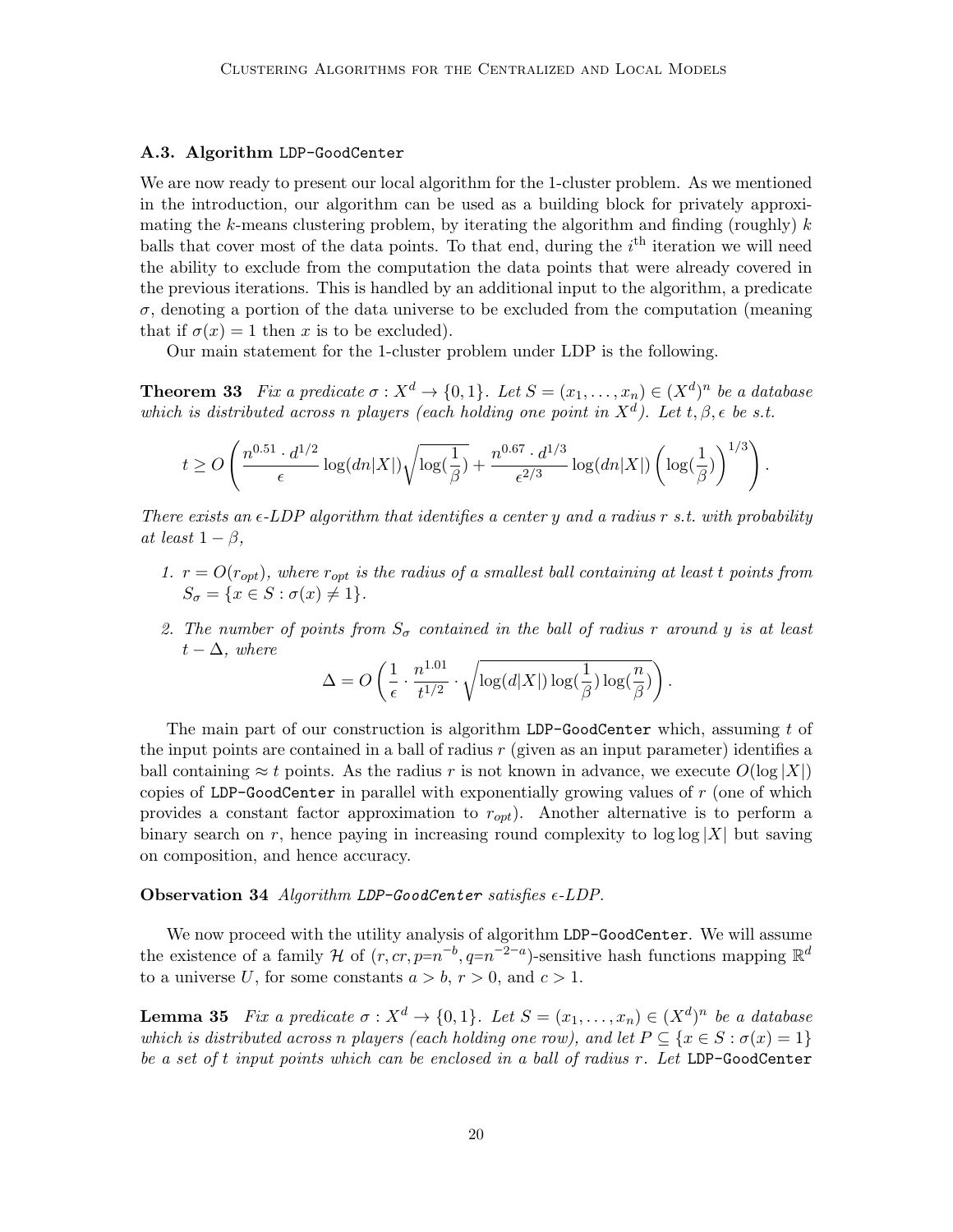Algorithm LDP-GoodCenter

**Input:** Radius r, target number of points t, failure probability  $\beta$ , privacy parameter  $\epsilon$ . **Optional input:** A predicate  $\sigma: X^d \to \{0, 1\}$  (otherwise set  $\sigma \equiv 0$ ).

**Tool used:** Family H of  $(r, c \cdot r, p, q)$ -locality sensitive hash functions mapping  $\mathbb{R}^d$  to a universe U.

**Setting:** Each player  $j \in [n]$  holds a value  $x_j \in X^d$ . Define  $S = (x_1, \ldots, x_n)$ .

- 1. Sample a hash function  $h \in \mathcal{H}$  mapping  $\mathbb{R}^d$  to U.
- 2. Use Theorem [24](#page-15-2) with  $\frac{\epsilon}{4}$  to identify a list L of length at most  $32n^{1+b}/t$  containing all values  $u \in U$  s.t.  $|\{x \in S : h(x) = u\}| \ge \frac{t}{16} \cdot n^{-b}$ .
- <span id="page-20-0"></span>3. Let  $Z = (z_1, \ldots, z_d)$  be a random orthonormal basis of  $\mathbb{R}^d$ , and denote  $p =$  $2rc\sqrt{\ln(\frac{dn}{\beta})/d}$ . Partition every axis into intervals of length p, denoted as  $\mathcal{I} =$  $\{I_1, I_2, \ldots, I_{\sqrt{d}|X|}\}.$
- 4. Randomly partition S into subsets  $S_4^1, \ldots, S_4^d$  of size  $|S_4^i| = \frac{n}{d}$  $\frac{n}{d}$ . For every basis vector  $z_i \in Z$ , use Theorem [24](#page-15-2) with  $\frac{\epsilon}{4}$  to obtain for every pair  $(I, u) \in \mathcal{I} \times U$  an estimation  $a_i(I, u)$  for

$$
|\{x \in S_4^i : \sigma(x) \neq 1 \text{ and } h(x) = u \text{ and } \langle x, z_i \rangle \in I\}|.
$$

- 5. For every basis vector  $z_i \in Z$  and for every hash value  $u \in L$ , denote  $I(i, u) =$  $\arg \max_{I \in \mathcal{I}} \{a_i(I, u)\}\$ , and define the interval  $I(i, u)$  by extending  $I(i, u)$  by p to each direction (that is,  $I(i, u)$  is of length 3p).
- 6. For every hash value  $u \in L$ , let  $B(u)$  denote the box in  $\mathbb{R}^d$  whose projection on every axis  $z_i \in Z$  is  $\tilde{I}(i, u)$ .
- 7. Randomly partition S into subsets  $S_7^1, \ldots, S_7^{|L|}$  of size  $|S_7^{\ell}| = \frac{n}{|L|}$  $\frac{n}{|L|}$ . That is, for every  $u \in$ L we have a subset  $S_7^u \subseteq S$ . For every  $u \in L$  use algorithm LDP-AVG with  $\frac{\epsilon}{4}$  to obtain an approximation  $\hat{y}_u$  for the average of  $\{x \in S_7^u : h(x) = u \text{ and } x \in B(u) \text{ and } \sigma(x) \neq 1\}$ .
- 8. Output  $\{\hat{y}_u : u \in L\}$ .

be executed with the family H and with a radius r and with parameters  $\beta = n^{-a}/24$  and t,  $\epsilon$ s.t.

$$
t \geq O\left(\frac{n^{\frac{1}{2}+b} \cdot d^{1/2}}{\epsilon} \log(dn|X|) + \frac{n^{\frac{2}{3}+b} \cdot d^{1/3}}{\epsilon^{2/3}} (\log(dn))^{2/3}\right).
$$

The algorithm outputs a set Y of  $\frac{32 \cdot n^{1+b}}{t}$  $t^{\frac{1+b}{t}}$  vectors in  $\mathbb{R}^d$  such that with probability at least  $n^{-a}/4$  there exists a vector  $y \in Y$  such that the ball of radius 3cr around y contains at least 1 point from P.

**Proof** First observe that, w.l.o.g., we can assume that the range U of every function in  $\mathcal{H}$ is of size  $|U| \leq n^3$ . If this is not the case, then we can simply apply a (pairwise independent) hash function with range  $n^3$  onto the output of the locally sensitive hash function. Clearly,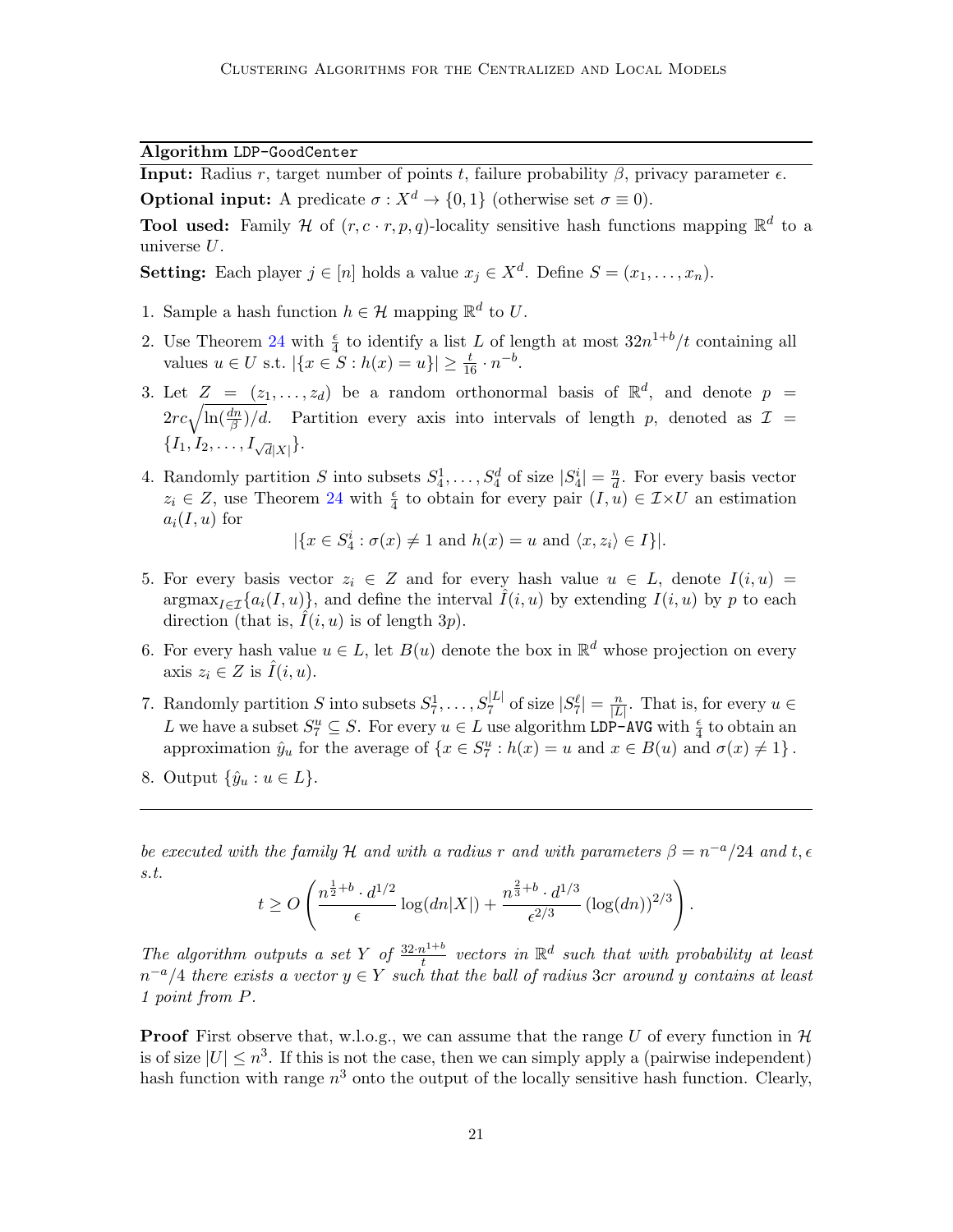this will not decrease the probability of collusion for "close" elements (within distance  $r$ ), and moreover, this can increase the probability of collusion for "non-close" elements (at distance at least cr) by at most  $n^{-3} = o(n^{-2-a}) = o(q)$ .

Now recall that by the properties of the family  $\mathcal{H}$ , for every  $x, y \in \mathbb{R}^d$  s.t.  $||x - y|| \geq c\tau$ we have that  $Pr_{h \in H}[h(x) = h(y)] \le q = n^{-2-a}$ . Using the union bound we get

$$
\Pr_{h \in_R \mathcal{H}}[h(x) \neq h(y) \text{ for all } x, y \in S \text{ s.t. } ||x - y|| \geq cr] \geq (1 - n^{-a}/2).
$$

Let P  $\subseteq$  S denote the guaranteed set of t input points  $x \in S$  with  $\sigma(x) \neq 1$  that are contained in a ball of radius r, and let  $x \in P$  be an arbitrary point in P. By linearity of expectation, we have that

$$
\mathop{\mathbb{E}}_{h \in \mathcal{H}} [|\{y \in P : h(y) \neq h(x)\}]| \le t(1-p) = t(1-n^{-b}).
$$

Hence, by Markov's inequality,

$$
\Pr_{h \in \mathcal{H}} \left[ |\{ y \in P : h(y) \neq h(x) \}| \geq \frac{t(1 - n^{-b})}{1 - n^{-a}} \right] \leq 1 - n^{-a}.
$$

So,

$$
\Pr_{h \in \mathcal{H}} \left[ |\{ y \in P : h(y) = h(x) \}| \ge t \left( 1 - \frac{1 - n^{-b}}{1 - n^{-a}} \right) \right] \ge n^{-a}.
$$

Simplifying, for large enough n (specifically, for  $n^{a-b} \geq 2$ ) we get

$$
\Pr_{h \in \mathcal{H}} \left[ \left| \{ y \in P : h(y) = h(x) \} \right| \geq \frac{t}{2} \cdot n^{-b} \right] \geq n^{-a}.
$$

So far we have established that with probability at least  $n^{-a}/2$  over the choice of  $h \in \mathcal{H}$ in Step 1 the following events occur:

- $(E_1)$  For every  $x, y \in S$  s.t.  $||x y|| \geq cr$  it holds that  $h(x) \neq h(y)$ ; and,
- $(E_2)$  There exists a hash value in U, denoted  $u^*$ , such that  $|\{y \in P : h(y) = u^*\}| \geq \frac{t}{2} \cdot n^{-b}$ .

Event  $(E_1)$  states that if two points in S are mapped into the same hash value, then these points are close. Event  $(E_2)$  states that there is a "heavy" hash value  $u^* \in U$ , such that "many" of the points in  $P$  are mapped into  $u^*$ . We proceed with the analysis assuming that these two events occur.

On step 2, we identify a list L containing all such "heavy" hash values  $u \in U$ . Assuming that  $t \geq O\left(\frac{1}{\epsilon}\right)$  $\frac{1}{\epsilon} \cdot n^{0.5+b} \cdot \sqrt{\log(n/\beta) \log(1/\beta)}$ , Theorem [24](#page-15-2) ensures that with probability at least  $1 - \beta$  we have that  $u^* \in L$ . We continue with the analysis assuming that this is the case.

On Step 3 we generate a random orthonormal basis Z. By Lemma [17,](#page-8-1) with probability at least  $(1 - \beta)$ , for every  $x, y \in S$  and for every  $z_i \in Z$ , we have that the projection of  $(x - y)$  onto  $z_i$  is of length at most  $2\sqrt{\ln(dn/\beta)/d} \cdot ||x - y||$ . In particular, for every hash value  $u \in L$  we have that the projection of  $S_u \triangleq \{x \in S : h(x) = u\}$  onto every axis  $z_i \in Z$ fits within an interval of length at most  $p = 2rc\sqrt{\ln(dn/\beta)/d}$ . Recall that we divide (on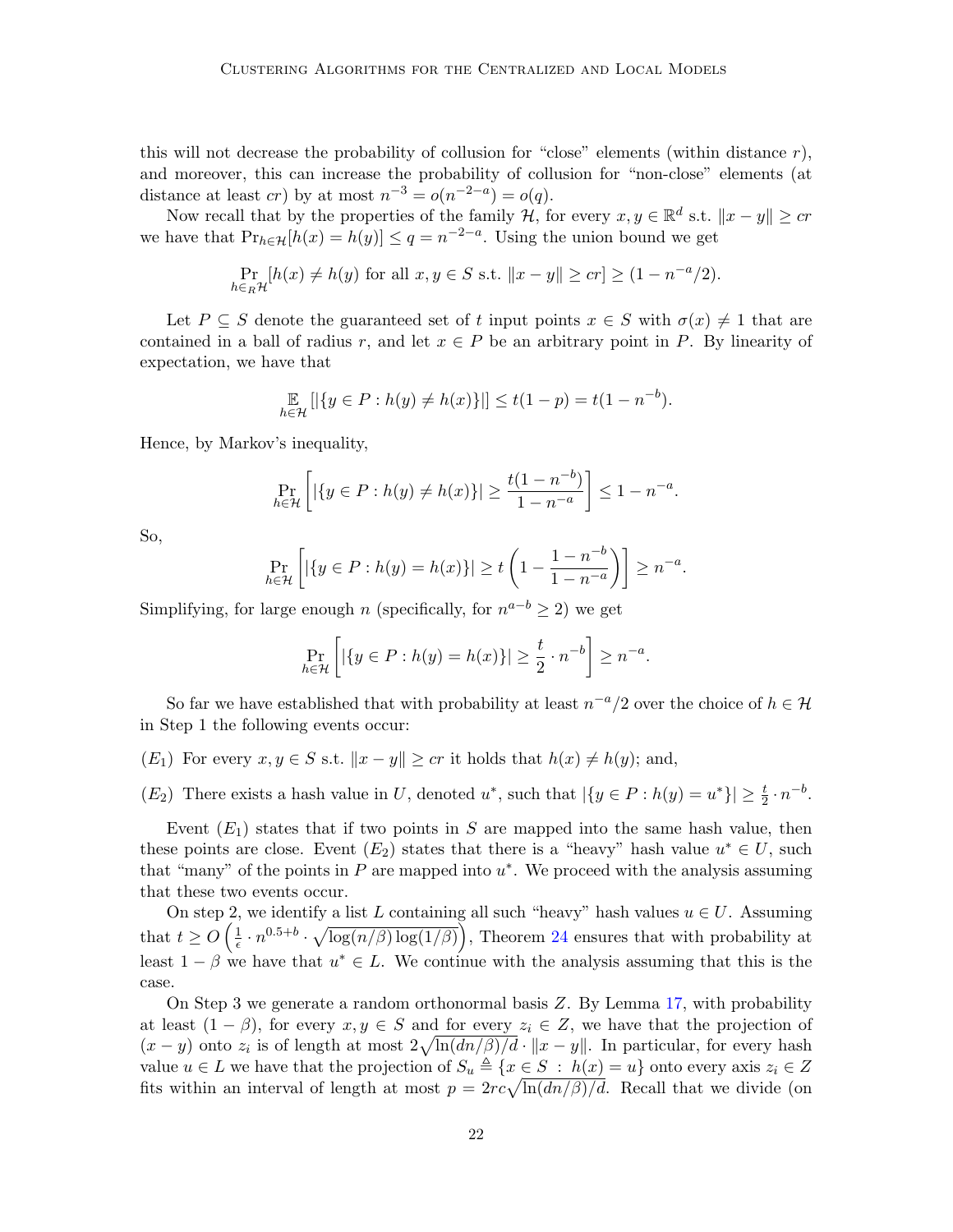step 3) every axis  $z_i \in Z$  into intervals of length p, denoted as  $\mathcal{I} = \{I_1, I_2, \dots\}$ . Hence, for every axis  $z_i \in Z$  and for every  $u \in U$ , we have that the projection of  $S_u$  onto  $z_i$  is contained within 1 or 2 consecutive intervals from  $\mathcal{I}$ .

On step 4 we partition S into d subsets  $S_4^i \subseteq S$  of size  $\frac{n}{d}$ . By the Hoeffding bound, assuming that  $t \geq 2 \cdot n^{0.5+b} \cdot \sqrt{2d \ln(\frac{2d}{\beta})}$ , with probability at least  $1-\beta$ , for every  $i \in [d]$ , we have that  $|S_4^i \cap S_{u^*}| \ge \frac{|S_{u^*}|}{2d} \ge \frac{t \cdot n^{-b}}{4d}$  $\frac{n}{4d}$ . Recall that the projection of  $S_{u^*}$  onto every axis  $z_i \in Z$  fits within (at most) 2 consecutive intervals from  $\mathcal{I}$ . Hence, for every axis  $z_i \in Z$ , at least 1 interval from  $\mathcal I$  contains at least half of the points from  $S_4^i \cap S_{u^*}$ , i.e., at least  $\frac{t \cdot n^{-b}}{8d}$ points. Therefore, for  $t \geq O\left(\frac{1}{\epsilon}\right)$  $\frac{1}{\epsilon} \cdot n^{0.5+b} \cdot \sqrt{d \cdot \log(\frac{dn|X|}{\beta}) \log(\frac{1}{\beta})}$ , Theorem [24](#page-15-2) ensures that with probability at least  $1-\beta$ , for every  $z_i \in Z$  we have that  $I(i, u^*) = \text{argmax}_{i \in \mathcal{I}} \{a_i(I, u^*)\}$ (defined on step 5) contains at least one point from  $S_{u^*}$ , and hence, the interval  $\hat{I}(i, u^*)$ obtained by extending  $I(i, u^*)$  by p to each direction, contains (the projection of) all of the points from  $S_{u^*}$  (onto the i<sup>th</sup> axis). As a result, the box  $B(u^*)$ , defined on step 7 as the box whose projection onto every axis i is  $\hat{I}(i, u^*)$ , contains all of  $S_{u^*}$ . We continue with the analysis assuming that this is the case.

On step 7 we partition S into  $|L|$  subsets  $S_7^1, \ldots, S_7^{|L|}$ . For every  $u \in L$  we then use  $S_7^u$  to obtain a an estimation  $\hat{y}_u$  for the average  $y_u$  of the points  $x \in S_7^u$  s.t.  $h(x) = u$ and  $x \in B(u)$ . By the Hoeffding bound, with probability at least  $1 - \beta$ , we have that  $|S_7^{u^*} \cap S_{u^*}| \geq \frac{|S_{u^*}|}{2|L|} \geq \frac{t^2}{128 \cdot n^2}$  $\frac{t^2}{128\cdot n^{1+2b}}$ . If that is the case, then as  $B(u^*)$  is of side length p, Lemma [29](#page-16-0) ensures that with probability at least  $1 - \beta$  we have that  $||y_{u^*} - \hat{y}_{u^*}||_2 \leq cr$ , provided that  $t \geq \frac{310}{273}$  $rac{310}{2^{2/3}} \cdot n^{\frac{2}{3}+b} \cdot d^{1/3} \cdot \left(\log(\frac{dn}{\beta})\right)^{2/3}$ . We continue with the analysis assuming that this is the case.

Observe that  $y_{u^*}$  is the average of (some of) the points in  $S_{u^*}$ , and that every two points in  $S_{u^*}$  are within distance cr from each other. Hence, we get that a ball of radius  $2cr$  around  $y_{u^*}$  contains all of  $S_{u^*}$ . In particular, as  $S_{u^*}$  contains at least some of the points from P (the guaranteed cluster radius r with t input points from  $S$ ), we have that the ball of radius 2cr around  $y_{u^*}$  contains at least 1 point from P. Therefore, as  $||y_{u^*} - \hat{y}_{u^*}||_2 \leq c r$  we get that a ball of radius 3cr around  $\hat{y}_{u^*}$  contains at least 1 points from P.

Overall, with probability at least  $\frac{n-a}{2} - 6\beta$  we have that the output on step 8 contains at least one vector  $\hat{y}$  s.t. the ball of radius 3cr around  $\hat{y}$  contains at least one point from P.

We are now ready to prove Theorem [33.](#page-19-0) The proof is via the construction of algorithm LDP-1Cluster.

**Proof of Theorem [33](#page-19-0)** The privacy properties of algorithm LDP-1Cluster are immediate. We now proceed with the utility analysis.

Let  $r_{opt}$  be the radius of the smallest ball in  $X^d$  containing at least t points from  ${x \in S : \sigma(x) \neq 1}$ , and let P denote a set of t such points. Let j<sup>\*</sup> denote the smallest integer s.t.  $r_{opt} \leq \frac{2^{j^*}}{|X|}$  $\frac{2^{j^*}}{|X|}$ , and denote  $r = \frac{2^{j^*}}{|X|}$  $\frac{2^j}{|X|}$  .

On step 1 we partition S into JK subsets  $S_{1,1}, \ldots, S_{J,K}$ . By the Hoeffding bound, assuming that  $t \geq 8 \cdot n^{\frac{1+a}{2}} \cdot \sqrt{\log(d|X|) \log(\frac{1}{\beta}) \log(\frac{8n}{\beta})}$ , with probability at least  $1-\beta$ , for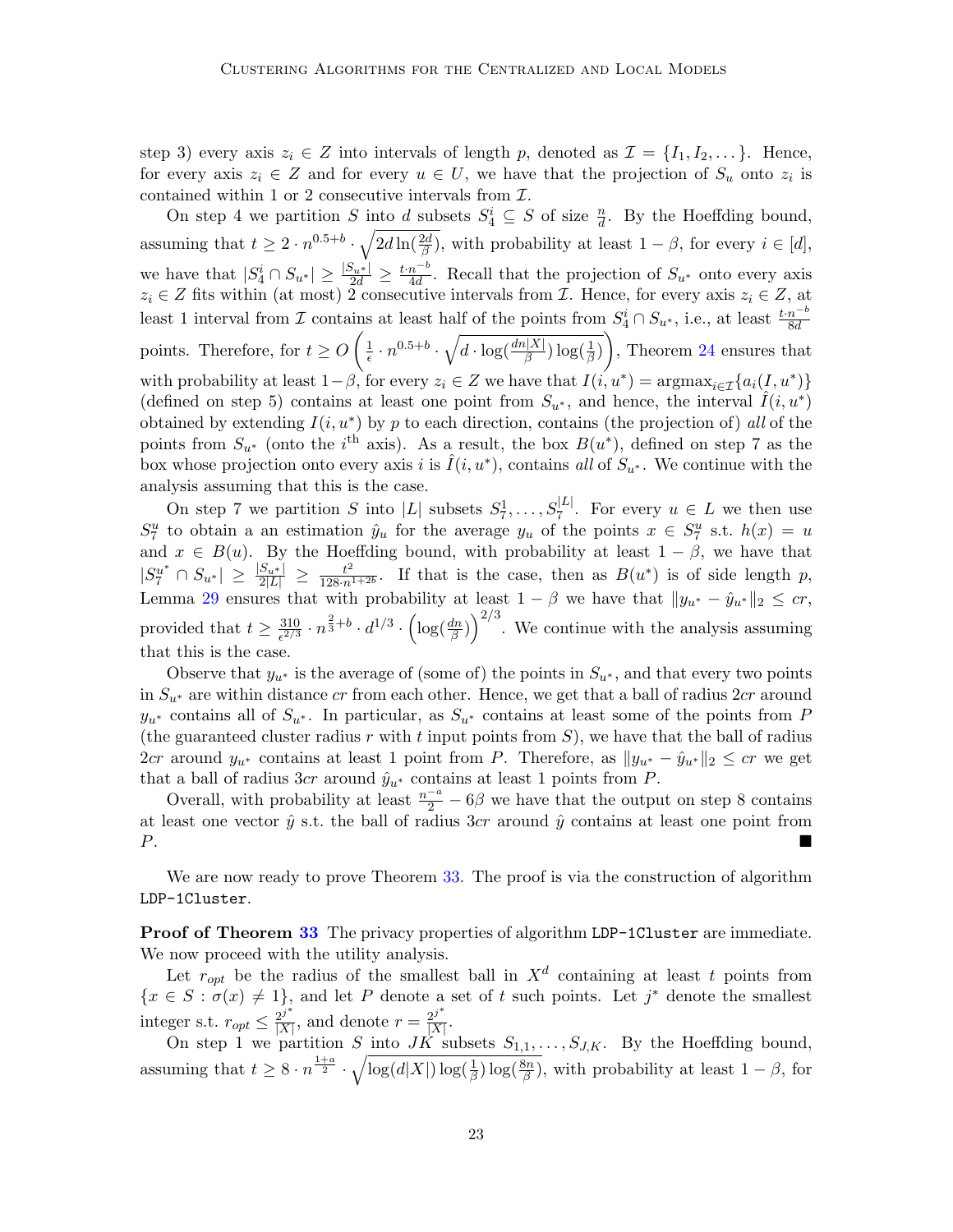Algorithm LDP-1Cluster

**Input:** Radius r, target number of points t, failure probability  $\beta$ , privacy parameters  $\epsilon$ ,  $\delta$ . **Optional input:** A predicate  $\sigma : X^d \to \{0, 1\}$  (otherwise set  $\sigma \equiv 0$ ).

**Tool used:** Algorithm LDP-GoodCenter with success probability  $n^{-a}/4$ , and error factor (in the radius) at most 3c.

**Setting:** Each player  $j \in [n]$  holds a value  $x_j \in X^d$ . Define  $S = (x_1, \ldots, x_n)$ .

- 1. Denote  $J = \log(\sqrt{d}|X|)$  and  $K = 4 \cdot n^a \cdot \ln(1/\beta)$ . Randomly partition S into  $R \cdot T$ subsets  $S_{1,1}, \ldots, S_{R,T}$  of size  $\frac{n}{JK}$  each.
- 2. For every  $j \in [J]$  and every  $k \in [K]$  apply LDP-GoodCenter on the database  $S_{j,k}$  with the radius  $\frac{2^j}{\vert \mathbf{X} \vert}$  $\frac{2^j}{|X|}$ , the predicate  $\sigma$ , privacy parameter  $\frac{\epsilon}{2}$ , and the parameter  $t' = \frac{t}{2JK}$ . Obtain a set of  $L = \frac{64 \cdot n^{1+b}}{t}$  $\hat{t}^{1+b}_{t}$  vectors:  $\hat{Y}_{j,k} = \{\hat{y}_{j,k,1}, \ldots, \hat{y}_{j,k,L}\}.$
- 3. Randomly partition S into  $J \cdot K \cdot L$  subsets  $S_{1,1,1}, \ldots, S_{J,K,L}$  of size  $\frac{n}{JKL}$  each.
- 4. For every  $j \in [J]$ , every  $k \in [K]$ , and every  $\ell \in [L]$ , use Theorem [23](#page-15-0) on the database  $S_{j,k,\ell}$  with  $\frac{\epsilon}{2}$  to obtain an estimation  $\hat{c}_{j,k,\ell}$  for the number of points  $x \in S_{j,k,\ell}$  enclosed in a ball of radius  $5c\frac{2^j}{|X|}$  $\frac{2^j}{|X|}$  around  $\hat{y}_{j,k,\ell}$ , for which  $\sigma(x) \neq 1$ .
- 5. Let j' be the smallest number in [J] for which there exist  $(k', \ell') \in [K] \times [L]$  s.t.

$$
JKL \cdot \hat{c}_{j',k',\ell'} \geq t - \frac{224}{\epsilon} \cdot \frac{n^{1+a}}{t^{1/2}} \cdot \sqrt{\log(d|X|) \log(\frac{1}{\beta}) \log(\frac{32n}{\beta})}.
$$

Return the vector  $\hat{t}_{j',k',\ell'}$  and the radius  $5c \frac{2^{j'}}{|X|}$  $\frac{2^j}{|X|}$ .

every  $k \in [K]$  we have that  $|S_{j^*,k} \cap P| \ge t' = \frac{t}{2JK}$ . That is, for every  $k \in [K]$ , the database  $S_{j^*,k}$  contains at least t' points from P, which can be enclosed in a ball of radius  $\frac{2^{j^*}}{|X|} = r$ . Hence, by the guarantees of algorithm LDP-GoodCenter (Theorem [35\)](#page-19-1), for every  $k \in [K]$ , with probability at least  $n^{-a}/4$  we have that  $\hat{Y}_{j^*,k}$  contains a vector  $\hat{y}$  s.t. the ball of radius  $3cr$  around  $\hat{y}$  contains at least 1 point from P, provided that

$$
t \geq O\left(\frac{n^{\frac{1}{2}+a+b} \cdot d^{1/2}}{\epsilon} \log(dn|X|) \sqrt{\log(\frac{1}{\beta})} + \frac{n^{\frac{2}{3}+a+b} \cdot d^{1/3}}{\epsilon^{2/3}} \log(dn|X|) \left(\log(\frac{1}{\beta})\right)^{1/3}\right).
$$

Therefore, as  $K = 4n^a \ln(\frac{1}{\beta})$ , we get that with probability at least  $(1-\beta)$ , the set  $\bigcup_{k \in [K]} \hat{Y}_{j^*,k}$ contains at least one vector, denoted  $\hat{y}_{j^*,k^*,\ell^*}$ , s.t. the ball of radius 3cr around it contains at least 1 point from P. We continue with the analysis assuming that this is the case. Observe that, as the set P is of diameter (at most)  $2r$ , we get that a ball of radius  $5cr$ around  $\hat{y}_{j^*,k^*,\ell^*}$  contains all of P.

On step 3 we partition S into JKL subsets  $S_{1,1,1}, \ldots, S_{J,K,L}$ . For every  $(j, k, \ell) \in$  $[J] \times [K] \times [L]$ , we then use Theorem [23](#page-15-0) to obtain an estimation  $\hat{c}_{j,k,\ell}$  for the number of points from  $S_{j,k,\ell}$  that are enclosed in the ball of radius  $5c\frac{2^j}{|X|}$  $\frac{2^j}{|X|}$  around  $\hat{y}_{j,k,\ell}$ . Let us denote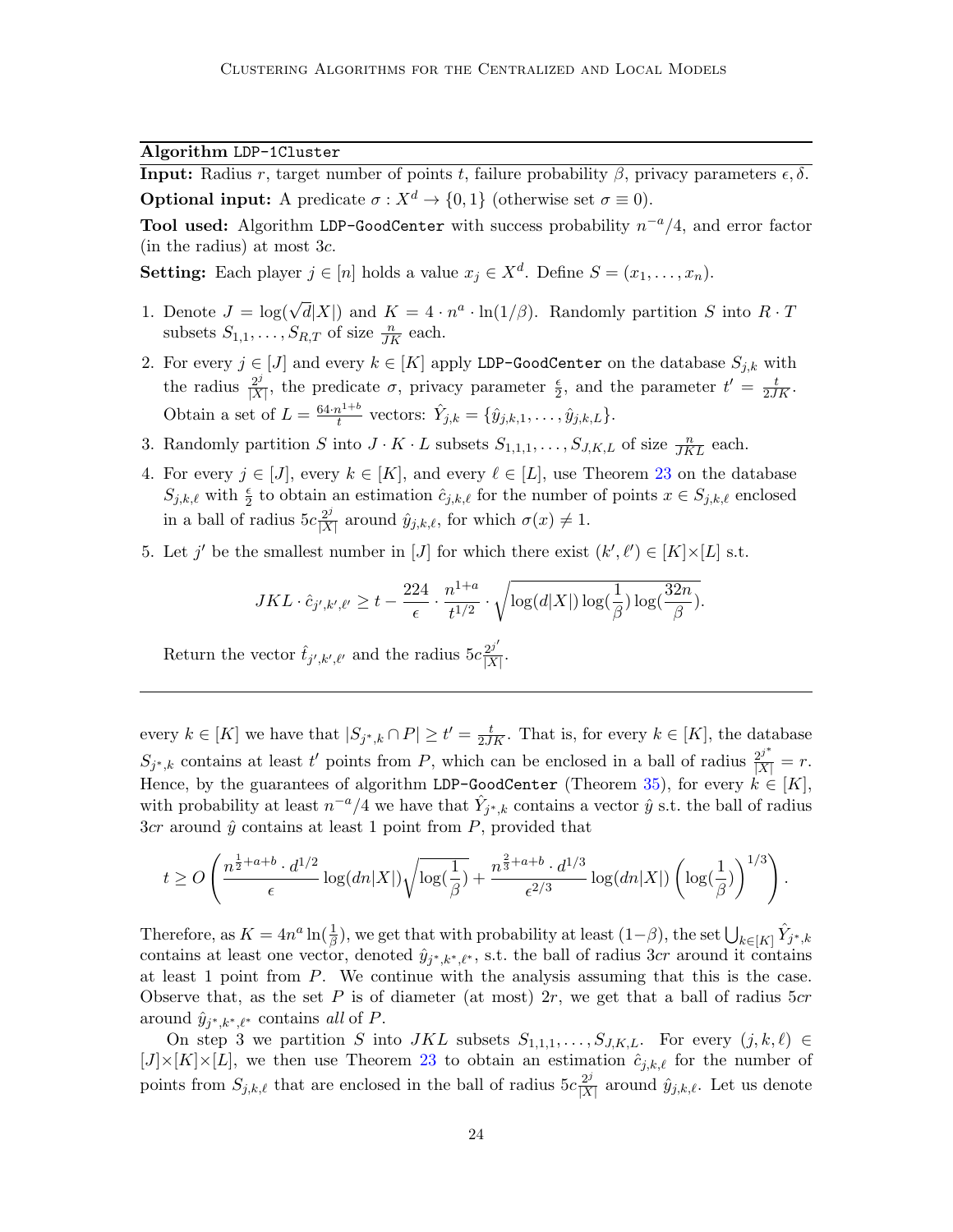the true number of points from  $S_{j,k,\ell}$  in that ball as  $c_{j,k,\ell}(S_{j,k,\ell})$ . Similarly, let  $c_{j,k,\ell}(S)$ denote the number of points from  $S$  in that ball, i.e., the number of points from  $S$  that are enclosed in the ball of radius  $5c\frac{2^j}{|X|}$  $\frac{2^j}{|X|}$  around  $\hat{y}_{j,k,\ell}$ .

By the Hoeffding bound, with probability at least  $1-\beta$ , for every  $(j, k, \ell) \in [J] \times [K] \times [L]$ we have that  $|c_{j,k,\ell}(S) - JKL \cdot c_{j,k,\ell}(S_{j,k,\ell})| \leq 32 \cdot \frac{n^{1+a}}{t^{1/2}}$  $\frac{h^{1+a}}{t^{1/2}} \cdot \sqrt{\log(d|X|) \log(\frac{1}{\beta}) \log(\frac{32n}{\beta})}$ . In addition, by the guarantees of Theorem [23,](#page-15-0) with probability at least  $1-\beta$ , for every  $(j, k, \ell) \in$  $[J] \times [K] \times [L]$  we have that

$$
|JKL \cdot c_{j,k,\ell}(S_{j,k,\ell}) - JKL \cdot \hat{c}_{j,k,\ell}| \leq \frac{192}{\epsilon} \cdot \frac{n^{1+a}}{t^{1/2}} \cdot \sqrt{\log(d|X|) \log(\frac{1}{\beta}) \log(\frac{7n}{\beta})},
$$

and hence, for every  $(j, k, \ell) \in [J] \times [K] \times [L]$  we have

$$
|c_{j,k,\ell}(S)-JKL\cdot \hat c_{j,k,\ell}|\leq \frac{224}{\epsilon}\cdot \frac{n^{1+a}}{t^{1/2}}\cdot \sqrt{\log(d|X|)\log(\frac{1}{\beta})\log(\frac{32n}{\beta})}.
$$

We continue with the analysis assuming that this is the case.

We have already established the existence of a vector  $\hat{y}_{j^*,k^*,\ell^*} \in \bigcup_{k \in [K]} \hat{Y}_{j^*,k}$  s.t. the ball of radius  $5c \frac{2^{j^*}}{|X|}$  $\frac{2^j}{|X|}$  around it contains all of P, i.e., contains at least t points from S. That is,  $c_{j^*,k^*,\ell^*}(S) \geq t$ , and so

<span id="page-24-1"></span>
$$
JKL \cdot \hat{c}_{j^*,k^*,\ell^*} \ge t - \frac{224}{\epsilon} \cdot \frac{n^{1+a}}{t^{1/2}} \cdot \sqrt{\log(d|X|) \log(\frac{1}{\beta}) \log(\frac{32n}{\beta})}.
$$
 (4)

 $\blacksquare$ 

Hence, as  $j', k', \ell'$  is defined on step 5 as the minimal j for which Inequality [\(4\)](#page-24-1) holds, we get that  $j' \leq j^*$ , and hence,  $\frac{2^{j'}}{|X|} \leq 2r_{opt}$ . That is, the radius returned at the end of the execution is at most  $10c \cdot r_{opt}$ . In addition, as j' (from step 5) satisfies Inequality [\(4\)](#page-24-1), we get that the number of points from S contained in the ball of radius  $10c \cdot r_{opt}$  around  $\hat{y}_{j',k',\ell'}$ is at least

$$
t - \frac{448}{\epsilon} \cdot \frac{n^{1+a}}{t^{1/2}} \cdot \sqrt{\log(d|X|) \log(\frac{1}{\beta}) \log(\frac{32n}{\beta})}.
$$

## <span id="page-24-0"></span>Appendix B. Application to k-means clustering

For a set of centers  $C \subseteq \mathbb{R}^d$  and a point  $x \in \mathbb{R}^d$  we denote  $dist(x, C) = min_{c \in C} ||x - c||_2$ . For a finite set  $S \subseteq \mathbb{R}^d$ , the sum of squared distances is defined as

$$
cost(S, C) = \sum_{x \in S} dist^{2}(x, C).
$$

If  $C = \{c\}$  we denote  $\text{cost}(S, c) = \text{cost}(S, \{c\})$  for simplicity. For a weighted set  $S =$  $\{(x_1,\alpha_1),\ldots,(x_\ell,\alpha_\ell)\}\,$  the weighted cost is

$$
cost(S, C) = \sum_{(x, \alpha) \in S} \alpha \cdot dist^{2}(x, C).
$$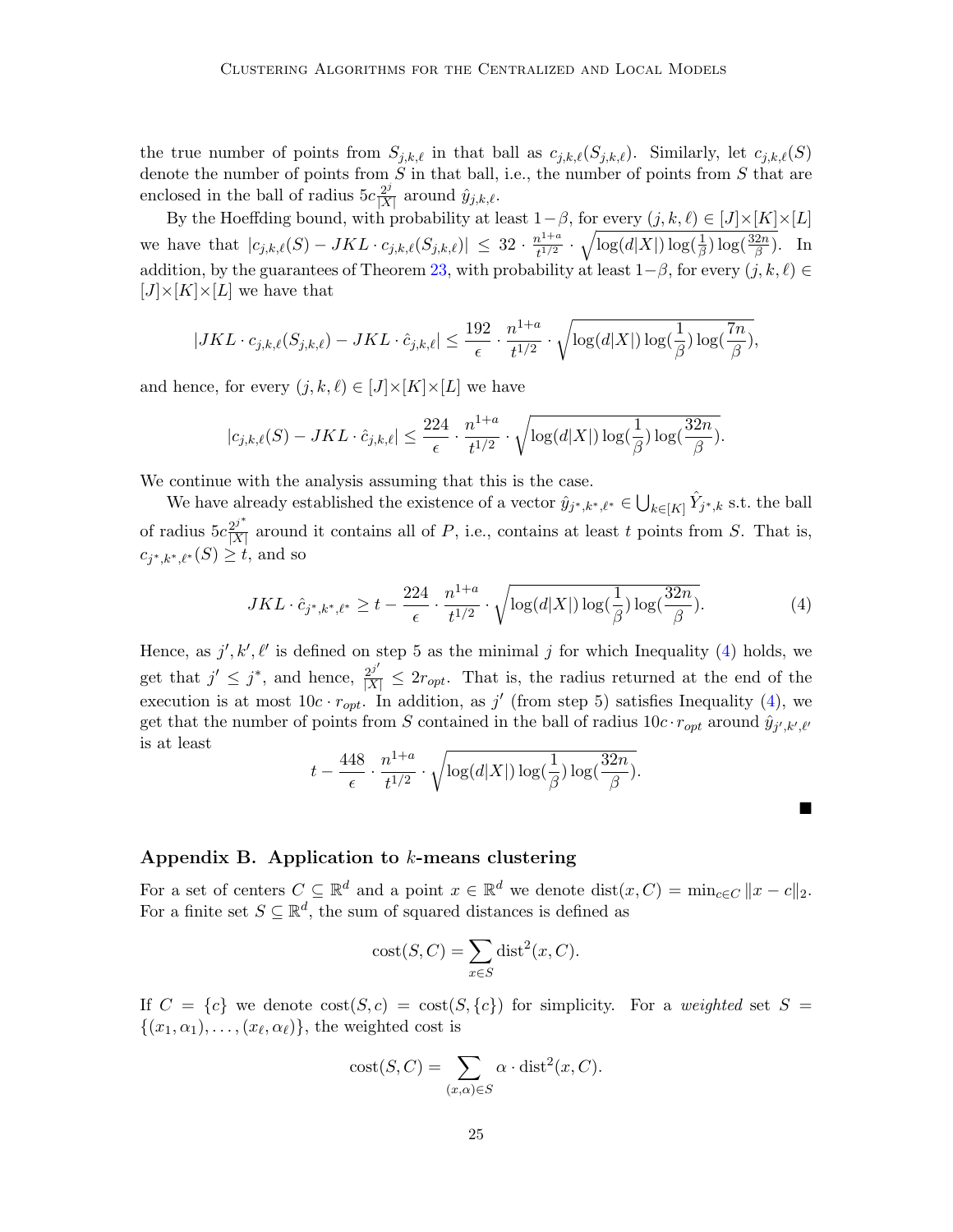**Definition 36 (k-means)** Let S be a (weighted or unweighted) finite set of points in  $\mathbb{R}^d$ . A set  $C^*$  of k centers (points) in  $\mathbb{R}^d$  is called k-means of S if it minimizes  $cost(S, C)$  over every such set C.

**Definition 37 (Approximated k-means)** Let S be a (weighted or unweighted) finite set of points in  $\mathbb{R}^d$ . A set C of k centers in  $\mathbb{R}^d$  is a  $(\gamma, \eta)$ -approximation for the k-means of S if

$$
cost(S, C) \le \gamma \cdot cost(S, C^*) + \eta,
$$

where  $C^*$  is a k-means of S. When  $\eta = 0$  we omit it and say that C is a  $\gamma$ -approximation for the k-means of S.

## B.1.  $k$ -means clustering – the centralized setting

As we mentioned in the introduction, [Feldman et al.](#page-13-1) [\(2017\)](#page-13-1) showed that private algorithms for the 1-cluster problem translate to private algorithms for approximating the k-means of the data. Specifically, they showed the following theorem:

<span id="page-25-3"></span>**Theorem 38 ([\(Feldman et al.,](#page-13-1) [2017\)](#page-13-1))** Fix a domain  $X^d$  and a number  $k \geq 1$ . Assume the existence of an  $(\epsilon, \delta)$ -differentially private algorithm that, for every  $n \geq n_{min}$ , solves the 1-cluster problem  $(X^d, n, t = \frac{3n}{8k})$  $\frac{3n}{8k}$ ) with parameters  $(\Delta, w)$  and error probability  $\beta$ , where  $\Delta \leq \frac{n}{8l}$  $\frac{n}{8k}$ . Then, for every  $\delta' > 0$ , there exists an  $(\epsilon', 4k \log(n)\delta + \delta')$ -differentially private algorithm such that the following holds. Given a database  $S \in (X^d)^n$ , with probability at least  $1 - O(\beta \cdot k \cdot \log(n))$ , the algorithm returns a  $(\gamma, \eta)$ -approximation to the k-means of S, where

$$
\gamma = O(w^2 \cdot k), \qquad \eta = O(n_{min}) \cdot \text{diam}^2(X^d), \qquad \epsilon' = \sqrt{8k \log(n) \log(\frac{1}{\delta'})} \epsilon + 4k \log(n) \epsilon(e^{\epsilon} - 1).
$$

Using this transformation with the (private) algorithm of [Nissim et al.](#page-14-0) [\(2016\)](#page-14-0) for the 1-cluster problem, [Feldman et al.](#page-13-1)  $(2017)$  obtained the following result.<sup>[4](#page-25-0)</sup>

<span id="page-25-1"></span>**Theorem 39 ([\(Feldman et al.,](#page-13-1) [2017\)](#page-13-1))** Fix  $\beta$ ,  $\epsilon$ ,  $\delta$  < 1. There exists an  $(\epsilon, \delta)$ -differentially private algorithm that, given a database  $S \in (X^d)^n$ , identifies with probability  $1-\beta$  a  $(\gamma, \eta)$ approximation for the k-means of S, where

$$
\gamma = O(k \log(n))
$$
 and  $\eta = \tilde{O}\left(\frac{1}{\epsilon} \cdot d^{0.5} \cdot k^{1.5} \cdot \text{diam}^2(X^d)\right).$ 

Very recently, using other techniques, [Balcan et al.](#page-12-9) [\(2017\)](#page-12-9) presented the following result:

<span id="page-25-2"></span>**Theorem 40 ([\(Balcan et al.,](#page-12-9) [2017\)](#page-12-9))** Fix  $\beta, \epsilon \leq 1$ . There exists an  $(\epsilon, 0)$ -differentially private algorithm that, given a database  $S \in (X^d)^n$ , identifies with probability  $1 - \beta$  a  $(\gamma, \eta)$ -approximation for the k-means of S, where

$$
\gamma = O(\log^3(n)) \qquad \text{and} \qquad \eta = \tilde{O}\left(\frac{1}{\epsilon^2} \cdot \left(d + \epsilon k^2\right) \cdot \text{diam}^2(X^d)\right).
$$

<span id="page-25-0"></span><sup>4.</sup> For simplicity, the  $\tilde{O}$  notation in theorems [39,](#page-25-1) [40,](#page-25-2) [41](#page-26-0) hides factors of  $\log(\frac{k_n}{\beta \delta})$  and  $2^{O(\log^*|X|)}$  from the statement on the additive error  $\eta$ .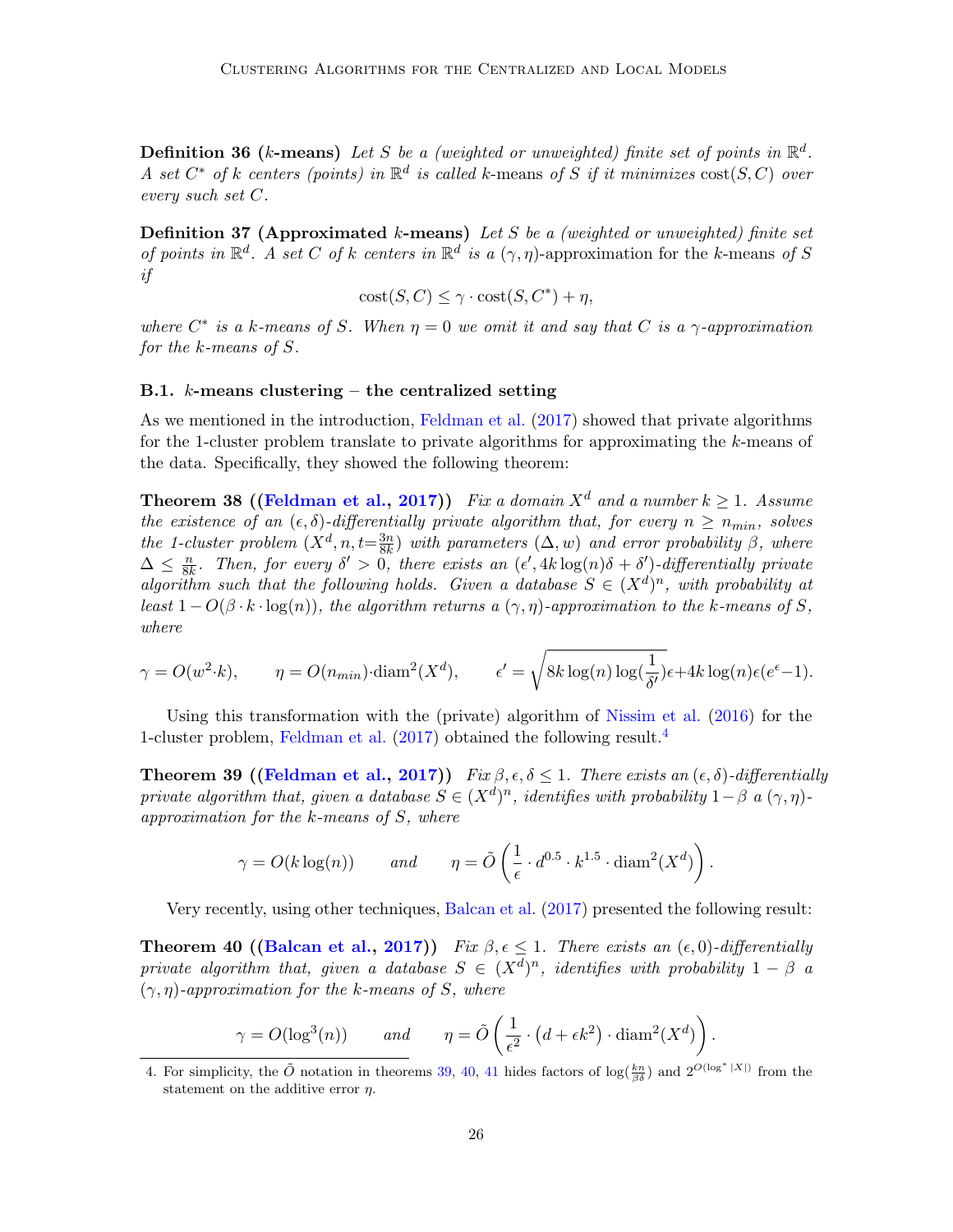Applying the transformation of Theorem [38](#page-25-3) with our new algorithm for the 1-cluster problem, we obtain the following new result.

<span id="page-26-0"></span>**Theorem 41** Fix  $\beta, \epsilon, \delta \leq 1$ . There exists an  $(\epsilon, \delta)$ -differentially private algorithm that, given a database  $S \in (X^d)^n$ , identifies with probability  $1 - \beta$  a  $(\gamma, \eta)$ -approximation for the k-means of S, where

$$
\gamma = O(k)
$$
 and  $\eta = \tilde{O}\left(\frac{1}{\epsilon^{1.01}} \cdot d^{0.51} \cdot k^{1.51} \cdot \text{diam}^2(X^d)\right).$ 

Comparing our result with theorems [39](#page-25-1) and [40,](#page-25-2) we see that it improves on the state-ofthe-art for important regimes of parameters, roughly whenever  $k \lesssim \log^3 n$ .

#### **B.2.** k-means clustering – the distributed setting

Towards obtaining our LDP algorithm for k-means, we start by presenting a non-private algorithm (algorithm Non-Private-k-Mean) that compute an approximation for the kmeans (in fact, this is a *family* of algorithms, as the algorithm can make arbitrary decisions throughout the execution). Afterwards we will show that (a successful run of) our LDP algorithm (algorithm LDP-k-Mean) can be identified with a possible execution of the nonprivate algorithm, showing that our private algorithm indeed computes an approximation for the k-means. The non-private algorithm we use was first introduced by [Feldman et al.](#page-13-9) [\(2007\)](#page-13-9), and was modified by [Feldman et al.](#page-13-1) [\(2017\)](#page-13-1) to obtain the transformation from 1 cluster to k-means in the centralized model.

<span id="page-26-1"></span>Theorem 42 ([\(Feldman et al.,](#page-13-9) [2007,](#page-13-9) [2017\)](#page-13-1)) Every execution of Non-Private-k-Mean on a database  $S \in (X^d)^n$  with parameters  $\nu, w, t_{min}$ , returns a set C of k centers such that

$$
cost(S, C) \le O(w2k) \cdot cost(S, C^*) + O(\nu k \log(n) + t_{min}) \cdot diam2(Xd),
$$

where  $C^*$  are the optimal k-means of the input database  $S$ .

The analysis of algorithm Non-Private-k-Mean is almost identical to the analysis of [Feld](#page-13-9)[man et al.](#page-13-9) [\(2007,](#page-13-9) [2017\)](#page-13-1). The only modification is that we allowed some "slackness" in the choices for  $G_i$  and  $\alpha_i$ , which will be helpful for our LDP variant of the algorithm. The proof of Theorem [42](#page-26-1) appears in the appendix for completeness.

<span id="page-26-2"></span>**Lemma 43** LDP-k-Mean is  $(\epsilon', \delta)$ -LDP for  $\epsilon' = \sqrt{24k \log(n) \ln(1/\delta)} \epsilon + 12k \log(n) \epsilon(e^{\epsilon} - 1)$ .

Lemma [43](#page-26-2) follows directly from Theorem [10](#page-4-4) (advanced composition). We now present the utility analysis.

<span id="page-26-3"></span>**Lemma 44** Let  $S = (x_1, \ldots, x_n) \in (X^d)^n$  be a database which is distributed across n players (each holding one point in  $X^d$ ), and denote  $\nu = \frac{16}{5}$  $\frac{16}{\epsilon}\sqrt{n\cdot\log(8/\beta)}.$ 

Let algorithm LDP-k-Mean be executed with an algorithm for the 1-cluster problem with parameters w,  $\Delta$ ,  $t_{min}$ , such that  $t_{min} \geq 9\nu + 6\Delta$ . Except with probability at most  $O(\beta \cdot \Delta)$  $k \log n$ , the output C is s.t. there exists an execution of algorithm Non-Private-k-Mean on the database S with parameters  $\nu$  and w and  $t'_{min} \leq \frac{8k}{3}$  $\frac{3k}{3} \cdot t_{min} + \nu$  that results in the same output C.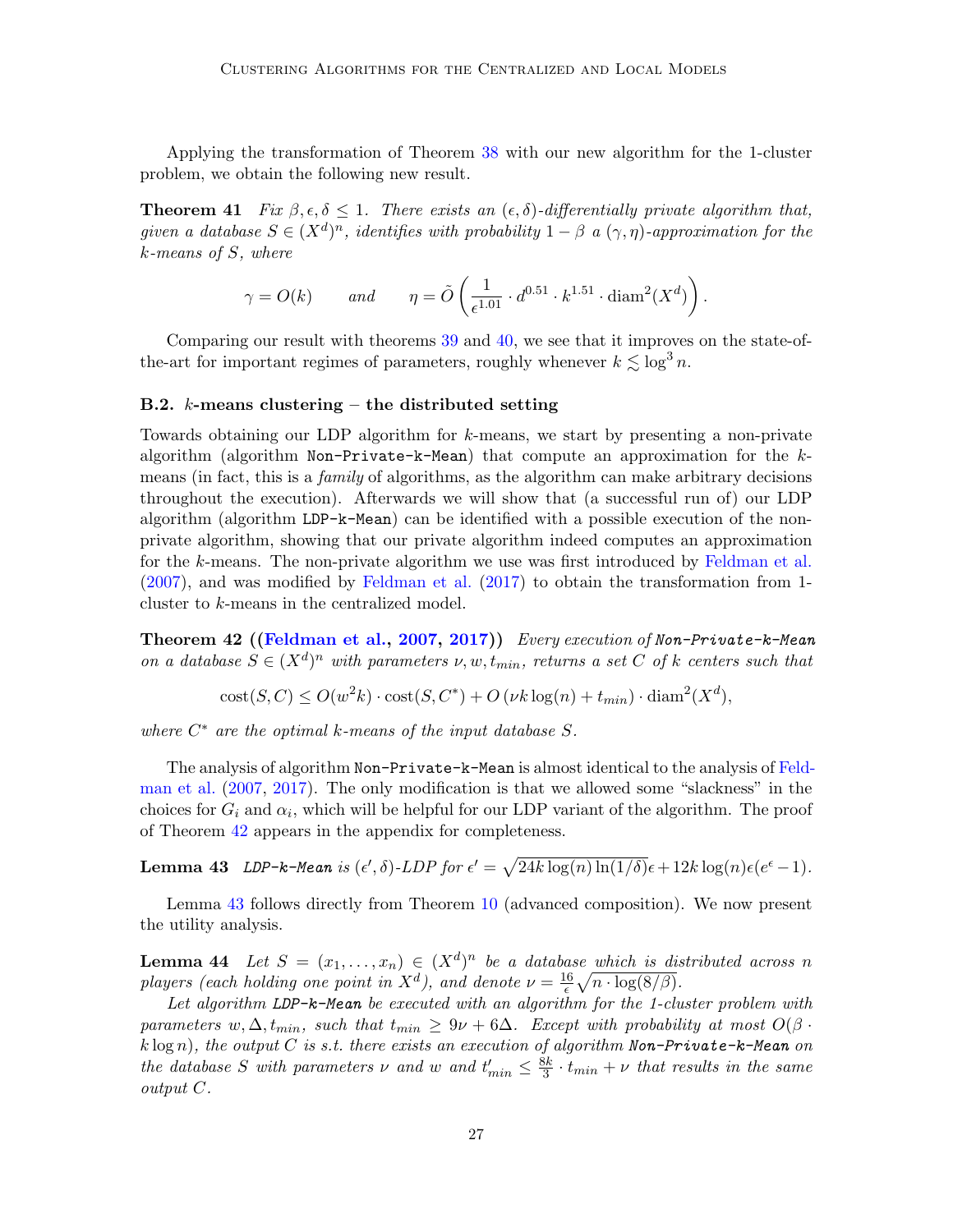Algorithm Non-Private-k-Mean [\(Feldman et al.,](#page-13-9) [2007,](#page-13-9) [2017\)](#page-13-1)

**Inputs:** A set of *n* input points  $S \in (X^d)^n$  and an integer  $k \geq 1$ .

Parameter:  $\nu, w, t_{min}$ .

**Output:** A set  $C$  of  $k$  centers.

1.  $B \leftarrow \emptyset$ .

- 2. While  $|S| > t_{min}$  do (let i denote the index of the current iteration)
	- (a)  $n_i \leftarrow |S|$ .
	- (b) Let  $r_{i,opt}$  denote the radius of a smallest ball that contains  $\frac{3n_i}{8k}$  points from S.
	- (c) Let  $c_i \in X^d$  and  $G_i \subseteq S$  be s.t.
		- i.  $G_i$  is contained within a ball of radius  $r_i \leq w \cdot r_{i,opt}$  around  $c_i$ ,
		- ii.  $\frac{n_i}{4k} \leq |G_i| \leq \frac{3n_i}{8k}$ .
	- (d)  $S \leftarrow S \setminus G_i$ .
	- (e) Arbitrarily choose  $|G_i| \nu \leq \alpha_i \leq |G_i|$ .
	- (f)  $B \leftarrow B \cup \{(c_i, \alpha_i)\}.$
- 3.  $C \leftarrow$  an  $O(1)$ -approximation to the k-means of B.
- 4. Return C.

Combining Lemmas [43](#page-26-2) and [44](#page-26-3) with our LDP algorithm for the 1-cluster problem, yields the following theorem.[5](#page-27-0)

<span id="page-27-1"></span>**Theorem 45** Fix  $\beta, \epsilon, \delta \leq 1$ . There exists an  $(\epsilon, \delta)$ -LDP algorithm that, for a (distributed) database  $S \in (X^d)^n$ , identifies with probability  $1-\beta$  a  $(\gamma, \eta)$ -approximation for the k-means of S, where  $\gamma = O(k)$  and  $\eta = \tilde{O}(\frac{1}{\epsilon})$  $\frac{1}{\epsilon} \cdot n^{0.67} \cdot d^{1/3} \cdot k^{0.5} \cdot \text{diam}^2(X^d)).$ 

**Proof of Lemma [44](#page-26-3)** We say that an application of step 4a is *successful* if it identifies a center  $c_i$  and a radius  $r_i$  s.t. the ball of radius  $r_i$  around  $c_i$  contains at least  $(t_i - \Delta)$  points from  $S_i$ , and furthermore,  $r_i \leq w \cdot \hat{r}_{i,opt}$  (where  $\hat{r}_{i,opt}$  is the radius of a smallest ball enclosing  $t_i$  points from  $S_i$ ). Similarly, we say that the applications of steps 4b,4c,4e,4f are successful if they result in estimations satisfying the stated requirements. As every such application succeeds with probability  $(1 - \beta)$ , and as there are at most 4k log n iterations, we have that all of these applications succeed together with probability at least  $1 - O(\beta \cdot k \log n)$ . We proceed with the analysis assuming that this is true, in which case we say that the entire execution is *successful*.

The proof proceeds by showing that for every successful execution of algorithm LDP-k-Mean there exists an execution of algorithm Non-Private-k-Mean that results in the same output C. Hence, successful executions of algorithm LDP-k-Mean enjoy the utility guarantees of algorithm Non-Private-k-Mean.

<span id="page-27-0"></span><sup>5.</sup> For simplicity, the  $\tilde{O}$  notation in Theorem [45](#page-27-1) hides factors of  $\log(\frac{k_n|X|}{\beta \delta})$  from the additive error  $\eta$ .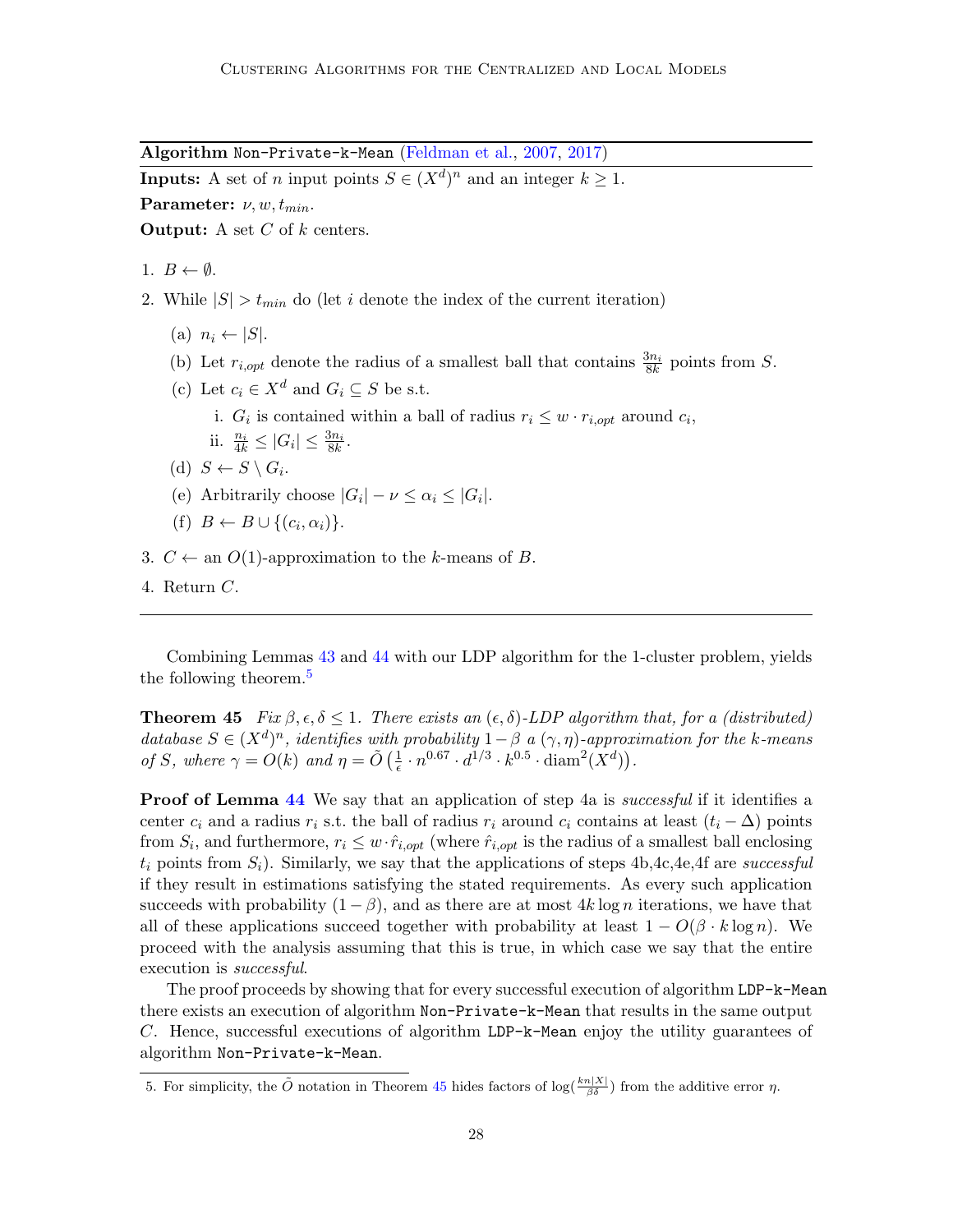## Algorithm LDP-k-Mean

**Inputs:** Privacy parameters  $\epsilon$ ,  $\delta$ , failure probability  $\beta$ , and desired number of centers k. **Oracle:** LR Oracle access to a database  $S \in (X^d)^n$ .

Tool used: An  $\epsilon$ -LDP algorithm for the 1-cluster problem with parameters  $w, \Delta, t_{min}$ . **Output:** A set  $C$  of  $k$  centers.

- 1.  $B \leftarrow \emptyset$ .
- 2. Define  $\sigma: X^d \to \{0,1\}$  where  $\sigma(x) \equiv 0$ . We represent  $\sigma$  as a subset of  $X^d$ , i.e.,  $\sigma = \emptyset$ .
- 3. Set  $i = 1$ . Denote  $n_1 = n$  and  $\hat{n}_1 = n$ . Also denote  $\nu = \frac{16}{6}$  $\frac{16}{\epsilon}\sqrt{n_1\cdot\log(8/\beta)}.$ % We assume that  $t_{min} \geq 9\nu + 6\Delta$ . Otherwise set  $t_{min} = 9\nu + 6\Delta$ .
- 4. While  $(\hat{n}_i > \frac{8k}{3})$  $\frac{3k}{3}t_{min}$ ) and  $(i \leq 4k \log n)$  do
	- (a) Use the algorithm for the 1-cluster problem with the predicate  $\sigma$  and parameter  $t_i = \frac{3\hat{n}_i}{8k}$  to obtain a center  $c_i$  and a radius  $r_i$ .

% Let  $S_i$  denote the data of all users holding an input element x s.t.  $\sigma(x) \neq 1$ . With probability  $(1 - \beta)$  we have that the ball of radius  $r_i$  around  $c_i$  contains at least  $(t_i - \Delta)$  points from  $S_i$ . Furthermore,  $r_i \leq w \cdot \hat{r}_{i, opt}$ , where  $\hat{r}_{i, opt}$  is the radius of a smallest ball enclosing  $t_i$  points from  $S_i$ .

- (b) Let  $b_i$  denote the number of users holding an input element x s.t.  $\sigma(x) \neq 1$ and  $||x - c_i||_2 \leq r_i$ . Let  $\hat{b}_i$  be a noisy estimation (satisfying  $\epsilon$ -LDP, e.g., using Theorem [23\)](#page-15-0) for  $b_i$ , such that w.p.  $(1 - \beta)$  we have that  $b_i - \nu \leq \hat{b}_i \leq b_i$ .
- (c) Let  $h_i: X^d \to \{0,1\}$  be a random hash function s.t. for every  $x \in X^d$  we have that  $Pr[h_i(x) = 1] = \min\left\{1, \frac{5\hat{n}_i}{16h}\right\}$  $\overline{16k}\hat{b}_i$  $\big\} \triangleq \hat{p}_i.$

% It suffices to use a  $\lambda$ -wise independent hash function for  $\lambda = \ln(1/\beta)$ . Let  $G_i$  denote the set of input points  $x \in S_i$  such that  $||x - c_i||_2 \leq r_i$  and  $h_i(x) = 1$ . Using a standard tail bound for sum of  $\lambda$ -wise independent random variables (see, e.g., Lemma [26\)](#page-15-3), with probability  $(1 - \beta)$  we have that  $|\widetilde{G}_i| \in \hat{p}_i \cdot b_i \pm \sqrt{8b_i \ln(1/\beta)}$ .

- (d) Let  $\sigma \leftarrow \sigma \cup \{x \in X^d : ||x c_i||_2 \le r_i \text{ and } h_i(x) = 1\}.$ % That is, roughly a  $\hat{p}_i$  fraction of the points in the found ball are excluded from the rest of the computation.
- (e)  $B \leftarrow B \cup \{(c_i, \hat{\alpha}_i)\}\$ , where  $\hat{\alpha}_i = \hat{b}_i \cdot \hat{p}_i \nu$ . % Let  $\alpha_i$  denote the number of users that were excluded on the last step. With high probability we will have that  $\alpha_i - 3\nu \leq \hat{\alpha}_i \leq \alpha_i$
- (f) Set  $i \leftarrow (i+1)$ , and let  $n_i$  denote the number of users that are not excluded from the computation, i.e.,  $n_i = |\{x \in S : \sigma(x) \neq 1\}|$ . Let  $\hat{n}_i$  be a noisy estimation (satisfying  $\epsilon$ -LDP, e.g., using Theorem [23\)](#page-15-0) for  $n_i$ , such that w.p.  $(1 - \beta)$  we have that  $n_i - \nu \leq \hat{n}_i \leq n_i$ .
- 5.  $C \leftarrow$  an  $O(1)$ -approximation to the k-means of B.
- 6. Return C.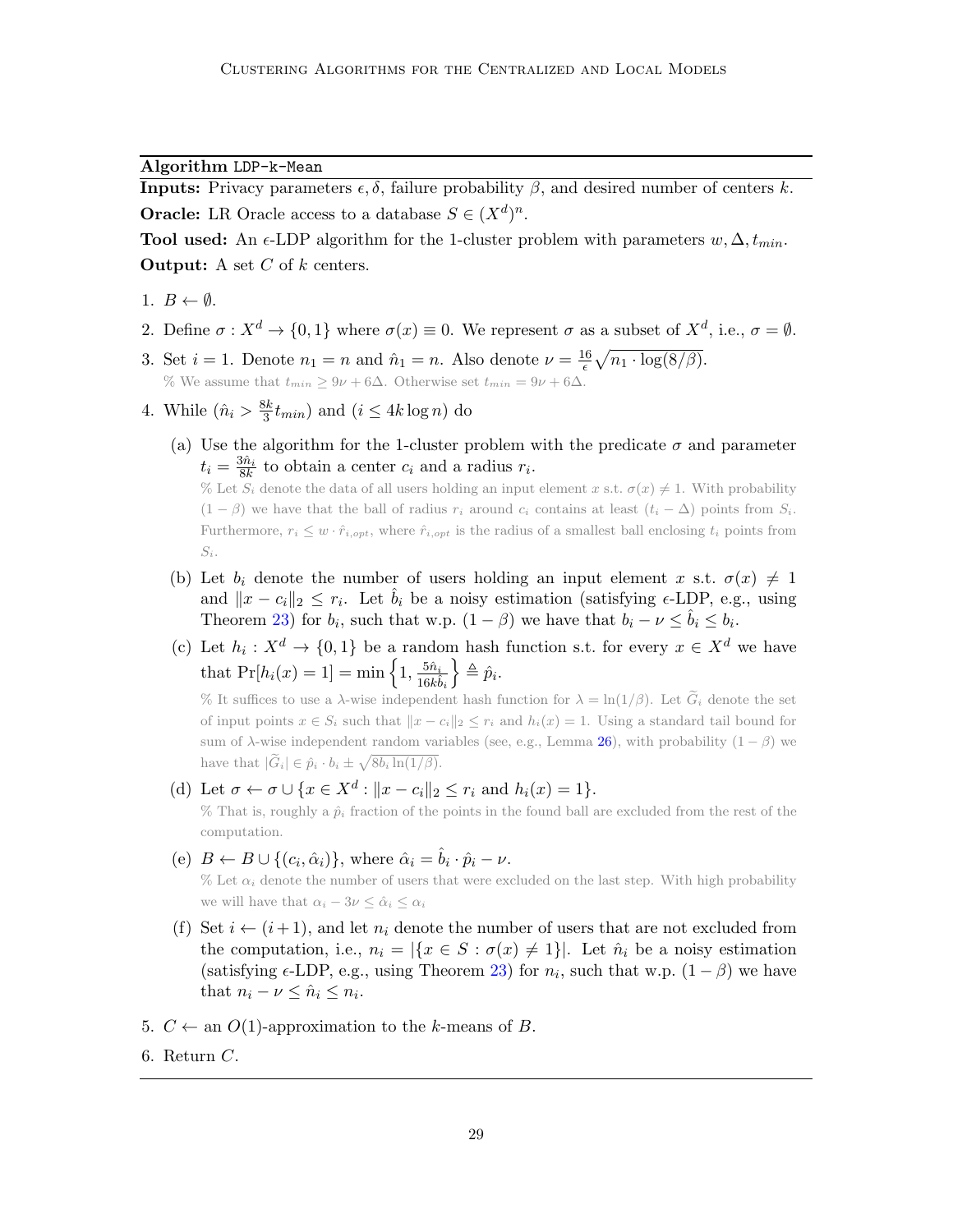Fix a successful execution of algorithm LDP-k-Mean, denoted as  $Exec_1$  (this amounts to fixing all of the randomness throughout the computation). We analyze the set of points that are excluded on step 4d of iteration i of  $Exec_1$ , denoted as  $G_i$  (that is,  $G_i$  is the set of input points  $x \in S_i$  such that  $||x - c_i||_2 \leq r_i$  and  $h_i(x) = 1$ . We next show that, for every i, the set  $G_i$  satisfies conditions (i),(ii) of step 2c of algorithm Non-Private-k-Mean. For condition (i), recall that as step 4a succeeded, the set  $G_i$  is contained within a ball of radius  $w \cdot \hat{r}_{i,opt}$  around  $c_i$ , where  $\hat{r}_{i,opt}$  is the radius of a smallest ball enclosing  $t_i = \frac{3\hat{n}_i}{8k}$ points from  $S_i$ . Let  $r_{i,opt}$  denote the radius of a smallest ball enclosing  $\frac{3n_i}{8k}$  points from  $S_i$ . As  $\hat{n}_i \leq n_i$  we have that  $\hat{r}_{i,opt} \leq r_{i,opt}$ , and hence,  $G_i$  is contained within a ball of radius  $w \cdot r_{i,opt}$  around  $c_i$ , satisfying condition (i).

Let  $b_i$  and  $\hat{b}_i$  be as in step 4b of the i<sup>th</sup> iteration of  $Exec_1$  (that is,  $b_i$  denotes the number of users holding an input element x s.t.  $\sigma(x) \neq 1$  and  $||x - c_i||_2 \leq r_i$ , and  $\hat{b}_i$  is a noisy estimation satisfying  $b_i - \nu \leq \hat{b}_i \leq b_i$ ). As the execution is successful, we have that

<span id="page-29-0"></span>
$$
b_i \ge \frac{3\hat{n}_i}{8k} - \Delta \ge \frac{3n_i}{8k} - \frac{3\nu}{8k} - \Delta.
$$
 (5)

Assuming that  $t_{min} \geq 9\nu + 6\Delta$ , we have that

<span id="page-29-3"></span>
$$
n_i \ge \hat{n}_i \ge \frac{8k}{3} t_{min} \ge 24k\nu + 16k\Delta. \tag{6}
$$

Plugging this into Inequality [\(5\)](#page-29-0) we get that

<span id="page-29-1"></span>
$$
b_i \ge \frac{5n_i}{16k} + \nu. \tag{7}
$$

Recall that on step 4c we define  $\hat{p}_i \triangleq \min \left\{ 1, \frac{5\hat{n}_i}{16h} \right\}$  $16k\hat{b}_i$  $\}$ . By Inequality [\(7\)](#page-29-1) and by the fact that  $n_i - \nu \leq \hat{n}_i \leq n_i$  and  $b_i - \nu \leq \hat{b}_i \leq b_i$ , we get that

<span id="page-29-2"></span>
$$
\frac{5n_i}{16kb_i} - \frac{\nu}{b_i} \le \hat{p}_i \le \frac{5n_i}{16kb_i} + \frac{\nu}{b_i}.\tag{8}
$$

Finally, as step 4c succeeded, we have that

<span id="page-29-4"></span>
$$
\hat{p}_i \cdot b_i - \sqrt{8b_i \ln(1/\beta)} \le |\widetilde{G}_i| \le \hat{p}_i \cdot b_i + \sqrt{8b_i \ln(1/\beta)},\tag{9}
$$

which in combination with Inequalities  $(8)$  and  $(6)$  yields:

$$
\frac{n_i}{4k} \le |\tilde{G}_i| \le \frac{3n_i}{8k}.\tag{10}
$$

So, every iteration of  $Exec_1$  identifies a set  $\tilde{G}_i$  satisfying conditions (i) and (ii) of algorithm Non-Private-k-Mean, and excludes it from future iterations. In addition, by the fact that  $b_i - \nu \hat{b}_i \leq b_i$  and by Inequality [\(9\)](#page-29-4), we get that the weight  $\hat{\alpha}_i$  (from step 4e) satisfies  $|G_i| - 3\nu \leq \hat{\alpha}_i \leq |G_i|$ , as is required on step 2e of algorithm Non-Private-k-Mean. This shows that  $Exec_1$  has a matching execution of algorithm Non-Private-k-Mean such that the set of centers  $B$  is identical throughout both of the executions. We next show that the stopping condition of both executions can also be unified.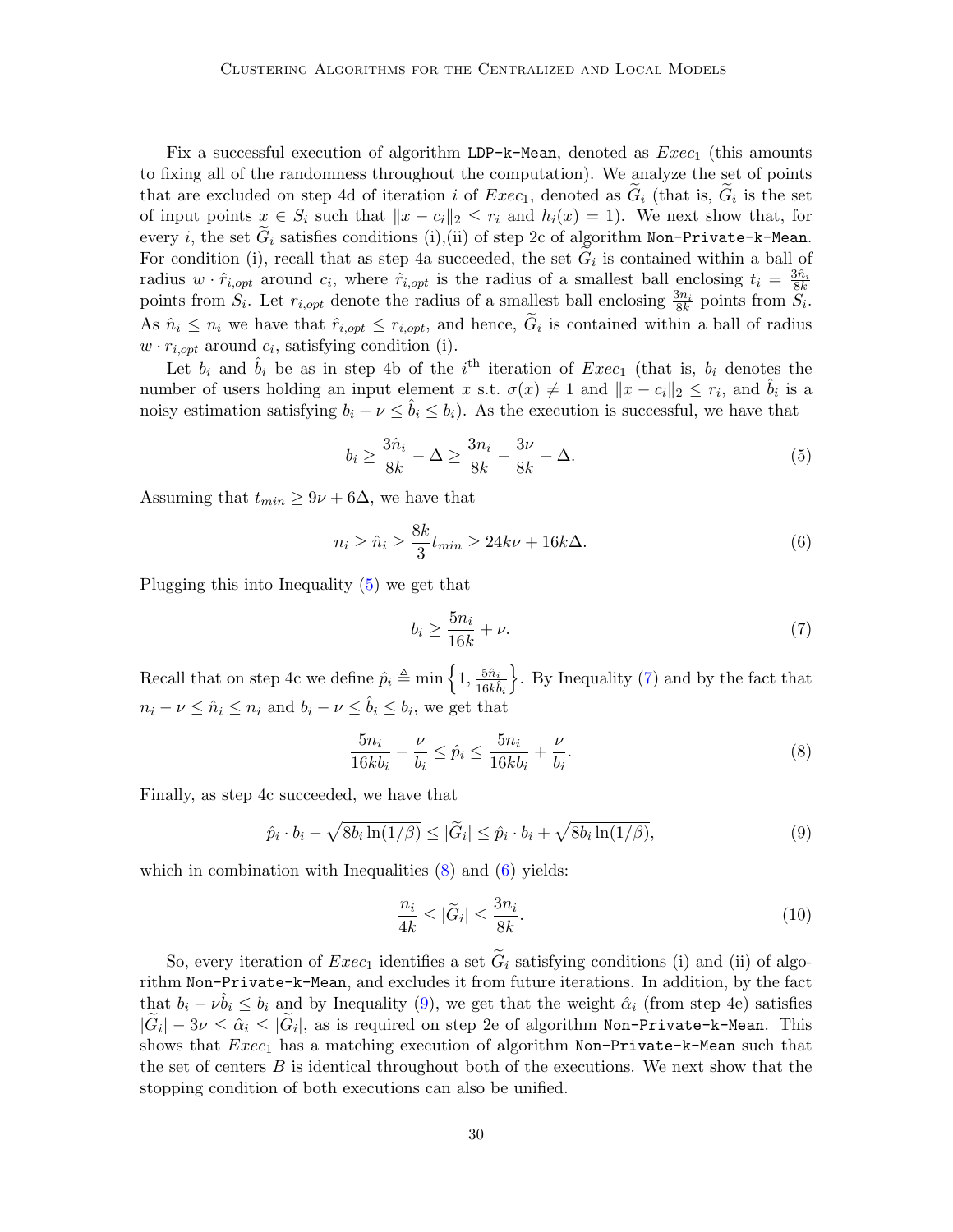We have already established that in every iteration i of  $Exec_1$  we have that  $|\widetilde{G}_i| \geq \frac{n_i}{4k}$ . That is, in every iteration, at least  $\frac{n_i}{4k}$  points are excluded from S, and hence, the number of iterations is at most  $4k \log n$ . Thus, the loop of step 4 only halts when  $\hat{n}_i \leq \frac{8k}{3}$  $\frac{3k}{3} \cdot t_{min}$  (and not because of the condition on the number of iterations). As we next explain, this can be identified with the stopping condition in Non-Private-k-Mean for a slightly different value  $t'_{min}$ .

Consider the iteration i in which LDP-k-Mean halts. In that iteration we had that  $\hat{n}_i \leq \frac{8k}{3}$  $\frac{3k}{3} \cdot t_{min}$  and that  $\hat{n}_i \geq n_i - \nu$ . Hence,  $n_i \leq \frac{8k}{3}$  $\frac{3k}{3} \cdot t_{min} + \nu$ . In addition, as  $n_i < n_{i-1}$ , there exists a number  $t'_{min}$  such that  $n_i \leq t'_{min} < n_{i-1}$  and  $t'_{min} \leq \frac{8k}{3}$  $\frac{3k}{3} \cdot t_{min} + \nu$ . The execution  $Exec_1$  would remain intact had we replaced the condition of the while loop with  $(n_i \geq t'_{min}).$ 

This shows that  $Exec_1$  has a matching execution of algorithm Non-Private-k-Mean, denoted  $Exec_2$ , such that both executions have exactly the same number of iterations, and furthermore, the set of centers B is identical in  $Exec_1$  and in  $Exec_2$  on every step of the executions. In particular, this is the case at the end of the executions, which results in the same output  $C$ .

## <span id="page-30-0"></span>Appendix C. Missing proofs

**Lemma 46** Algorithm LSH-GoodCenter preserves  $(2\epsilon, 2\delta)$ -differential privacy.

Proof Algorithm LSH-GoodCenter interacts with its input database on steps [2,](#page-11-2) [4a,](#page-11-5) [5,](#page-11-4) [6,](#page-11-6) and [7.](#page-11-0) Step [2](#page-11-2) invokes the algorithm from Theorem [7](#page-4-0) which is  $(\frac{\epsilon}{4}, \frac{\delta}{4})$  $\frac{1}{4}$ )-differentially private, to obtain  $L \subset U$ . For every  $u \in L$  we make (in Step [4a\)](#page-11-5) d applications of the algorithm from Theorem [7](#page-4-0) that interact only with  $S_u$  (and no other points in S). By the advanced composition (Theorem [10\)](#page-4-4) this preserves  $(\frac{\epsilon}{4}, \frac{\delta}{4})$  $\frac{3}{4}$ )-differential privacy w.r.t.  $S_u$ . As the sets  $S_u$ and  $S_{u'}$  are mutually disjoint, Step [4a](#page-11-5) preserves  $(\frac{\epsilon}{2}, \frac{\delta}{2})$  $\frac{3}{2}$ )-differential privacy overall. Similarly, Step [5](#page-11-4) interacts with the data for at most  $n$  times (applying Gaussian mechanism). As each application of the Gaussian mechanism is  $(\frac{\epsilon}{4}, \frac{\delta}{4})$  $\frac{3}{4}$ )-differentially private, we get that Step [5](#page-11-4) preserves  $(\frac{\epsilon}{2}, \frac{\delta}{2})$  $\frac{3}{2}$ -differential privacy. Steps [6,](#page-11-6) and [7](#page-11-0) initialize and use Algorithm AboveThreshold, which is  $(\frac{\epsilon}{4}, 0)$ -differentially private. Overall, GoodCenter is  $(2\epsilon, 2\delta)$ differentially private by application of simple composition (Theorem [9\)](#page-4-5).

<span id="page-30-1"></span>**Lemma 47** Suppose  $X_1, \ldots, X_n$  are independent samples from  $\text{Lap}(\frac{1}{\epsilon})$ . That is, every  $X_i$ has probability density function  $f(x) = \frac{\epsilon}{2} \exp(-\epsilon |x|)$ . Let  $X = X_1 + \cdots + X_n$ . For every  $t \geq 0$  it holds that

$$
\Pr[|X| \ge t] \le 6 \exp\left(-\frac{\epsilon \cdot t}{\sqrt{2n}}\right).
$$

Moreover, for every  $0 \le t < 2n/\epsilon$  we have that

$$
\Pr[|X| \ge t] \le 2 \exp\left(-\frac{\epsilon^2 \cdot t^2}{4n}\right).
$$

The proof of Lemma [47](#page-30-1) is standard. We include a proof here for completeness as we are unable to find an appropriate reference.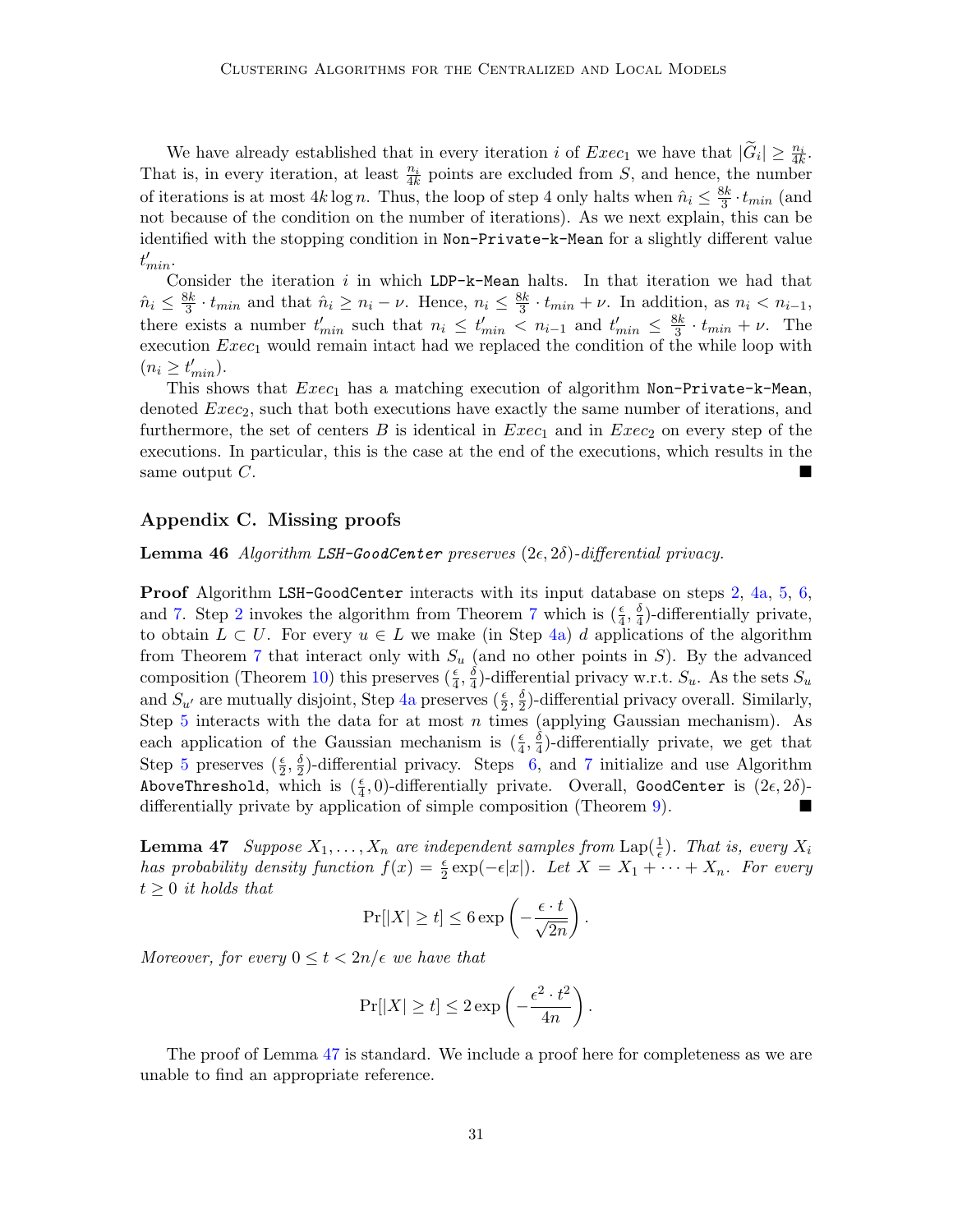**Proof of Lemma [47](#page-30-1)** By symmetry, it suffices to analyze  $Pr[X \ge t]$ . Indeed, for every  $c > 0$  we have that

<span id="page-31-0"></span>
$$
\Pr[X \ge t] = \Pr[cX \ge ct] = \Pr\left[e^{cX} \ge e^{ct}\right] \\
\le e^{-ct} \cdot \mathbb{E}\left[e^{cX}\right] = e^{-ct} \cdot \left(\mathbb{E}\left[e^{cX_1}\right]\right)^n.
$$
\n(11)

Furthermore,

$$
\mathbb{E}\left[e^{cX_1}\right] = \int_0^\infty \Pr\left[e^{cX_1} \ge z\right] dz = \int_0^\infty \Pr\left[X_1 \ge \frac{1}{c} \ln z\right] dz
$$
  
\n
$$
= \int_0^1 \Pr\left[X_1 \ge \frac{1}{c} \ln z\right] dz + \int_1^\infty \Pr\left[X_1 \ge \frac{1}{c} \ln z\right] dz
$$
  
\n
$$
= \int_0^1 \left[1 - \frac{1}{2} \exp\left(\frac{\epsilon \cdot \ln z}{c}\right)\right] dz + \int_1^\infty \left[\frac{1}{2} \exp\left(-\frac{\epsilon \cdot \ln z}{c}\right)\right] dz
$$
  
\n
$$
= 1 - \frac{1}{2} \int_0^1 z^{\epsilon/c} dz + \frac{1}{2} \int_1^\infty z^{-\epsilon/c} dz = \frac{1}{1 - (c/\epsilon)^2},
$$

where the last equality follows by asserting that  $\epsilon/c > 1$  and solving the integrals. Plugging into Equality  $(11)$  we get that

$$
\Pr[X \ge t] \le e^{-ct} \cdot \left(\mathbb{E}\left[e^{cX_1}\right]\right)^n = e^{-ct} \cdot (1 - (c/\epsilon)^2)^{-n} \le e^{-ct} \cdot e^{2n \cdot (\frac{c}{\epsilon})^2},
$$

where the last inequality holds whenever  $\epsilon/c \geq 1.2$ . The lemma now follows by choosing  $c = \frac{\epsilon^2 t}{4n}$  $\frac{\epsilon^2 t}{4n}$  (in which case  $\epsilon/c \ge 2$  for every  $t \le 2n/\epsilon$ ) or by choosing  $c = \epsilon/\sqrt{2n}$ .

# Appendix D. Proof of Theorem [42](#page-26-1) [\(Feldman et al.,](#page-13-9) [2007,](#page-13-9) [2017\)](#page-13-1)

 $\overline{C^*}$ A set of k centers that minimizes  $cost(S, C)$  over the original database S over every such C.  $S_i$  The database S during the i<sup>th</sup> iteration.  $S_i^*$ <sup>\*</sup> The 3|S<sub>i</sub>|/4 points  $x \in S_i$  with smallest value dist $(x, C^*)$ .

Table 2: Notations for the analysis of algorithm Non-Private-k-Mean

<span id="page-31-1"></span>**Lemma 48** In every iteration i we have that  $cost(G_i, c_i) \leq w^2 \cdot cost(S_i^*, C^*)$ 

**Proof** By the pigeonhole principle there must be a center  $x \in C^*$  that serves  $m \geq \frac{|S_i^*|}{k}$ k points in  $S_i^*$ , i.e., at least  $1/k$  fraction of the points in  $S_i^*$  have x as their closest center in  $C^*$ . At least half of them (i.e.,  $\frac{|S_i^*|}{2k}$  $\frac{S_i^*|}{2k}$ ) have distance at most  $\tilde{r} = \sqrt{\frac{2\text{cost}(S_i^*, C^*)}{m}}$  $\frac{\sigma_i,\sigma_j}{m}$  to x, as otherwise we would get that  $\text{cost}(S_i^*, C^*) > \frac{|S_i^*|}{2k}$  $\frac{S_i^*|}{2k} \cdot \frac{2\mathrm{cost}(S_i^*, C^*)}{m} \geq \mathrm{cost}(S_i^*, C^*).$ 

We conclude that there is a ball of radius  $\tilde{r}$  that contains at least  $m/2 \geq \frac{|S_i^*|}{2k} = \frac{3|S_i|}{8k}$  $\overline{8k}$ points from  $S_i$ . By definition of  $r_{i,opt}$ , we have that

$$
r_{i,opt} \le \tilde{r} = \sqrt{\frac{2\text{cost}(S_i^*, C^*)}{m}}
$$

.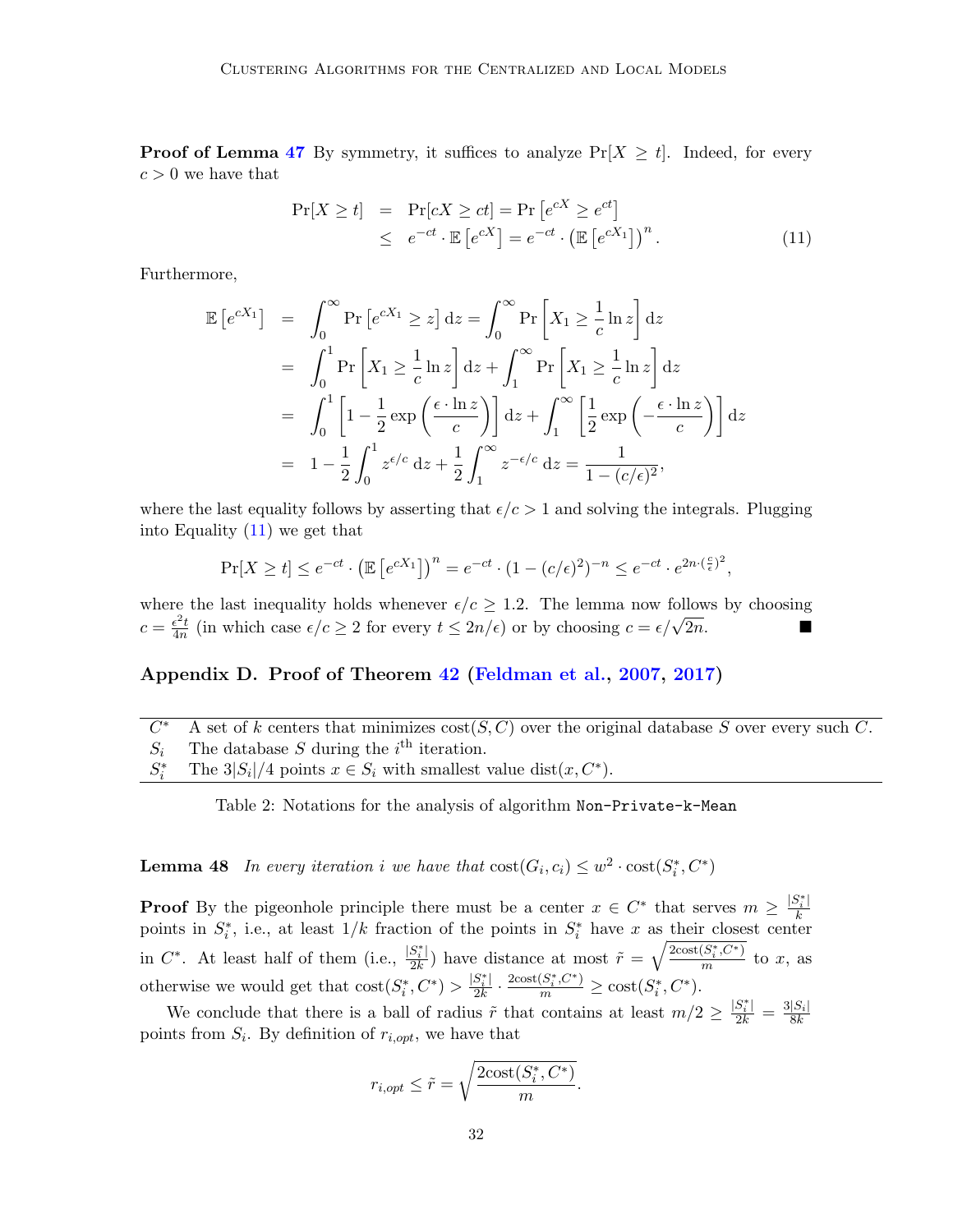That is,

$$
\frac{m}{2}r_{i,opt}^2 \le \text{cost}(S_i^*, C^*).
$$

Hence,

$$
\text{cost}(G_i, c_i) \le |G_i| \cdot (w \cdot r_{i,opt})^2 \le \frac{3|S_i|}{8k} \cdot (w \cdot r_{i,opt})^2 = \frac{|S_i^*|}{2k} \cdot (w \cdot r_{i,opt})^2 \le w^2 \cdot \frac{m}{2} r_{i,opt}^2 \le w^2 \cdot \text{cost}(S_i^*, C^*),
$$

where the first and second inequalities follow from the conditions on  $G_i$  on step 2(c) of the algorithm.

## Lemma 49

$$
\sum_{i=1}^{|B|} \text{cost}(G_i, c_i) \le O(w^2 \cdot k) \cdot \text{cost}(S, C^*).
$$

**Proof** We order the points in S by  $S = (x_1, x_2, \ldots, x_n)$ , such that  $dist(x_{j_1}, C^*) \leq dist(x_{j_2}, C^*)$ for every  $j_1 < j_2$ , where ties are broken arbitrarily. Let

$$
U_i = \{x_1, x_2, \dots, x_{n-|S_i|}\},
$$
  
\n
$$
V_i = \{x_{n-|S_i|+1}, \dots, x_{n-|S_i|+|S_i^*|}\}.
$$

Clearly,  $|U_i \cup V_i| = |U_i| + |V_i|$  (as the sets  $U_i$  and  $V_i$  are disjoint). Moreover, as there are at most  $(n - |S_i|)$  elements outside of  $S_i$ , we have that

$$
|(U_i \cup V_i) \cap S_i| \geq |U_i| + |V_i| - (n - |S_i|)
$$
  
= |V\_i| = |S\_i^\*|.

So, the sets  $(U_i \cup V_i)$  and  $S_i$  have at least  $|S_i^*|$  elements in common. As  $S_i^*$  contains the values  $x \in S_i$  with smallest distance dist $(x, C^*)$ , and as  $(U_i \cup V_i)$  contain all such elements from S, we get that these common elements contain  $S_i^*$ , that is,  $S_i^* \subseteq (U_i \cup V_i)$ .

The set  $V_i$  contains the  $|S_i^*|$  points  $x \in (U_i \cup V_i)$  with the largest values dist $(x, C^*)$ . Hence,  $\text{cost}(S_i^*, C^*) \leq \text{cost}(V_i, C^*)$ . Combining this with Lemma [48,](#page-31-1) and summing over every i we get

$$
\sum_{i=1}^{|B|} \text{cost}(G_i, c_i) \le \sum_{i=1}^{|B|} w^2 \cdot \text{cost}(V_i, C^*).
$$

We now want to relate the right hand side of the above inequality to the input points S. Specifically, we want to show that every point  $x \in S$  is included in at most  $O(k)$  sets  $V_i$ . To that end, observe that:

- 1. The index of the last point in  $V_i$  is  $n |S_i| + |S_i^*| = n \frac{|S_i|}{4}$  $\frac{5i}{4}$ .
- 2. The index of the first point in  $V_{i+12k}$  is  $n-|S_{i+12k}|+1 \geq n-|S_i| \cdot (1-\frac{1}{4k})$  $\frac{1}{4k})^{6k} > n - \frac{|S_i|}{4}$  $\frac{5i}{4}$ . Hence, every point appears in  $O(k)$  sets in the sequence  $V_1, V_2, \ldots$ . Hence,

$$
\sum_{i=1}^{|B|} \text{cost}(G_i, c_i) \le \sum_{i=1}^{|B|} w^2 \cdot \text{cost}(V_i, C^*) \le O(w^2 \cdot k) \cdot \text{cost}(S, C^*).
$$

 $\blacksquare$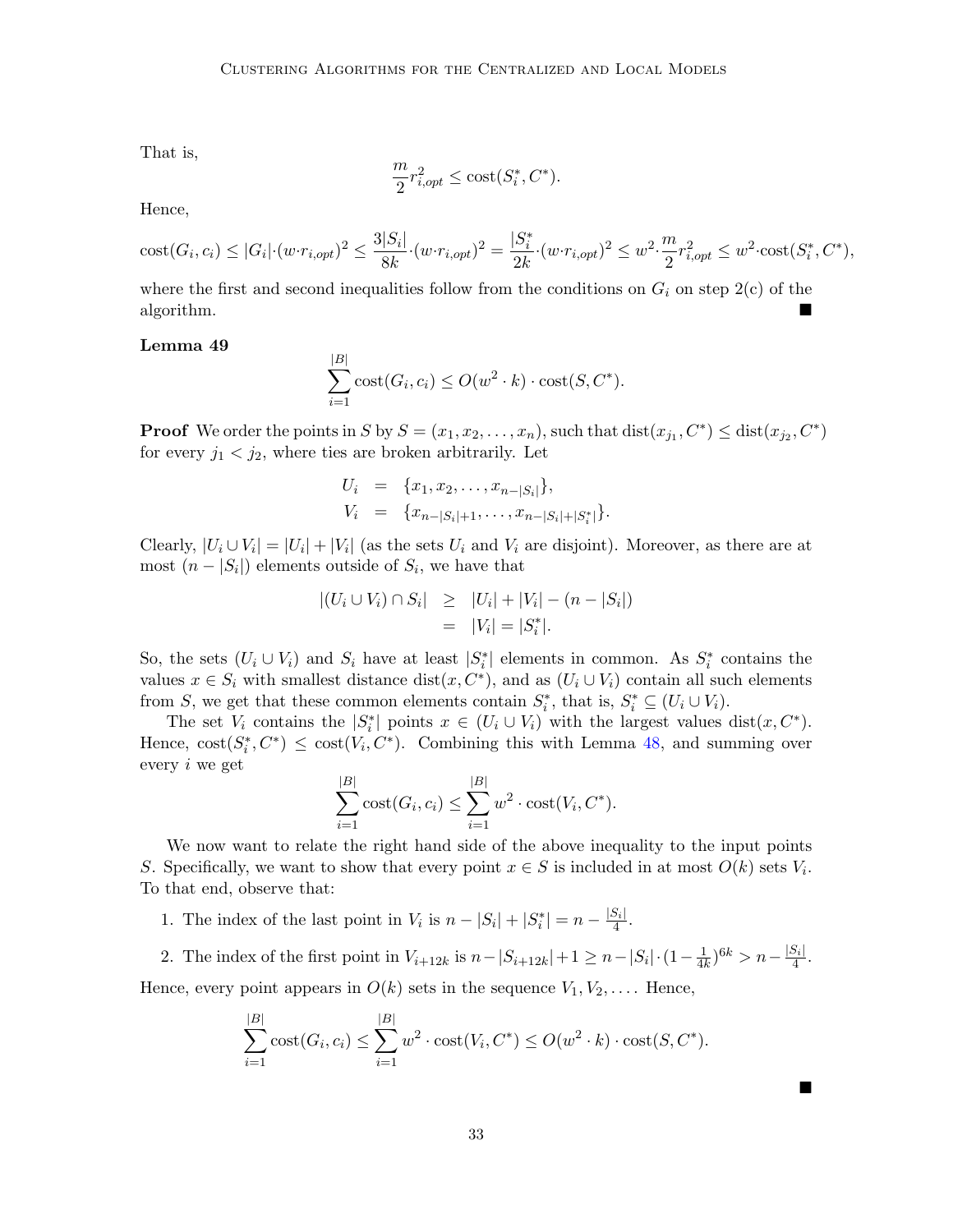## Lemma 50

$$
cost(S, C) \le O(w^{2}k) \cdot cost(S, C^{*}) + O\left(t_{min} \cdot \sqrt{d} + \nu k \log(n)\sqrt{d}\right).
$$

**Proof** Recall that every iteration defines  $\alpha_i$  as  $|G_i| - \nu \leq \alpha_i \leq |G_i|$ . For every i, let  $\hat{G}_i \subseteq G_i$ denote an arbitrary subset of size  $\alpha_i$ . Let  $\hat{S}_e = \cup \hat{G}_i$ .

We use the weak triangle inequality [\(Feldman et al.\)](#page-13-10) stating that for every  $x, y \in \mathbb{R}^d$ and a closed set  $C \subseteq \mathbb{R}^d$  we have

$$
|\text{dist}^{2}(x, C) - \text{dist}^{2}(y, C)| \le \frac{12||x - y||_{2}^{2}}{\lambda} + \frac{\lambda}{2}\text{dist}^{2}(x, C).
$$

In our case, by letting x' denote the associated  $c_i$  to  $x \in \hat{S}_e$  when x is deleted, and using  $\lambda = 1/2$ , this implies

<span id="page-33-0"></span>
$$
|\text{cost}(\hat{S}_e, C) - \text{cost}(B, C)| = \left| \sum_{x \in \hat{S}_e} \text{dist}^2(x, C) - \sum_{x \in \hat{S}_e} \text{dist}^2(x', C) \right|
$$
  

$$
\leq \sum_{x \in \hat{S}_e} \left( \frac{12||x - x'||_2^2}{\lambda} + \frac{\lambda}{2} \text{dist}^2(x, C) \right)
$$
  

$$
= 24 \sum_{i=1}^{|B|} \text{cost}(\hat{G}_i, c_i) + \frac{1}{4} \text{cost}(\hat{S}_e, C). \tag{12}
$$

Hence,

$$
\frac{3\text{cost}(\hat{S}_e, C)}{4} \le \text{cost}(B, C) + 24 \sum_{i=1}^{|B|} \text{cost}(\hat{G}_i, c_i).
$$

By the fact that  $C$  is an  $O(1)$ -approximation to the k-means of  $B$ , we get

$$
cost(B, C) \le O(1) \cdot cost(B, C^*).
$$

Similarly to [\(12\)](#page-33-0),

$$
|\text{cost}(\hat{S}_e, C^*) - \text{cost}(B, C^*)| \le 24 \sum_{i=1}^{|B|} \text{cost}(\hat{G}_i, c_i) + \frac{1}{4} \text{cost}(\hat{S}_e, C^*).
$$

Hence,

cost
$$
(B, C^*) \leq \frac{5}{4}\text{cost}(\hat{S}_e, C^*) + 24\sum_{i=1}^{|B|}\text{cost}(\hat{G}_i, c_i).
$$